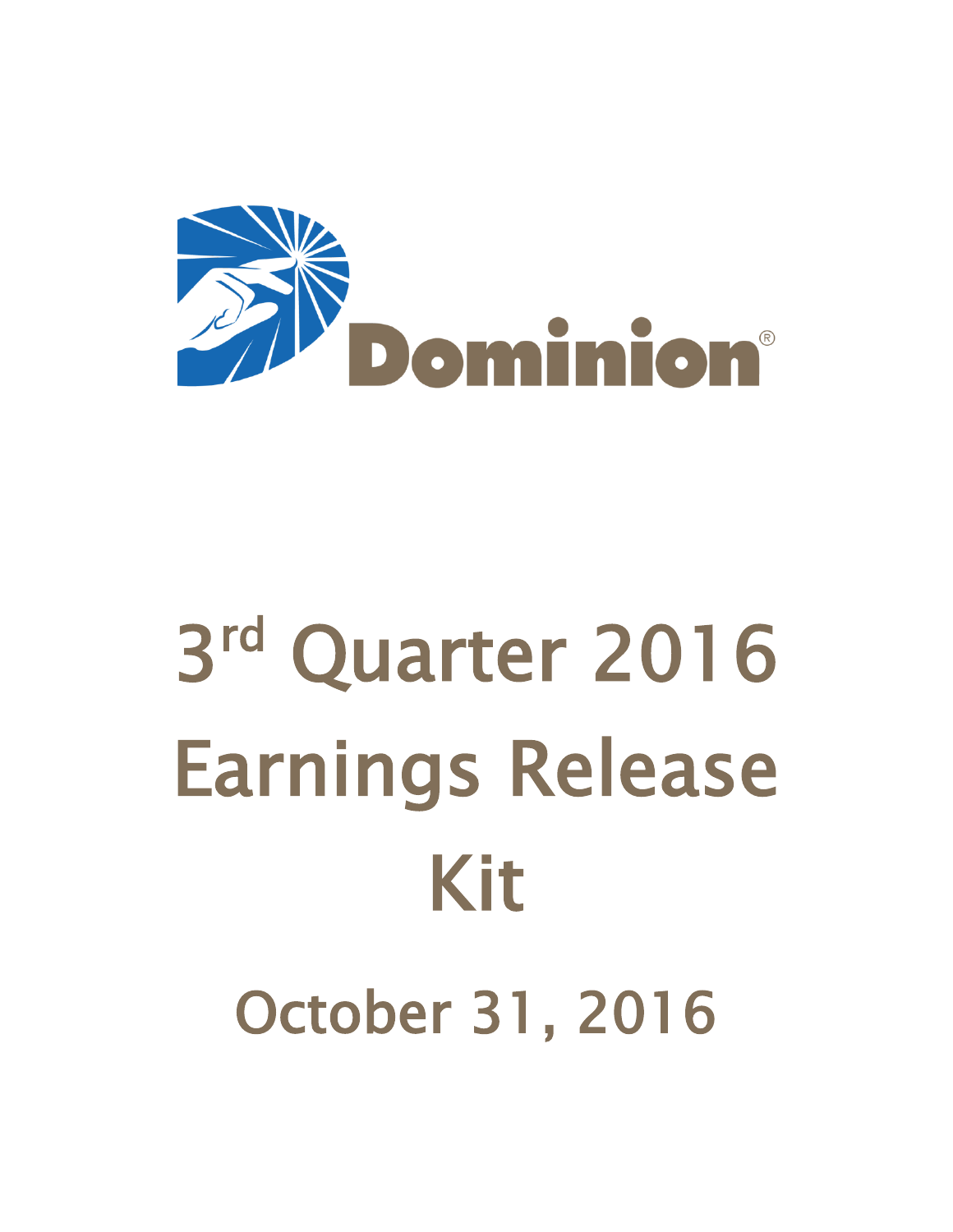# Table of Contents

| SCHEDULE 2 - RECONCILIATION OF 2016 REPORTED EARNINGS TO OPERATING EARNINGS9<br>SCHEDULE 3 - RECONCILIATION OF 2015 REPORTED EARNINGS TO OPERATING EARNINGS10                                                                                 |  |
|-----------------------------------------------------------------------------------------------------------------------------------------------------------------------------------------------------------------------------------------------|--|
|                                                                                                                                                                                                                                               |  |
|                                                                                                                                                                                                                                               |  |
|                                                                                                                                                                                                                                               |  |
|                                                                                                                                                                                                                                               |  |
|                                                                                                                                                                                                                                               |  |
|                                                                                                                                                                                                                                               |  |
|                                                                                                                                                                                                                                               |  |
|                                                                                                                                                                                                                                               |  |
|                                                                                                                                                                                                                                               |  |
|                                                                                                                                                                                                                                               |  |
| RECONCILIATION OF 2016 CONSOLIDATED REPORTED EARNINGS TO OPERATING EARNINGS 30<br>RECONCILIATION OF 2015 CONSOLIDATED REPORTED EARNINGS TO OPERATING EARNINGS 31<br>RECONCILIATION OF 2016 CORPORATE AND OTHER REPORTED EARNINGS TO OPERATING |  |
| RECONCILIATION OF 2015 CORPORATE AND OTHER REPORTED EARNINGS TO OPERATING                                                                                                                                                                     |  |
| RECONCILIATION OF 2Q16 REPORTED EARNINGS TO 2Q16 OPERATING EARNINGS34<br>RECONCILIATION OF 2Q15 REPORTED EARNINGS TO 2Q15 OPERATING EARNINGS35<br>RECONCILIATION OF 3Q15 REPORTED EARNINGS TO 3Q15 OPERATING EARNINGS36                       |  |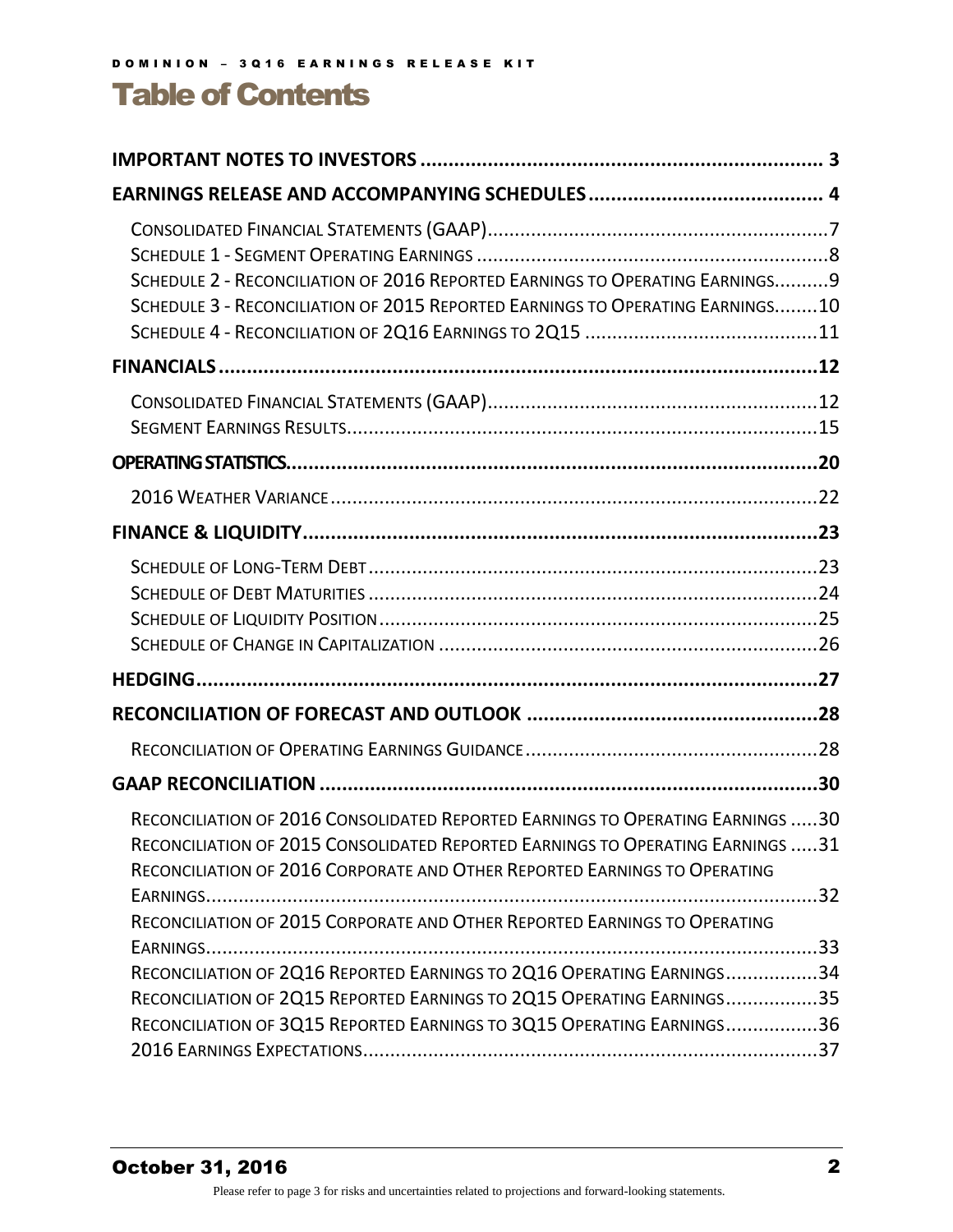# <span id="page-2-0"></span>Important Notes to Investors

This 3Q16 Earnings Release Kit contains certain forward-looking statements, including our forecasted operating earnings for the fourth-quarter and full-year 2016 which are subject to various risks and uncertainties. Factors that could cause actual results to differ materially from management's projections, forecasts, estimates and expectations may include factors that are beyond the company's ability to control or estimate precisely, including fluctuations in energy-related commodity prices, estimates of future market conditions, additional competition in our industries, changes in the demand for Dominion's services, access to and costs of capital, fluctuations in the value of our pension assets and assets held in our decommissioning trusts, impacts of acquisitions, divestitures, transfers of assets to joint ventures or Dominion Midstream and retirements of assets based on asset portfolio reviews, the receipt of approvals for, and timing of, closing dates for acquisitions and divestitures, the timing and execution of Dominion Midstream's growth strategy, and the ability to complete planned construction or expansion projects at all or within the terms and timeframes initially anticipated. Other factors include, but are not limited to, weather conditions and other events, including the effects of hurricanes, earthquakes, high winds, major storms and changes in water temperatures on operations, the risk associated with the operation of nuclear facilities, unplanned outages at facilities in which Dominion has an ownership interest, the impact of operational hazards and catastrophic events, state and federal legislative and regulatory developments, including changes in federal and state tax laws and changes to environmental and other laws and regulations, including those related to climate change, greenhouse gases and other emissions to which we are subject, changes in enforcement practices of regulators relating to environmental standards and litigation exposure for remedial activities, political and economic conditions, industrial, commercial and residential growth or decline in Dominion's service area, risks of operating businesses in regulated industries that are subject to changing regulatory structures, changes to regulated gas and electric rates collected by Dominion, changes to rating agency requirements and ratings, changing financial accounting standards, fluctuations in interest rates, employee workforce factors, including collective bargaining, counter-party credit and performance risks, adverse outcomes in litigation matters or regulatory proceedings, the risk of hostile cyber intrusions and other uncertainties. Other risk factors are detailed from time to time in Dominion's quarterly reports on Form 10-Q or most recent annual report on Form 10-K filed with the Securities and Exchange Commission.

Certain information provided in this 3Q16 Earnings Release Kit includes financial measures that are not required by, or presented in accordance with generally accepted accounting principles (GAAP), including operating earnings before interest and taxes (Adjusted EBIT) and operating earnings before interest, taxes, depreciation and amortization (Adjusted EBITDA). These non-GAAP financial measures should not be considered as alternatives to GAAP measures, such as net income, operating income, or earnings per share, and may be calculated differently from, and therefore may not be comparable to, similarly titled measures used at other companies. Dominion has included reconciliations to the most directly comparable financial measures it is able to calculate and report in accordance with GAAP.

The consolidated financial data and statistics in this 3Q16 Earnings Release Kit and its individual components reflect the financial position and operating results of Dominion and its primary operating segments through September 30, 2016. Independent auditors have not audited any of the financial and operating statements. Projections or forecasts shown in this document are based on the assumptions listed in this document and are subject to change at any time. Dominion undertakes no obligation to update any forward-looking information statement to reflect developments after the statement is made.

This 3Q16 Earnings Release Kit has been prepared primarily for securities analysts and investors in the hope that it will serve as a convenient and useful reference document. The format of this release kit may change in the future as we continue to try to meet the needs of securities analysts and investors. This 3Q16 Earnings Release Kit is not intended for use in connection with any sale, offer to sell, or solicitation of any offer to buy securities.

Please continue to check our website regularly at [www.dom.com/investors.](http://www.dom.com/investors)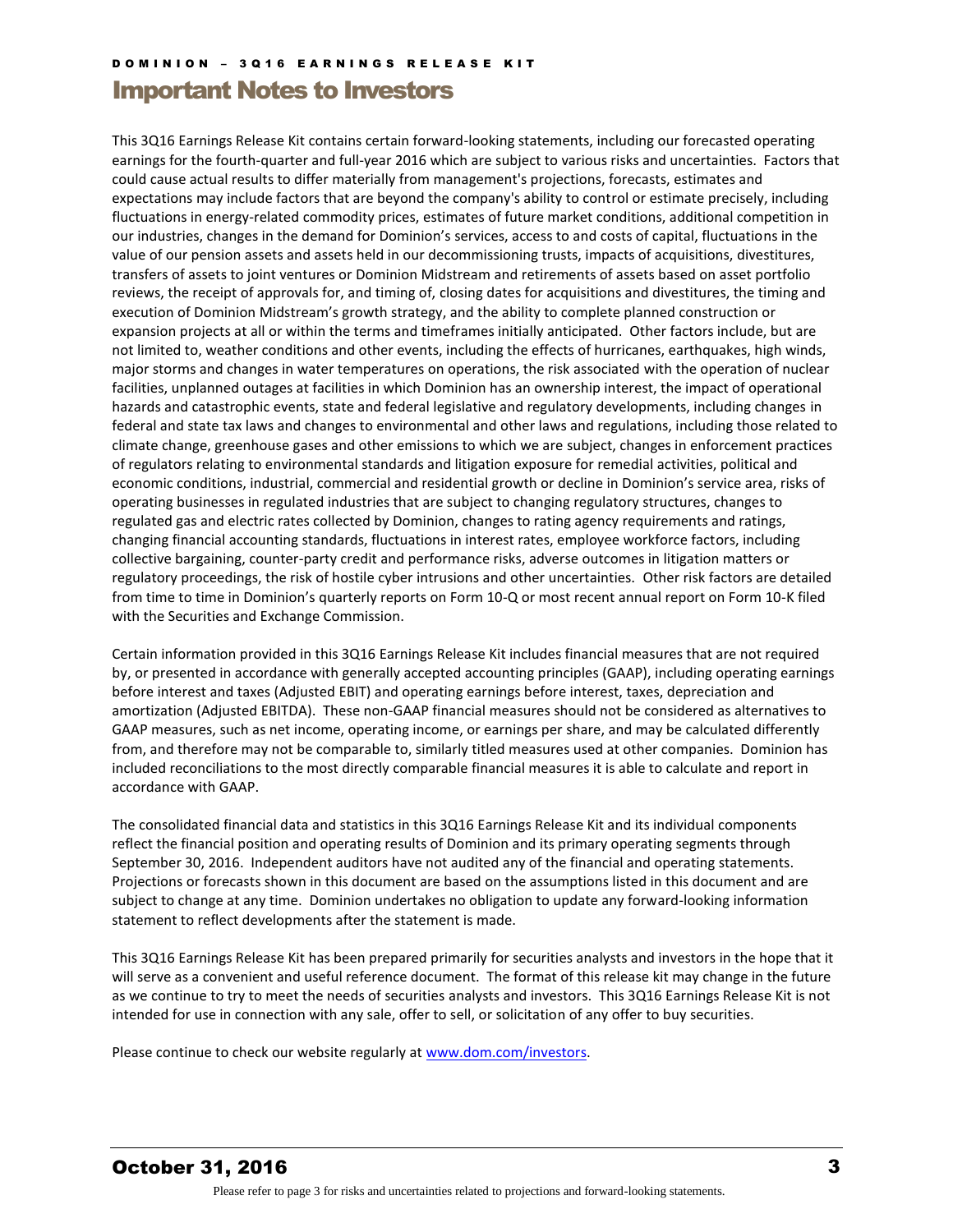<span id="page-3-0"></span>Earnings Release and Accompanying Schedules

October 31, 2016

**Dominion Announces Third-Quarter Earnings**

- *Third-quarter 2016 GAAP earnings of \$1.10 per share*
- *Third-quarter 2016 operating earnings of \$1.14 per share compared to guidance of \$0.95 to \$1.10 per share*

RICHMOND, Va. – Dominion Resources (NYSE: D) today announced unaudited reported earnings determined in accordance with Generally Accepted Accounting Principles (reported earnings) for the three months ended Sept. 30, 2016, of \$690 million (\$1.10 per share) compared with earnings of \$593 million (\$1.00 per share) for the same period in 2015.

Operating earnings for the three months ended Sept. 30, 2016, amounted to \$716 million (\$1.14 per share), compared to operating earnings of \$611 million (\$1.03 per share) for the same period in 2015. Operating earnings are defined as reported earnings adjusted for certain items.

The principal difference between reported earnings and operating earnings for the quarter is related to transaction costs associated with the Dominion Questar combination and our investments in nuclear decommissioning trust funds.

Dominion uses operating earnings as the primary performance measurement of its earnings guidance and results for public communications with analysts and investors. Dominion also uses operating earnings internally for budgeting, for reporting to the Board of Directors, for the company's incentive compensation plans and for its targeted dividend payouts and other purposes. Dominion management believes operating earnings provide a more meaningful representation of the company's fundamental earnings power.

Thomas F. Farrell II, chairman, president and chief executive officer, said:

"We are very pleased with our strong third-quarter results that came in well above our guidance range partially as a result of warmer weather in our service territory. Our integrated system of power stations and transmission lines were able to meet the increased demand reliably and effectively.

"We continue to execute on our growth projects including starting construction of the 1,588 megawatt Greensville County combined cycle power station. The project is on-time and onbudget.

"Our large contracted solar farms, Four Brothers and Three Cedars in Utah, were completed last month, on time and on budget. We have a number of solar projects under development in Virginia and North Carolina and continue to see demand for renewables from our customers.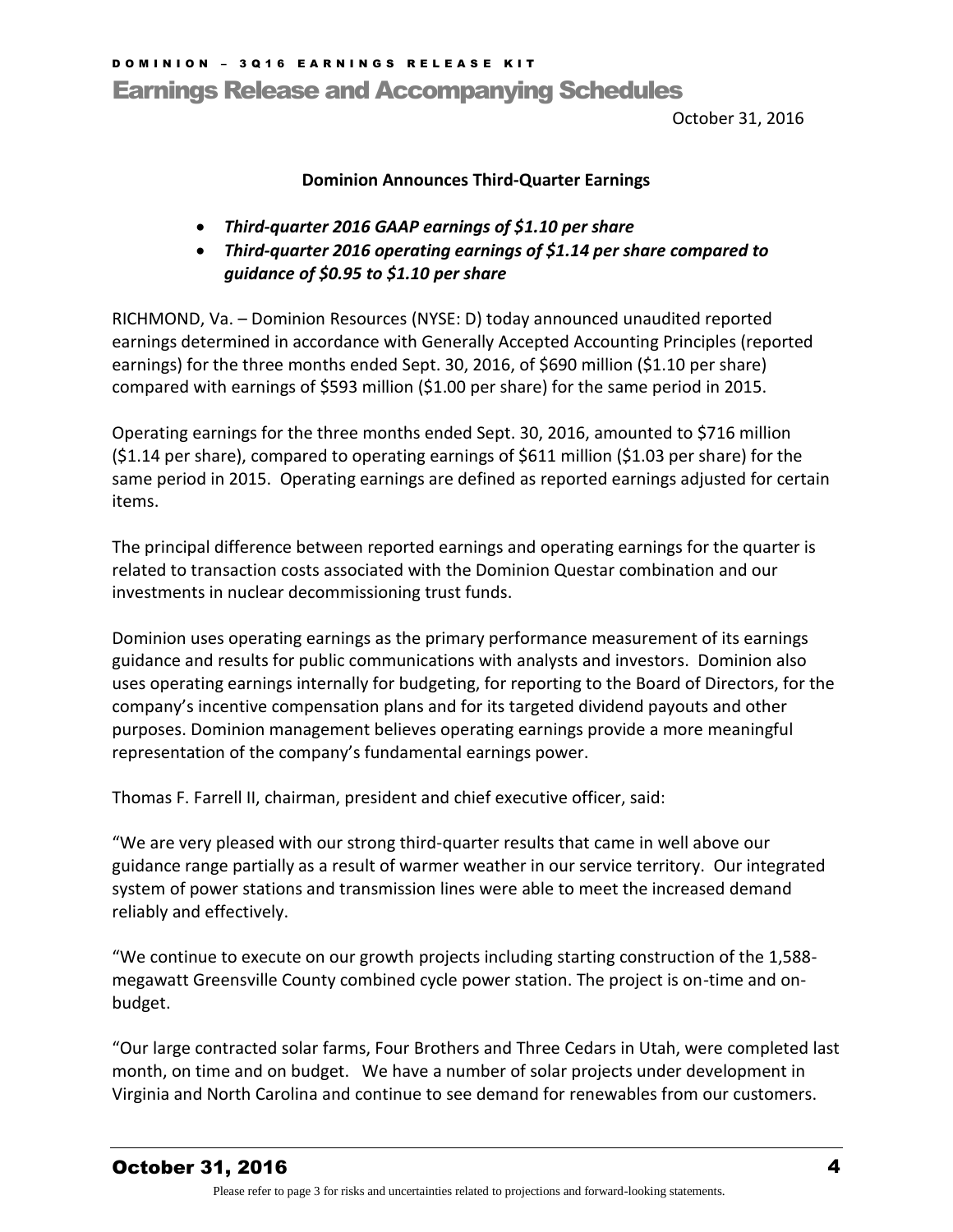## DOMINION - 3Q16 EARNINGS RELEASE KIT

"Our Cove Point Liquefaction project is now 75 percent complete and the facility continues on time and on budget for a late 2017 in-service date. We continue to work toward the construction of the Atlantic Coast Pipeline and the related Supply Header project. We expect completion of these projects in late 2019."

## *THIRD-QUARTER 2016 REPORTED AND OPERATING EARNINGS COMPARED TO 2015*

Reported earnings increased 10 cents per share as compared to third-quarter 2015. Business segment results and detailed descriptions of items included in 2016 and 2015 reported earnings but excluded from operating earnings can be found on Schedules 1, 2 and 3 of this release.

Operating earnings increased 11 cents per share as compared to third-quarter 2015 operating earnings. The increase in operating earnings was primarily attributable to an increase in electric sales from warmer weather, lower capacity expenses, revenues from our regulated growth projects, and a lower tax rate. Factors offsetting the increase include the absence of a farmout transaction and share dilution. Details of third-quarter 2016 operating earnings as compared to the same period in 2015 may be found on Schedule 4 of this release.

## *FOURTH-QUARTER 2016 OPERATING EARNINGS GUIDANCE*

Dominion expects fourth-quarter 2016 operating earnings in the range of \$0.90-\$1.05 per share, compared to fourth-quarter 2015 operating earnings of \$0.70 per share. Positive drivers include a return to normal weather, increased revenues from our growth projects, the addition of Dominion Questar, lower capacity expenses and the absence of a Millstone refueling outage. Reconciliation of reported and operating earnings for the fourth quarter of 2015 can be found on Schedule 3 of this release.

The company is maintaining its previously issued 2016 operating earnings guidance of \$3.60- \$4.00 per share.

In providing its fourth-quarter and full-year operating earnings guidance, the company notes that there could be differences between expected reported earnings and estimated operating earnings for matters such as, but not limited to, acquisitions, divestitures or changes in accounting principles. At this time, Dominion management is not able to estimate the aggregate impact of these items on future period reported earnings.

## *CONFERENCE CALL TODAY*

Dominion will host its third-quarter earnings conference call at 1 p.m. ET on Monday, Oct. 31, 2016. Management will discuss third-quarter financial results and other matters of interest to the financial community.

Domestic callers should dial (877) 410-5657. International callers should dial (334) 323-9872. The passcode for the conference call is "Dominion." Participants should dial in 10 to 15 minutes prior to the scheduled start time. Members of the media also are invited to listen.

A live webcast of the conference call, including accompanying slides, and other financial information will be available on the investor information pages at [www.dom.com/investors](http://www.dom.com/investors) and [www.dommidstream.com/investors.](http://www.dommidstream.com/investors)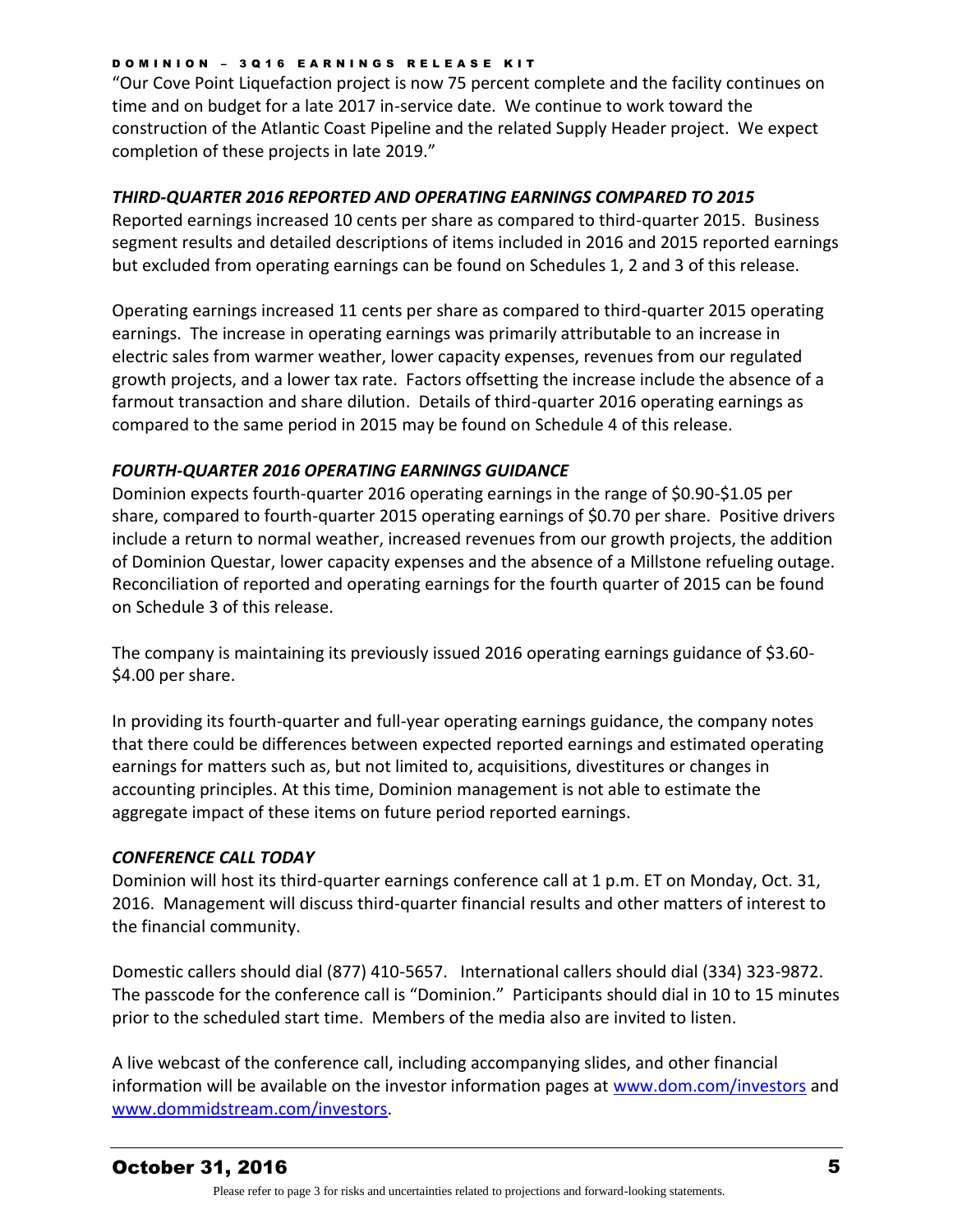## DOMINION - 3Q16 EARNINGS RELEASE KIT

A replay of the conference call will be available beginning about 4 p.m. ET Oct. 31, 2016 and lasting until 11 p.m. ET Nov. 7, 2016. Domestic callers may access the recording by dialing (877) 919-4059. International callers should dial (334) 323-0140. The PIN for the replay is 85471176. Additionally, a replay of the webcast will be available on the investor information pages by the end of the day Oct. 31, 2016.

Dominion is one of the nation's largest producers and transporters of energy, with a portfolio of approximately 26,000 megawatts of generation, 14,400 miles of natural gas transmission, gathering and storage pipeline, and 6,500 miles of electric transmission lines. Dominion operates one of the nation's largest natural gas storage systems with 1 trillion cubic feet of storage capacity and serves more than 6 million utility and retail energy customers. For more information about Dominion, visit the company's website at [www.dom.com.](http://www.dom.com/)

## #####

**CONTACTS:** Media: Ryan Frazier, (804) 819-2521 o[r C.Ryan.Frazier@dom.com](mailto:C.Ryan.Frazier@dom.com) Financial analysts: Kristy Babcock, (804) 819-2492 or Kristy.R.Babcock@dom.com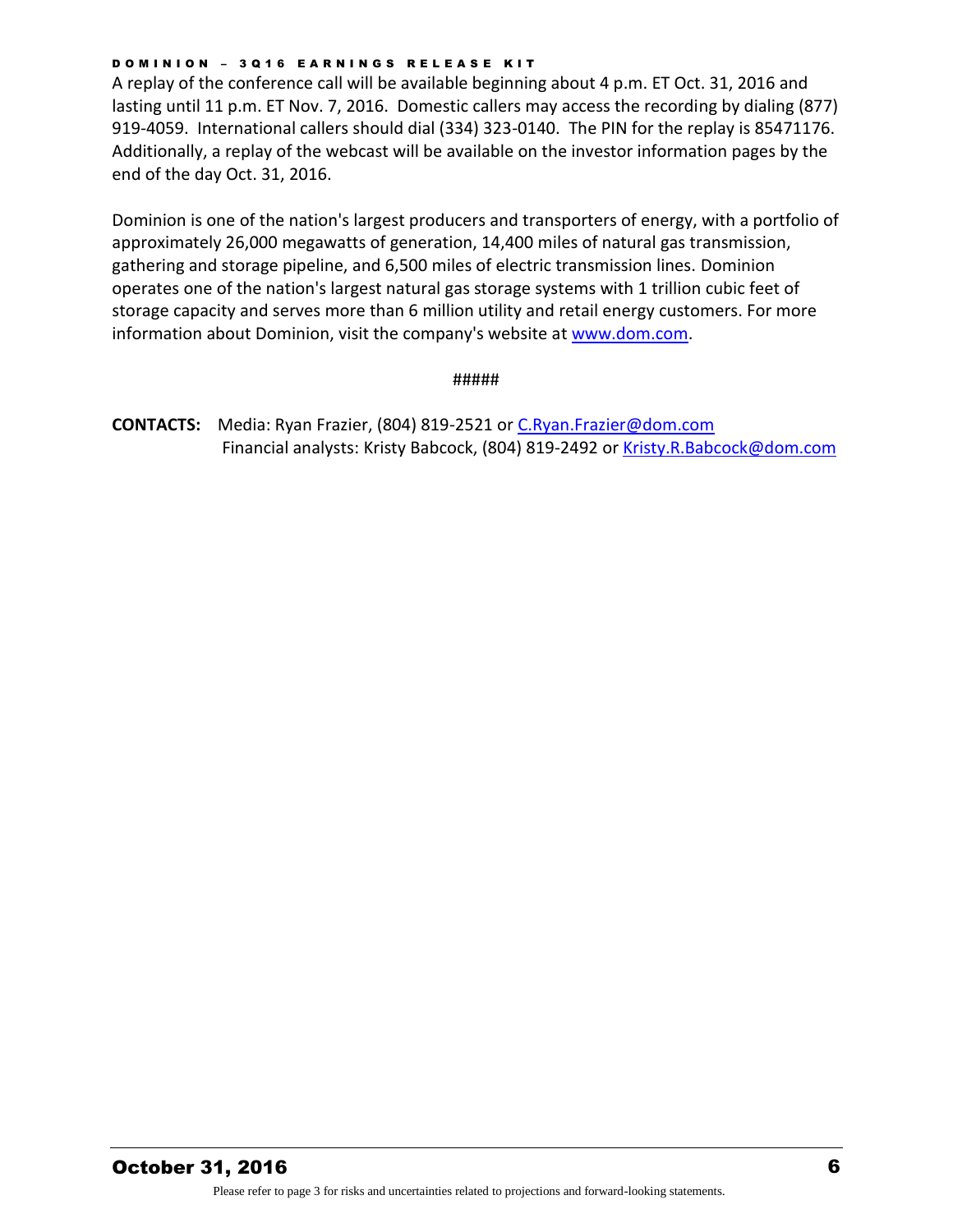## <span id="page-6-0"></span>Consolidated Financial Statements (GAAP)

## **DOMINION RESOURCES, INC. CONSOLIDATED STATEMENTS OF INCOME\* Unaudited (GAAP Based)**

|                                                  | <b>Three Months Ended</b> | <b>Nine Months Ended</b> |             |               |  |
|--------------------------------------------------|---------------------------|--------------------------|-------------|---------------|--|
|                                                  | September 30,             |                          |             | September 30, |  |
|                                                  | 2016                      | 2015                     |             | 2015          |  |
| <b>Operating Revenue</b>                         | \$<br>3,132               | \$<br>2,971              | \$<br>8,651 | \$<br>9,127   |  |
| <b>Operating Expenses</b>                        |                           |                          |             |               |  |
| Electric fuel and other energy-related purchases | 606                       | 636                      | 1,791       | 2,180         |  |
| Purchased (excess) electric capacity             | (6)                       | 75                       | 107         | 259           |  |
| Purchased gas                                    | 77                        | 85                       | 252         | 446           |  |
| Other operations and maintenance                 | 778                       | 564                      | 2,146       | 1,875         |  |
| Depreciation, depletion and amortization         | 400                       | 355                      | 1,112       | 1,037         |  |
| Other taxes                                      | 145                       | 133                      | 448         | 432           |  |
| Total operating expenses                         | 2,000                     | 1,848                    | 5,856       | 6,229         |  |
| Income from operations                           | 1,132                     | 1,123                    | 2,795       | 2,898         |  |
| Other income                                     | 63                        | 11                       | 189         | 127           |  |
| Interest and related charges                     | 237                       | 230                      | 702         | 674           |  |
| Income from operations including noncontrolling  |                           |                          |             |               |  |
| interests before income tax expense              | 958                       | 904                      | 2,282       | 2,351         |  |
| Income tax expense                               | 230                       | 305                      | 561         | 794           |  |
| Net Income Including Noncontrolling Interests    | 728                       | 599                      | 1,721       | 1,557         |  |
| <b>Noncontrolling Interests</b>                  | 38                        | 6                        | 55          | 15            |  |
| <b>Net Income Attributable to Dominion</b>       | \$<br>690                 | \$<br>593                | \$<br>1,666 | \$<br>1,542   |  |
| Earnings Per Common Share - Basic                |                           |                          |             |               |  |
| Net Income Attributable to Dominion              | \$<br>1.10                | \$<br>1.00               | \$<br>2.72  | \$<br>2.61    |  |
| Earnings Per Common Share - Diluted              |                           |                          |             |               |  |
| Net Income Attributable to Dominion              | \$<br>1.10                | \$<br>1.00               | \$<br>2.71  | \$<br>2.60    |  |
| Dividends declared per common share              | \$<br>0.7000              | \$0.6475                 | \$2.1000    | \$1.9425      |  |

\*The notes contained in Dominion's most recent quarterly report on Form 10-Q or annual report on Form 10-K are an integral part of the Consolidated Financial Statements.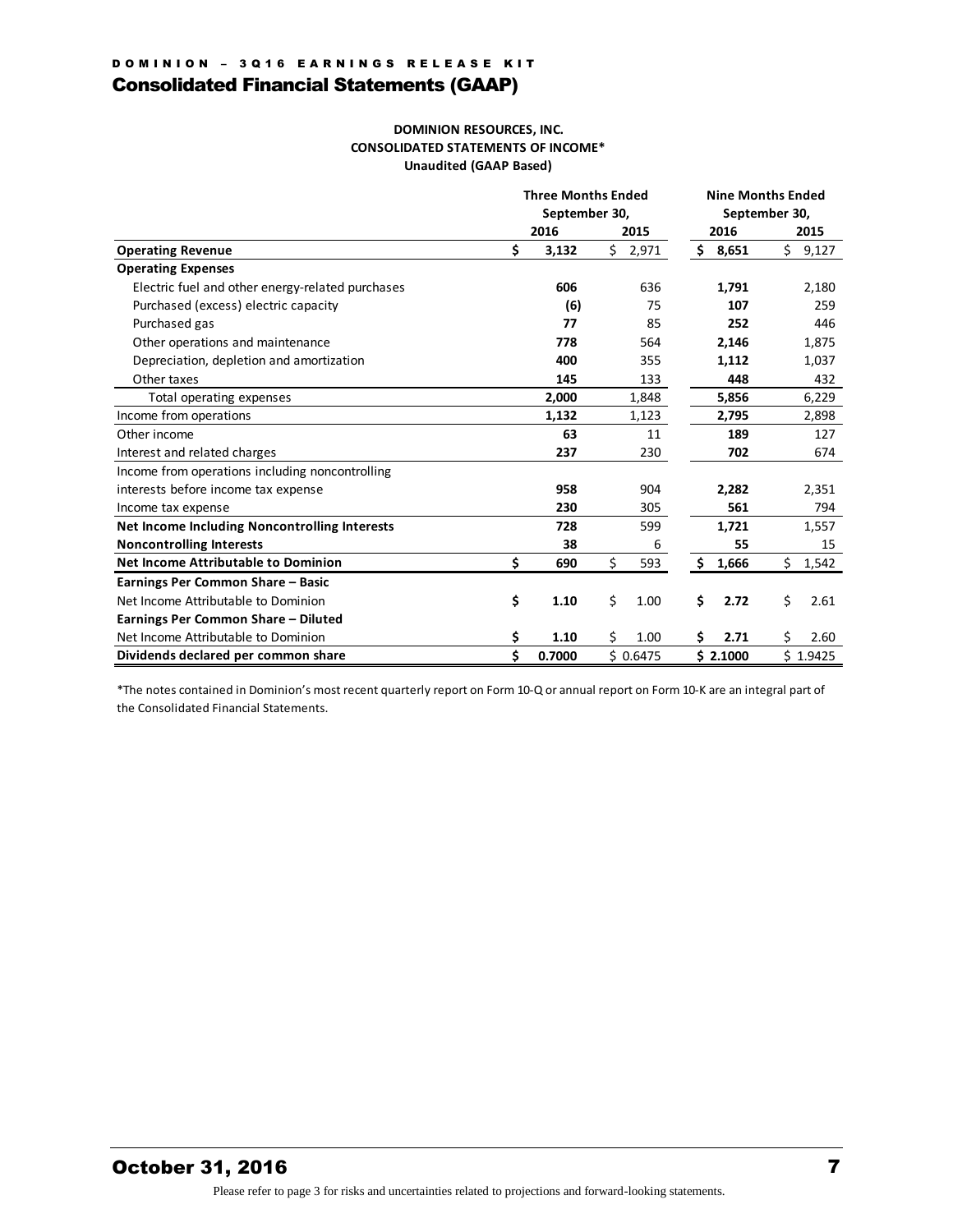## DOMINION - 3Q16 EARNINGS RELEASE KIT

# <span id="page-7-0"></span>Schedule 1 - Segment Operating Earnings

| <b>Preliminary, Unaudited</b>                                             |                                  |                                 |                    |
|---------------------------------------------------------------------------|----------------------------------|---------------------------------|--------------------|
| (millions, except earnings per share)                                     | Three months ended September 30, |                                 |                    |
|                                                                           | 2016                             | 2015                            | Change             |
| <b>REPORTED EARNINGS<sup>1</sup></b>                                      | \$<br>690                        | \$<br>593                       | \$<br>97           |
| Pre-tax loss (income) <sup>2</sup>                                        | 48                               | 19                              | 29                 |
| Income tax <sup>2</sup>                                                   | (22)                             | (1)                             | (21)               |
| Adjustments to reported earnings                                          | 26                               | 18                              | 8                  |
| <b>OPERATING EARNINGS</b>                                                 | \$<br>716                        | \$<br>611                       | \$<br>105          |
| By segment:                                                               |                                  |                                 |                    |
| Dominion Virginia Power                                                   | 139                              | 125                             | 14                 |
| Dominion Energy <sup>3,4</sup>                                            | 135                              | 153                             | (18)               |
| Dominion Generation <sup>3</sup>                                          | 650                              | 390                             | 260                |
| Corporate and Other                                                       | (208)                            | (57)                            | (151)              |
|                                                                           | 716<br>S                         | 611<br>S                        | 105<br>\$.         |
| <b>Earnings Per Share (EPS):</b>                                          |                                  |                                 |                    |
| <b>REPORTED EARNINGS<sup>1</sup></b>                                      | \$<br>1.10                       | \$<br>1.00                      | \$<br>0.10         |
| Adjustments to reported earnings (after tax)<br><b>OPERATING EARNINGS</b> | 0.04<br>\$<br>1.14               | 0.03<br>\$<br>1.03              | 0.01<br>\$<br>0.11 |
| By segment:                                                               |                                  |                                 |                    |
| Dominion Virginia Power                                                   | 0.22                             | 0.21                            | 0.01               |
| Dominion Energy <sup>3,4</sup>                                            | 0.21                             | 0.26                            | (0.05)             |
| Dominion Generation <sup>3</sup>                                          | 1.04                             | 0.66                            | 0.38               |
| Corporate and Other                                                       | (0.33)                           | (0.10)                          | (0.23)             |
|                                                                           | 1.14<br>Ś                        | \$<br>1.03                      | Ś<br>0.11          |
| Common Shares Outstanding (average, diluted)                              | 626.0                            | 595.5                           |                    |
| (millions, except earnings per share)                                     |                                  | Nine months ended September 30, |                    |
|                                                                           | 2016                             | 2015                            | Change             |
| <b>REPORTED EARNINGS<sup>1</sup></b>                                      | \$<br>1,666                      | \$<br>1,542                     | \$<br>124          |
| Pre-tax loss (income) <sup>2</sup>                                        | 103                              | 122                             | (19)               |
| Income tax $2$                                                            | (40)                             | (40)                            |                    |
| Adjustments to reported earnings                                          | 63                               | 82                              | (19)               |
| <b>OPERATING EARNINGS</b>                                                 | 1,729                            | 1,624<br>\$                     | \$<br>105          |
| By segment:                                                               |                                  |                                 |                    |
| Dominion Virginia Power                                                   | 363                              | 382                             | (19)               |
| Dominion Energy <sup>3,4</sup>                                            | 483                              | 509                             | (26)               |
| Dominion Generation <sup>3</sup>                                          | 1,066                            | 902                             | 164                |
|                                                                           |                                  |                                 |                    |
| Corporate and Other                                                       | (183)                            | (169)                           | (14)               |
|                                                                           | 1,729                            | 1,624<br>\$                     | <u>\$</u><br>105   |
| <b>Earnings Per Share (EPS):</b>                                          |                                  |                                 |                    |
| <b>REPORTED EARNINGS<sup>1</sup></b>                                      | \$<br>2.71                       | \$<br>2.60                      | \$<br>0.11         |
| Adjustments to reported earnings (after tax)                              | 0.10                             | 0.14                            | (0.04)             |
| <b>OPERATING EARNINGS</b>                                                 | \$<br>2.81                       | \$<br>2.74                      | \$<br>0.07         |
| By segment:                                                               |                                  |                                 |                    |
| Dominion Virginia Power                                                   | 0.59                             | 0.64                            | (0.05)             |
| Dominion Energy <sup>3,4</sup>                                            | 0.78                             | 0.86                            | (0.08)             |
| Dominion Generation <sup>3</sup><br>Corporate and Other                   | 1.74<br>(0.30)                   | 1.52<br>(0.28)                  | 0.22<br>(0.02)     |

## **Common Shares Outstanding (average, diluted)** 613.8 613.8 613.8

<sup>1)</sup> Determined in accordance with Generally Accepted Accounting Principles (GAAP).

<sup>2)</sup> Adjustments to reported earnings are included in Corporate and Other segment reported GAAP earnings.

Refer to Schedules 2 and 3 for details, or find "GAAP Reconciliation" in the Earnings Release Kit on Dominion's website at www.dom.com/investors.

<sup>3)</sup> 2015 amounts have been recast to reflect non-regulated retail energy marketing operations in the Dominion Energy segment.

4) 2016 amounts include Dominion Questar operations for partial month September.

8

Please refer to page 3 for risks and uncertainties related to projections and forward-looking statements.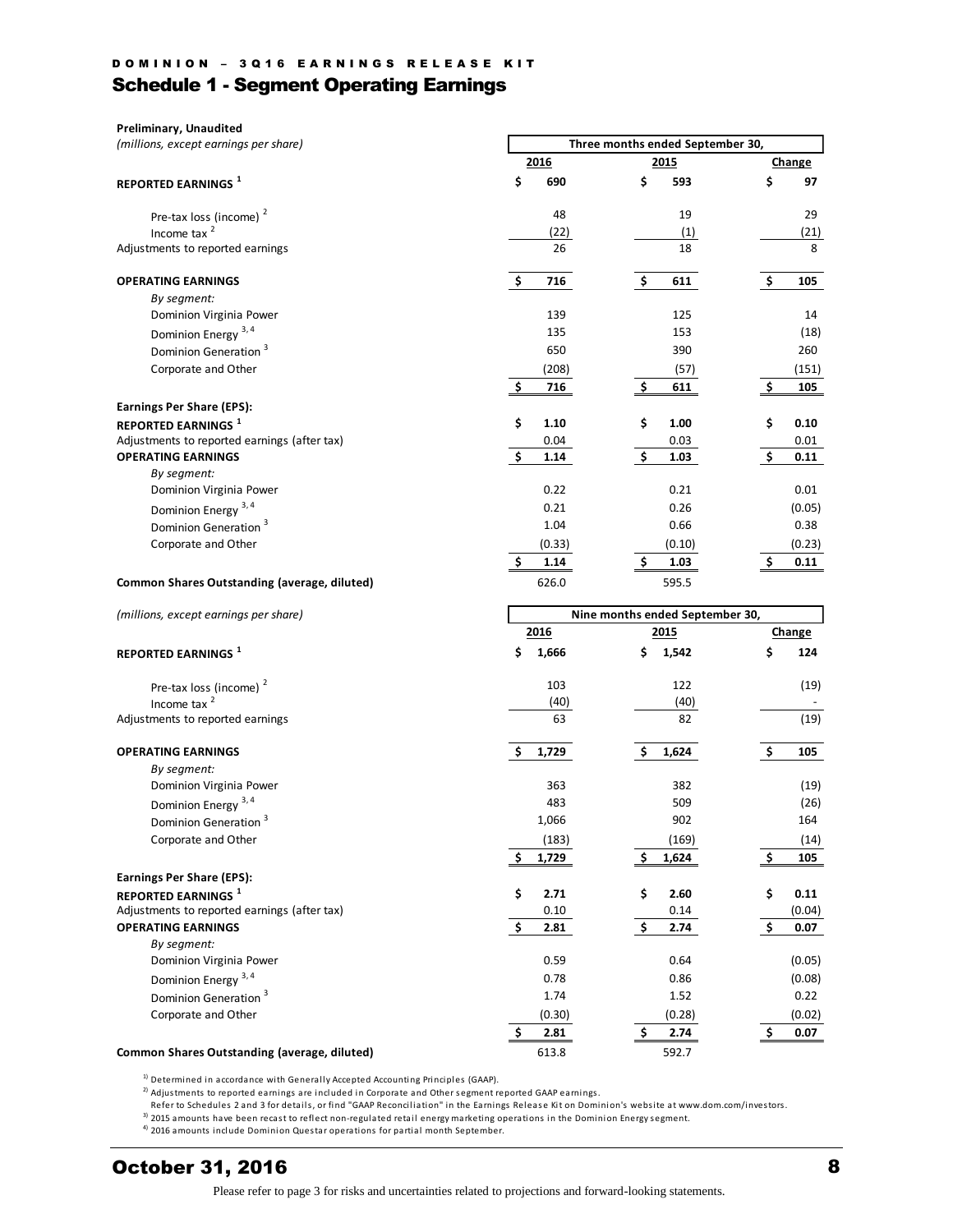# <span id="page-8-0"></span>Schedule 2 - Reconciliation of 2016 Reported Earnings to Operating Earnings

## **2016 Earnings (Nine months ended September 30, 2016)**

The \$103 million pre-tax net effect of the adjustments included in 2016 reported earnings, but excluded from operating earnings, is primarily related to the following items:

- \$65 million charge associated with an organizational design initiative and primarily comprised of employee severance benefits.
- \$60 million of transaction and transition costs associated with the Dominion Questar combination, which was completed in September 2016.
- \$29 million net gain related to our investments in nuclear decommissioning trust funds.

| (millions, except per share amounts)         | 1Q16   | <b>2Q16</b> | 3Q16   | YTD 2016 <sup>2</sup><br>4016 |
|----------------------------------------------|--------|-------------|--------|-------------------------------|
| <b>Reported earnings</b>                     | \$524  | \$452       | \$690  | \$1,666                       |
| Adjustments to reported earnings $1$ :       |        |             |        |                               |
| Pre-tax loss (income)                        | 67     | (12)        | 48     | 103                           |
| Income tax                                   | (19)   | 1           | (22)   | (40)                          |
|                                              | 48     | (11)        | 26     | 63                            |
| Operating earnings                           | \$572  | \$441       | \$716  | \$1,729                       |
| Common shares outstanding (average, diluted) | 598.2  | 617.0       | 626.0  | 613.8                         |
| Reported earnings per share                  | \$0.88 | \$0.73      | \$1.10 | \$2.71                        |
| Adjustments to reported earnings (after-tax) | 0.08   | (0.02)      | 0.04   | 0.10                          |
| Operating earnings per share                 | \$0.96 | 50.71       | \$1.14 | \$2.81                        |

## **1) Adjustments to reported earnings are reflected in the following table:**

| 27 Augustinents to reported carmings are renetted in the rollowing table. |       |                   |        |      |                 |  |
|---------------------------------------------------------------------------|-------|-------------------|--------|------|-----------------|--|
|                                                                           | 1Q16  | <b>2Q16</b>       | 3Q16   | 4Q16 | <b>YTD 2016</b> |  |
| Pre-tax loss (income):                                                    |       |                   |        |      |                 |  |
| Organizational design initiative                                          | 70    | (5)               |        |      | 65              |  |
| Questar transaction and transition costs                                  | 2     | 5                 | 53     |      | 60              |  |
| Net gain in nuclear decommissioning trust funds                           | (2)   | (11)              | (16)   |      | (29)            |  |
| Other items                                                               | (3)   | $\left( 1\right)$ | 11     |      |                 |  |
|                                                                           | \$67  | (512)             | \$48   |      | \$103           |  |
| Income tax expense (benefit):                                             |       |                   |        |      |                 |  |
| Tax effect of above adjustments to reported earnings *                    | (19)  | 1                 | (10)   |      | (28)            |  |
| Divestiture tax settlement                                                |       |                   | (12)   |      | (12)            |  |
|                                                                           | (519) | \$1               | (\$22) |      | (540)           |  |
|                                                                           |       |                   |        |      |                 |  |

\* Income taxes for individual pre-tax items include current and deferred taxes using a transactional effective tax rate. For interim reporting purposes, such amounts may be adjusted in connection with the calculation of the Company's year-to-date income tax provision based on its estimated annual effective tax rate.

## **2) YTD EPS may not equal sum of quarters due to share count differences**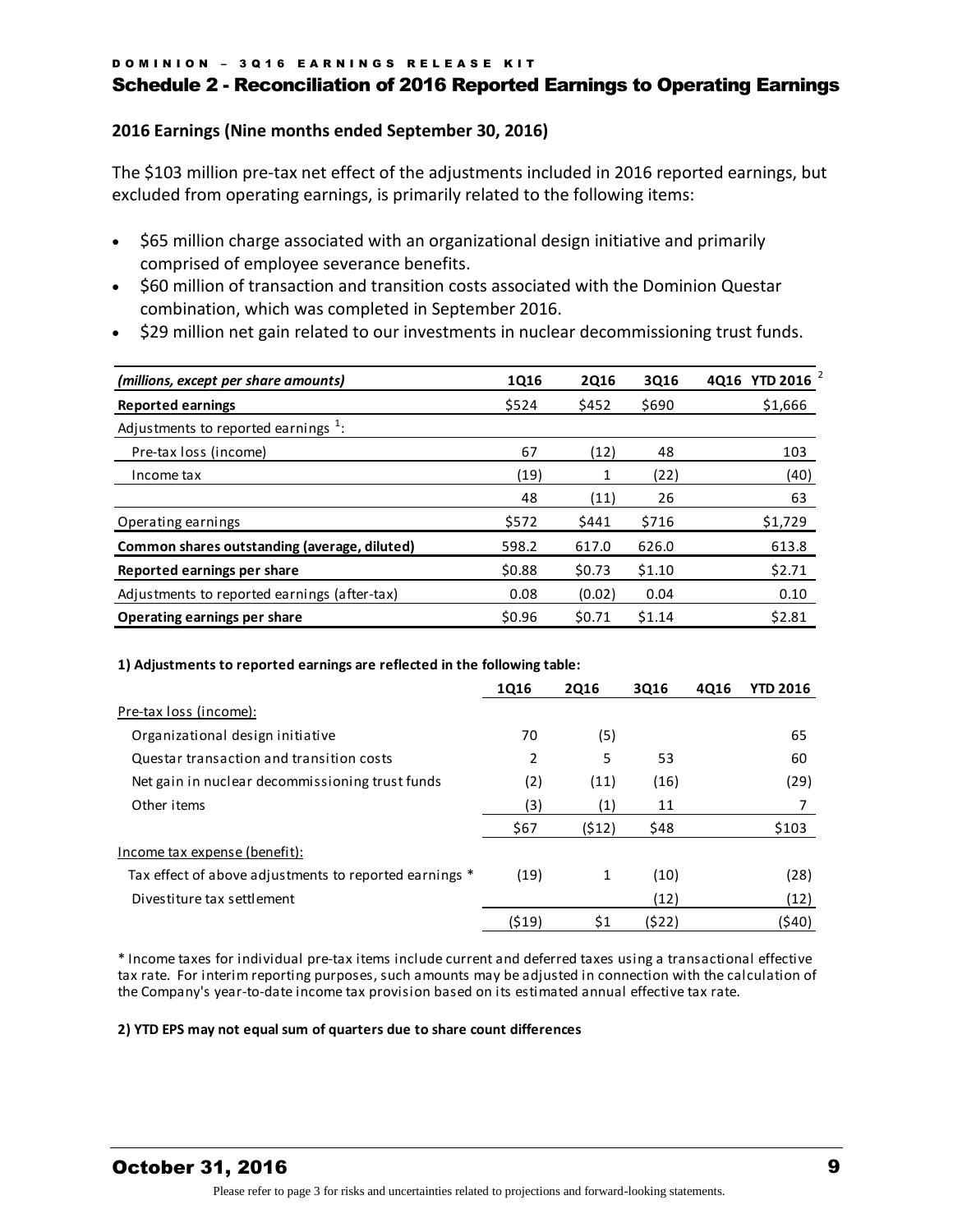# <span id="page-9-0"></span>Schedule 3 - Reconciliation of 2015 Reported Earnings to Operating Earnings

## **2015 Earnings (Twelve months ended December 31, 2015)**

The \$220 million pre-tax net effect of the adjustments included in 2015 reported earnings, but excluded from operating earnings, is primarily related to the following items:

- \$85 million charge associated with Virginia legislation enacted in February that required the write-off of Virginia Power prior-period deferred fuel costs during the first quarter of 2015.
- \$99 million charge associated with the asset retirement obligations for ash ponds and landfills at certain utility generation facilities in connection with the enactment of EPA coal combustion residuals rules in the second quarter of 2015.
- \$28 million net charge in connection with the Virginia Commission's final ruling associated with its biennial review of Virginia Power's base rates for 2013-2014 test years.

| (millions, except per share amounts)                                      | <b>1Q15</b> | <b>2Q15</b> | 3Q15           | 4Q15   | YTD 2015 <sup>2</sup> |
|---------------------------------------------------------------------------|-------------|-------------|----------------|--------|-----------------------|
| <b>Reported earnings</b>                                                  | \$536       | \$413       | \$593          | \$357  | \$1,899               |
| Adjustments to reported earnings $1$ :                                    |             |             |                |        |                       |
| Pre-tax loss (income)                                                     | 76          | 27          | 19             | 98     | 220                   |
| Income tax                                                                | (28)        | (11)        | (1)            | (39)   | (79)                  |
|                                                                           | 48          | 16          | 18             | 59     | 141                   |
| Operating earnings                                                        | \$584       | \$429       | \$611          | \$416  | \$2,040               |
| Common shares outstanding (average, diluted)                              | 589.9       | 592.5       | 595.5<br>596.7 |        | 593.7                 |
| Reported earnings per share                                               | \$0.91      | \$0.70      | \$1.00         | \$0.60 |                       |
| Adjustments to reported earnings (after-tax)                              | 0.08        | 0.03        | 0.03           | 0.10   |                       |
| Operating earnings per share                                              | \$0.99      | \$0.73      | \$1.03         | \$0.70 | \$3.44                |
|                                                                           |             |             |                |        |                       |
| 1) Adjustments to reported earnings are reflected in the following table: |             |             |                |        |                       |
|                                                                           | <b>1Q15</b> | <b>2Q15</b> | 3Q15           | 4Q15   | <b>YTD 2015</b>       |
| Pre-tax loss (income):                                                    |             |             |                |        |                       |
| Write-off of deferred fuel costs                                          | 85          |             |                |        | 85                    |
| Future ash pond and landfill closure costs                                |             | 45          |                | 54     | 99                    |
| Impact of Virginia Power biennial review                                  |             |             |                | 28     | 28                    |
| Other items                                                               | (9)         | (18)        | 19             | 16     | 8                     |
|                                                                           | \$76        | \$27        | \$19           | \$98   | \$220                 |

\* Income taxes for individual pre-tax items include current and deferred taxes using a transactional effective tax rate. For interim reporting purposes, such amounts may be adjusted in connection with the calculation of the Company's year-to-date income tax provision based on its estimated annual effective tax rate.

Tax effect of above adjustments to reported earnings \* (28) (11) (7) (39) (85) Deferred taxes refundable to utility customers and the control of the control of the control of the control of the control of the control of the control of the control of the control of the control of the control of the co

**2) YTD EPS may not equal sum of quarters due to share count differences**

Income tax expense (benefit):

(\$28) (\$11) (\$1) (\$39) (\$79)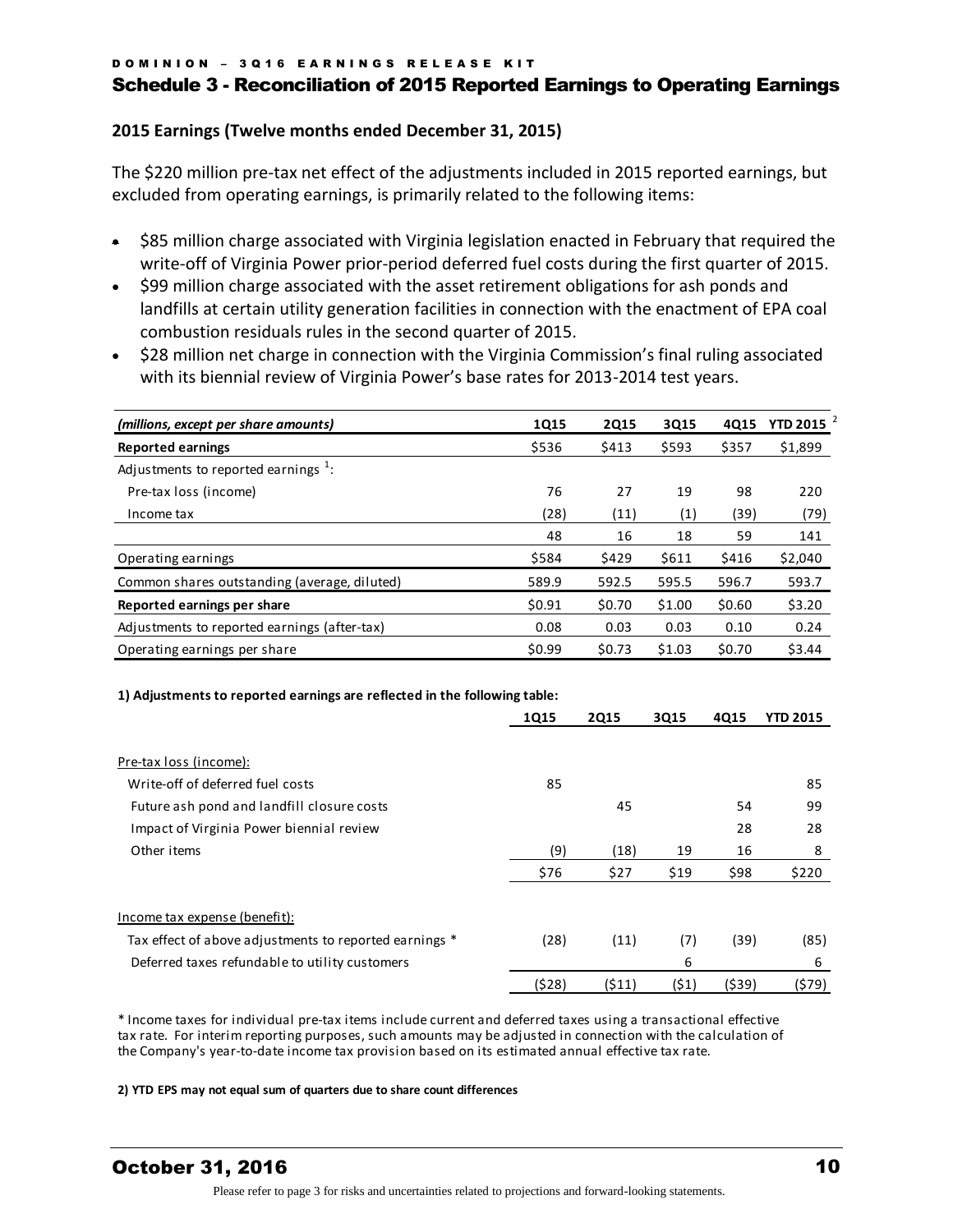## DOMINION - 3Q16 EARNINGS RELEASE KIT

# <span id="page-10-0"></span>Schedule 4 - Reconciliation of 3Q16 Earnings to 3Q15

| Preliminary, unaudited                                           | <b>Three Months Ended</b> |                  |
|------------------------------------------------------------------|---------------------------|------------------|
| (millions, except EPS)                                           | September 30,             |                  |
|                                                                  | 2016 vs. 2015             |                  |
|                                                                  | Increase / (Decrease)     |                  |
|                                                                  | Amount                    | EPS              |
|                                                                  |                           |                  |
| Change in reported earnings (GAAP)                               | \$97                      | \$0.10           |
| Change in Pre-tax loss (income) <sup>1</sup>                     | 29                        |                  |
| Change in Income tax <sup>1</sup>                                | (21)                      |                  |
| Adjustments to reported earnings                                 | 8                         | 0.01             |
| Change in consolidated operating earnings                        | \$105                     | \$0.11           |
|                                                                  |                           |                  |
| <b>Reconciling Items</b><br><b>Dominion Virginia Power</b>       |                           |                  |
| Regulated electric sales:                                        |                           |                  |
| Weather                                                          | \$12                      | \$0.02           |
| Other                                                            | 5                         | 0.01             |
| FERC transmission equity return                                  | 9                         | 0.01             |
| Storm damage and service restoration                             | (5)                       | (0.01)           |
| Other                                                            | (7)                       | (0.01)           |
| Share dilution                                                   |                           | (0.01)           |
| Change in contribution to reported and operating earnings        | \$14                      | \$0.01           |
|                                                                  |                           |                  |
| <b>Dominion Energy</b>                                           |                           |                  |
| Gas Distribution margin<br>Farmout transaction                   | \$5<br>(27)               | \$0.01<br>(0.06) |
| Dominion Questar combination                                     | 5                         | 0.01             |
| Other                                                            | (1)                       |                  |
| Share dilution                                                   |                           | (0.01)           |
| Change in contribution to reported and operating earnings        | (518)                     | (50.05)          |
| <b>Dominion Generation</b>                                       |                           |                  |
| Regulated electric sales:                                        |                           |                  |
| Weather                                                          | \$32                      | \$0.05           |
| Other                                                            | 10                        | 0.02             |
| Renewable energy investment tax credits                          | 212                       | 0.35             |
| Noncontrolling interest related to solar partnerhips             | (20)                      | (0.03)           |
|                                                                  |                           |                  |
| Merchant generation margin                                       | (14)                      | (0.02)           |
| Capacity related expenses                                        | 49                        | 0.08             |
| Other                                                            | (9)                       | (0.02)           |
| Share dilution                                                   |                           | (0.05)           |
| Change in contribution to reported and operating earnings        | \$260                     | \$0.38           |
| <b>Corporate and Other</b>                                       |                           |                  |
| Renewable energy investment tax credits                          | (5148)                    | (50.23)          |
| Other                                                            | (3)                       |                  |
| Change in contribution to operating earnings                     | (\$151)                   | (50.23)          |
|                                                                  |                           |                  |
| Change in consolidated operating earnings                        | \$105                     | \$0.11           |
| Change in adjustments included in reported earnings <sup>1</sup> | (8)                       | (0.01)           |
| Change in consolidated reported earnings                         | \$97                      | \$0.10           |

 $1)$  Adjustments to reported earnings are included in Corporate and Other segment reported GAAP earnings.

Refer to Schedules 2 and 3 for details, or find "GAAP Reconciliation" in the Earnings Release Kit on Dominion's website at www.dom.com/investors. Note: Figures may not add due to rounding.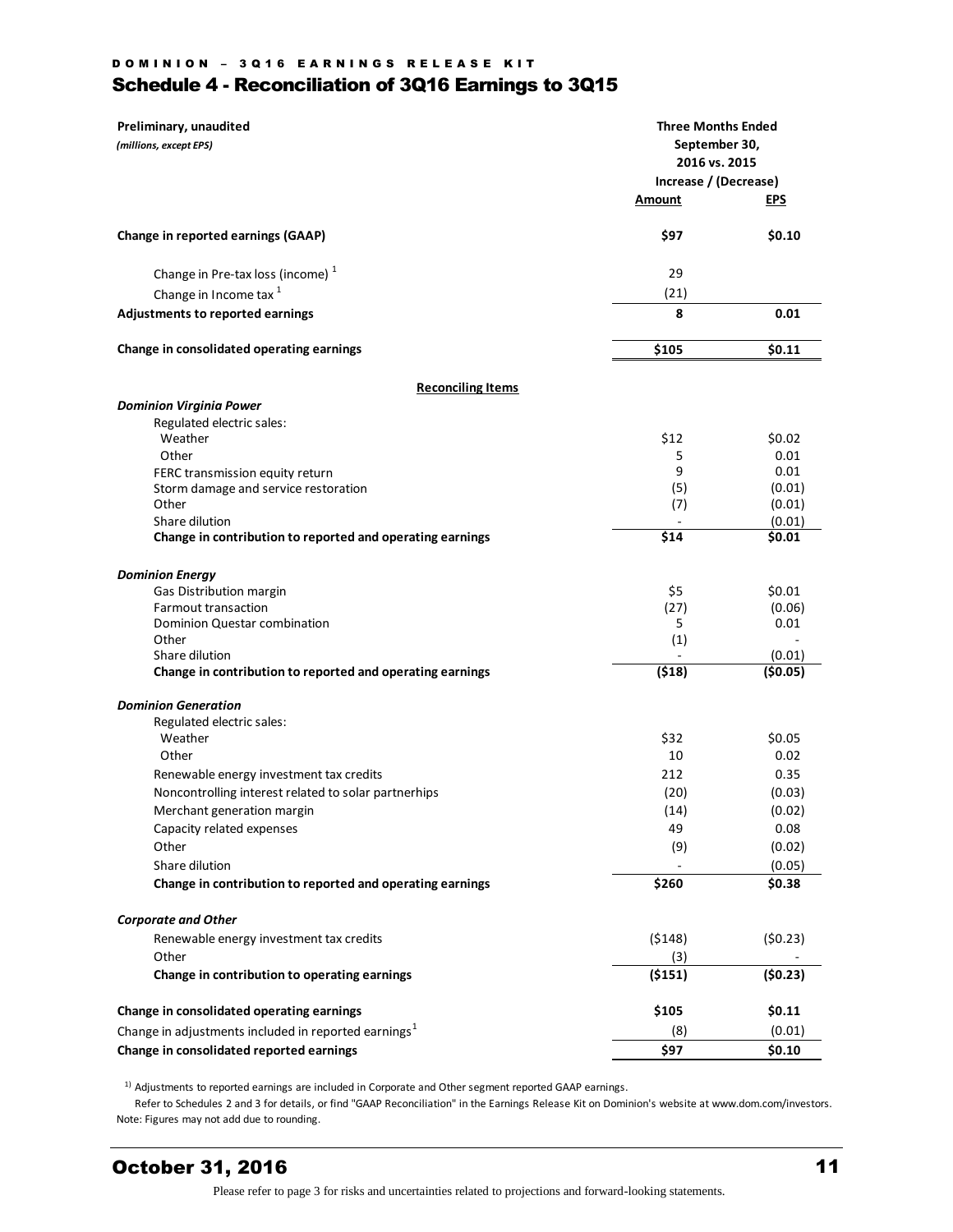# <span id="page-11-0"></span>**Financials**

# <span id="page-11-1"></span>Consolidated Financial Statements (GAAP)

## **DOMINION RESOURCES, INC. CONSOLIDATED BALANCE SHEETS\* Unaudited**

|                                                                              | September 30, 2016 |           | December 31, 2015 <sup>1</sup> |
|------------------------------------------------------------------------------|--------------------|-----------|--------------------------------|
| (millions)                                                                   |                    |           |                                |
| <b>ASSETS</b>                                                                |                    |           |                                |
| <b>Current Assets</b>                                                        |                    |           |                                |
| Cash and cash equivalents                                                    | \$                 | 251       | \$<br>607                      |
| Customer receivables (less allowance for doubtful accounts of \$18 and \$32) |                    | 1,259     | 1,200                          |
| Other receivables (less allowance for doubtful accounts of \$3 and \$2)      |                    | 133       | 169                            |
| Inventories                                                                  |                    | 1,516     | 1,348                          |
| Prepayments                                                                  |                    | 147       | 198                            |
| Other                                                                        |                    | 493       | 667                            |
| <b>Total current assets</b>                                                  |                    | 3,799     | 4,189                          |
| <b>Investments</b>                                                           |                    |           |                                |
| Nuclear decommissioning trust funds                                          |                    | 4,427     | 4,183                          |
| Investment in equity method affiliates                                       |                    | 1,498     | 1,320                          |
| Other                                                                        |                    | 299       | 271                            |
| Total investments                                                            |                    | 6,224     | 5,774                          |
| <b>Property, Plant and Equipment</b>                                         |                    |           |                                |
| Property, plant and equipment                                                |                    | 68,282    | 57,776                         |
| Accumulated depreciation, depletion and amortization                         |                    | (19, 394) | (16, 222)                      |
| Total property, plant and equipment, net                                     |                    | 48,888    | 41,554                         |
| <b>Deferred Charges and Other Assets</b>                                     |                    |           |                                |
| Goodwill                                                                     |                    | 6,405     | 3,294                          |
| Pension and other postretirement benefit assets                              |                    | 1,095     | 943                            |
| Regulatory assets                                                            |                    | 2,143     | 1,865                          |
| Other                                                                        |                    | 1,045     | 1,029                          |
| Total deferred charges and other assets                                      |                    | 10,688    | 7,131                          |
| <b>Total assets</b>                                                          | \$                 | 69,599    | \$<br>58,648                   |

<sup>1)</sup> Dominion's Consolidated Balance Sheet at December 31, 2015 has been derived from the audited Consolidated Financial Statements at that date.

\*The notes contained in Dominion's most recent quarterly report on Form 10-Q or annual report on Form 10-K are an integral part of the Consolidated Financial Statements.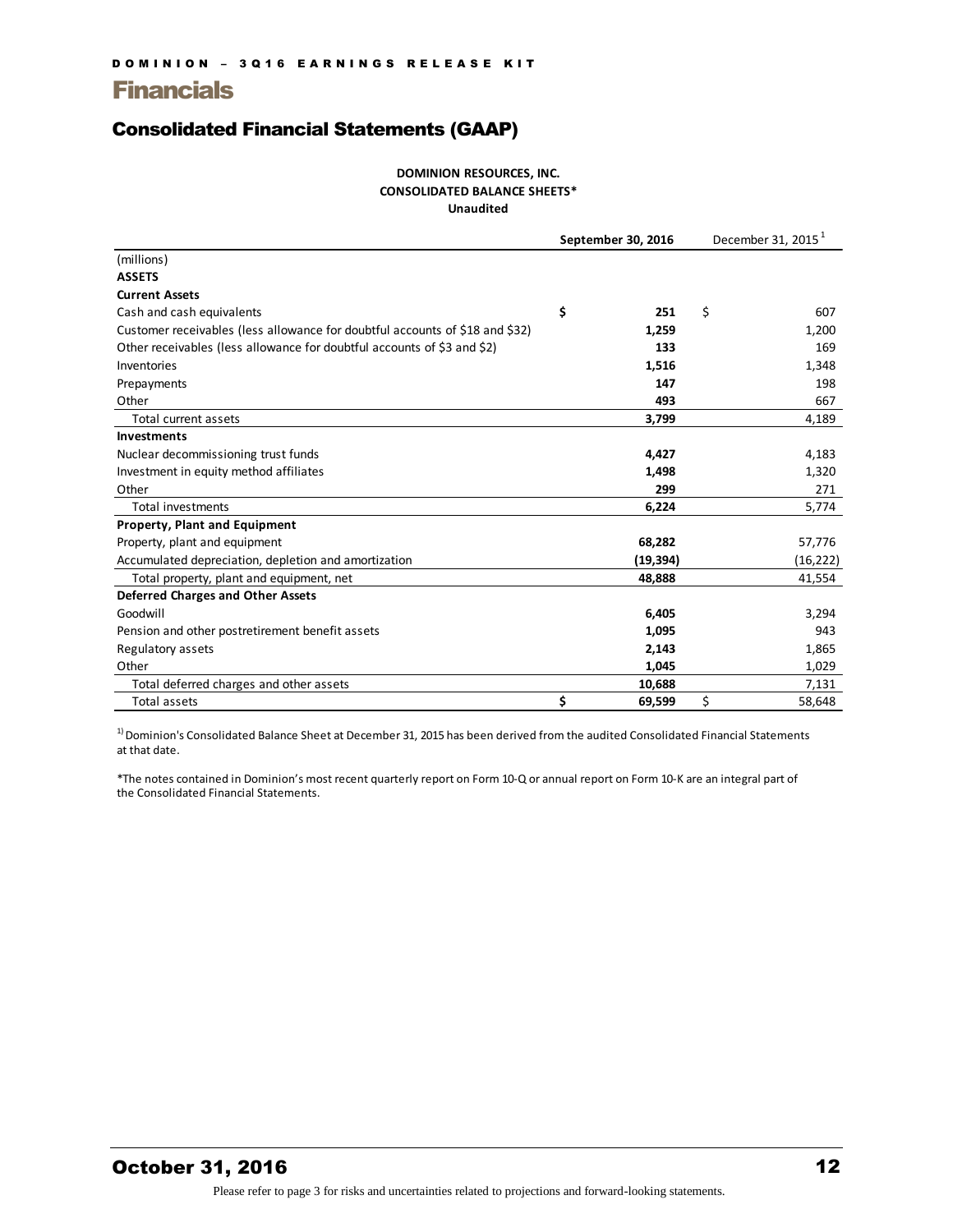## **DOMINION RESOURCES, INC. CONSOLIDATED BALANCE SHEETS\* Unaudited**

|                                                  | September 30, 2016 | December 31, 2015 <sup>1</sup> |    |        |
|--------------------------------------------------|--------------------|--------------------------------|----|--------|
| (millions)                                       |                    |                                |    |        |
| <b>LIABILITIES AND EQUITY</b>                    |                    |                                |    |        |
| <b>Current Liabilities</b>                       |                    |                                |    |        |
| Securities due within one year                   | \$                 | 3,278                          | \$ | 1,825  |
| Short-term debt                                  |                    | 3,097                          |    | 3,509  |
| Accounts payable                                 |                    | 685                            |    | 726    |
| Accrued interest, payroll and taxes              |                    | 800                            |    | 515    |
| $O$ ther <sup>2</sup>                            |                    | 1,514                          |    | 1,544  |
| <b>Total current liabilities</b>                 |                    | 9,374                          |    | 8,119  |
| Long-Term Debt                                   |                    |                                |    |        |
| Long-term debt                                   |                    | 23,009                         |    | 20,048 |
| Junior subordinated notes                        |                    | 2,980                          |    | 1,340  |
| Remarketable subordinated notes                  |                    | 2,371                          |    | 2,080  |
| Total long-term debt                             |                    | 28,360                         |    | 23,468 |
| <b>Deferred Credits and Other Liabilities</b>    |                    |                                |    |        |
| Deferred income taxes and investment tax credits |                    | 8,675                          |    | 7,414  |
| Asset retirement obligations                     |                    | 2,153                          |    | 1,887  |
| <b>Regulatory liabilities</b>                    |                    | 2,597                          |    | 2,285  |
| Other                                            |                    | 2,248                          |    | 1,873  |
| Total deferred credits and other liabilities     |                    | 15,673                         |    | 13,459 |
| <b>Total liabilities</b>                         |                    | 53,407                         |    | 45,046 |
| <b>Commitments and Contingencies</b>             |                    |                                |    |        |
| Equity                                           |                    |                                |    |        |
| Common stock – no par $3$                        |                    | 8,592                          |    | 6,680  |
| Retained earnings                                |                    | 6,837                          |    | 6,458  |
| Accumulated other comprehensive loss             |                    | (471)                          |    | (474)  |
| Total common shareholders' equity                |                    | 14,958                         |    | 12,664 |
| Noncontrolling interests                         |                    | 1,234                          |    | 938    |
| Total equity                                     |                    | 16,192                         |    | 13,602 |
| Total liabilities and equity                     | \$                 | 69,599                         | \$ | 58,648 |

 $1)$  Dominion's Consolidated Balance Sheet at December 31, 2015 has been derived from the audited Consolidated Financial Statements at that date.

<sup>2)</sup> See Note 3 in the most recent quarterly report on Form 10-Q for amounts attributable to related parties.

<sup>3)</sup> 1 billion shares authorized; 627 million shares and 596 million shares outstanding at September 30, 2016 and December 31, 2015, respectively.

\*The notes contained in Dominion's most recent quarterly report on Form 10-Q or annual report on Form 10-K are an integral part of the Consolidated Financial Statements.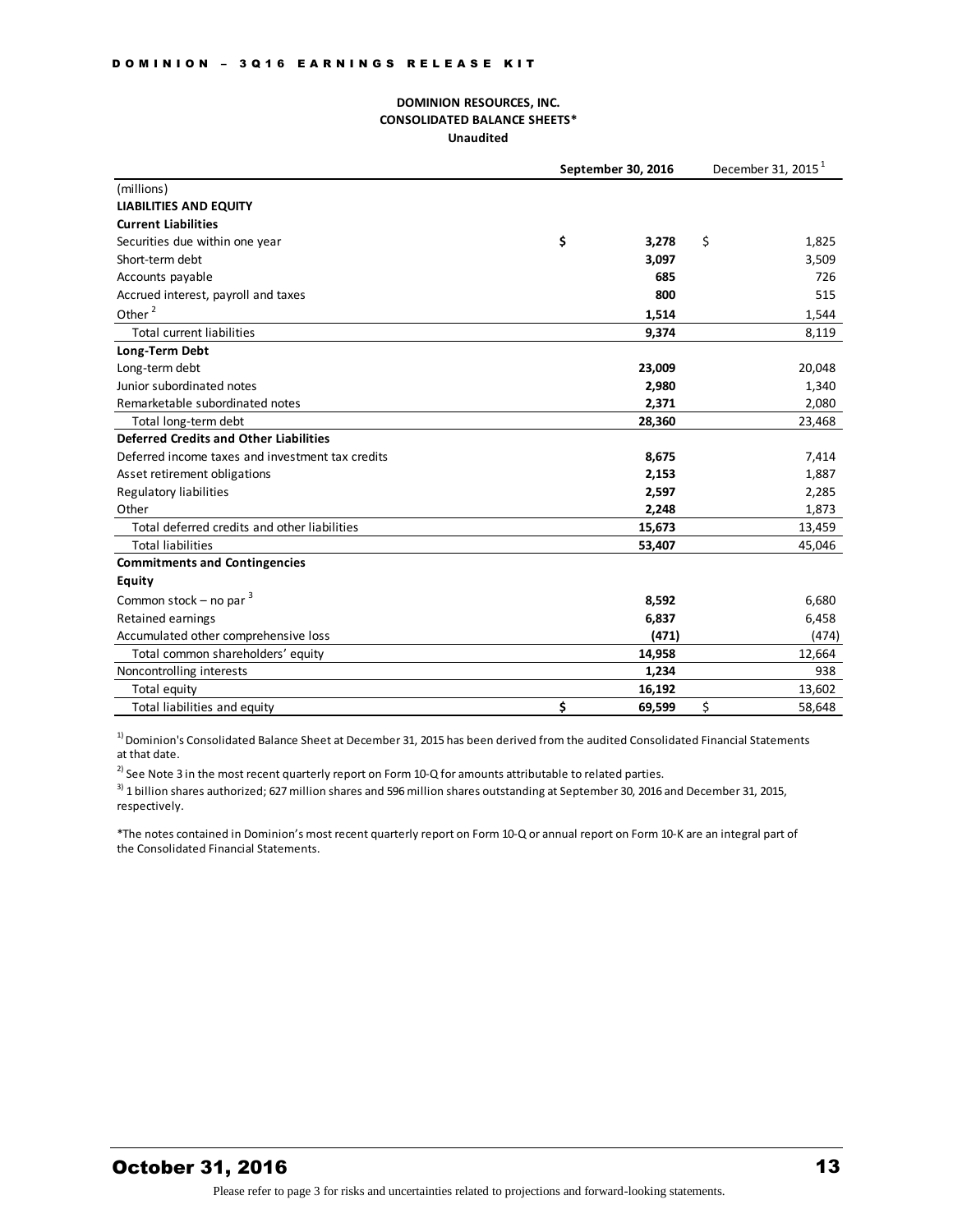#### DOMINION - 3Q16 EARNINGS RELEASE KIT

#### **DOMINION RESOURCES, INC.**

## **CONSOLIDATED STATEMENTS OF CASH FLOWS\***

**Unaudited**

| Nine Months Ended September 30,                                                                                      | 2016      | 2015      |
|----------------------------------------------------------------------------------------------------------------------|-----------|-----------|
| (millions)                                                                                                           |           |           |
| <b>Operating Activities</b>                                                                                          |           |           |
| Net income including noncontrolling interests                                                                        | \$1,721   | \$1,557   |
| Adjustments to reconcile net income including noncontrolling interests to net cash provided by operating activities: |           |           |
| Depreciation, depletion and amortization (including nuclear fuel)                                                    | 1,325     | 1,250     |
| Deferred income taxes and investment tax credits                                                                     | 481       | 703       |
| Gains on the sales of assets and equity method investment in Iroquois                                                | (50)      | (123)     |
| Other adjustments                                                                                                    | (78)      | (1)       |
| Changes in:                                                                                                          |           |           |
| Accounts receivable                                                                                                  | 19        | 229       |
| Inventories                                                                                                          | (10)      | (3)       |
| Deferred fuel and purchased gas costs, net                                                                           | 84        | 70        |
| Prepayments                                                                                                          | 66        | 45        |
| Accounts payable                                                                                                     | (89)      | (222)     |
| Accrued interest, payroll and taxes                                                                                  | 205       | (13)      |
| Margin deposit assets and liabilities                                                                                | 1         | 205       |
| Other operating assets and liabilities                                                                               | (289)     | (244)     |
| Net cash provided by operating activities                                                                            | 3,386     | 3,453     |
| <b>Investing Activities</b>                                                                                          |           |           |
| Plant construction and other property additions (including nuclear fuel)                                             | (4,536)   | (3,632)   |
| Acquisition of Dominion Questar, net of cash acquired                                                                | (4, 372)  |           |
| Acquisition of solar development projects                                                                            | (21)      | (278)     |
| Acquisition of DCG                                                                                                   |           | (497)     |
| Proceeds from sale of securities                                                                                     | 1,009     | 937       |
| Purchases of securities                                                                                              | (1,065)   | (921)     |
| Proceeds from assignments of shale development rights                                                                | 10        | 80        |
| Other                                                                                                                | (54)      | (39)      |
| Net cash used in investing activities                                                                                | (9,029)   | (4,350)   |
| <b>Financing Activities</b>                                                                                          |           |           |
| Repayment of short-term debt, net                                                                                    | (713)     | (220)     |
| Issuance of short-term notes                                                                                         | 1,200     |           |
| Repayment and repurchase of short-term notes                                                                         | (600)     |           |
| Issuance and remarketing of long-term debt                                                                           | 5,730     | 2,262     |
| Repayment and repurchase of long-term debt                                                                           | (1, 169)  | (675)     |
| Proceeds from sale of interest in merchant solar projects                                                            | 117       |           |
| Contributions from SunEdison to Four Brothers and Three Cedars                                                       | 178       |           |
| Issuance of common stock                                                                                             | 2,079     | 717       |
| Common dividend payments                                                                                             | (1, 287)  | (1, 150)  |
| Other                                                                                                                | (248)     | (117)     |
| Net cash provided by financing activities                                                                            | 5,287     | 817       |
| Decrease in cash and cash equivalents                                                                                | (356)     | (80)      |
| Cash and cash equivalents at beginning of period                                                                     | 607       | 318       |
| Cash and cash equivalents at end of period                                                                           | \$<br>251 | \$<br>238 |
| <b>Supplemental Cash Flow Information</b>                                                                            |           |           |
| Significant noncash investing and financing activities: <sup>1,2</sup>                                               |           |           |
| Accrued capital expenditures                                                                                         | \$<br>341 | \$<br>389 |
| Dominion Midstream's acquisition of a noncontrolling partnership interest in Iroquois in exchange for issuance of    |           |           |
| Dominion Midstream common units                                                                                      |           | 216       |

 $1$ See Note 3 in the most recent quarterly report on Form 10-Q for noncash activities related to the acquisitions of Four Brothers and Three Cedars in 2015.

 $2$ See Note 14 in the most recent quarterly report on Form 10-Q for noncash activities related to the remarketing of RSNs in 2016.

\*The notes contained in Dominion's most recent quarterly report on Form 10-Q or annual report on Form 10-K are an integral part of the Consolidated Financial Statements.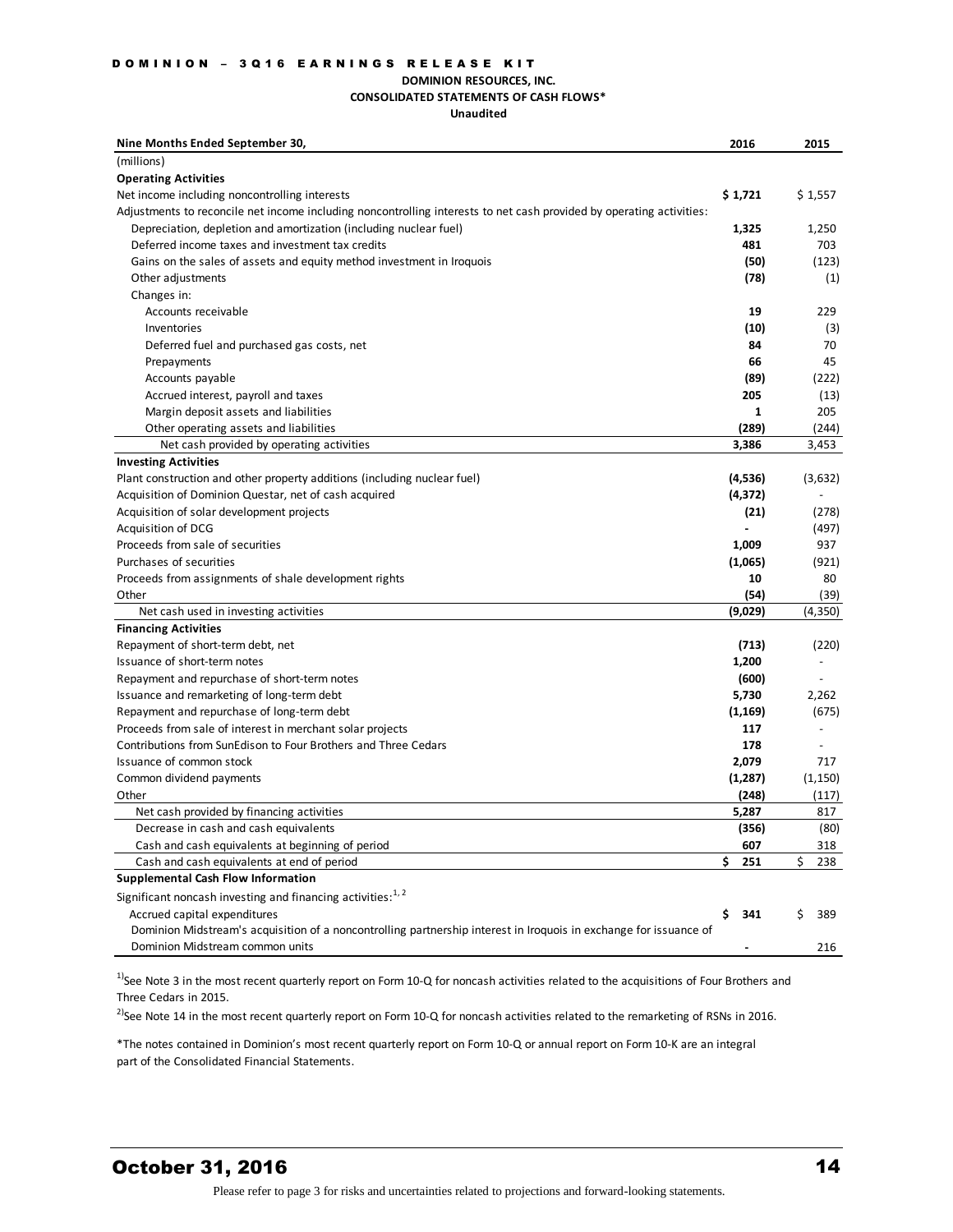## <span id="page-14-0"></span>Segment Earnings Results

# **Dominion Consolidated Reported and Operating Results<sup>1</sup>**

|                                                                            |                   | <b>Three Months Ended</b> | <b>Nine Months Ended</b> |             |  |  |  |  |
|----------------------------------------------------------------------------|-------------------|---------------------------|--------------------------|-------------|--|--|--|--|
| <b>Unaudited Summary</b>                                                   |                   | September 30,             | September 30,            |             |  |  |  |  |
| (\$mm except per share amounts)                                            | 2016              | 2015                      | 2016                     | 2015        |  |  |  |  |
| <b>Operating Revenue</b>                                                   | \$<br>3,132       | 2,971<br>\$.              | 8,651<br>\$              | 9,127<br>\$ |  |  |  |  |
| <b>Operating Expenses</b>                                                  |                   |                           |                          |             |  |  |  |  |
| Electric fuel and other energy-related purchases                           | 606               | 636                       | 1,791                    | 2,180       |  |  |  |  |
| Purchased (excess) electric capacity                                       | (6)               | 75                        | 107                      | 259         |  |  |  |  |
| Purchased gas                                                              | 77                | 85                        | 252                      | 446         |  |  |  |  |
| Other operations and maintenance                                           | 778               | 564                       | 2,146                    | 1,875       |  |  |  |  |
| Depreciation, depletion and amortization                                   | 400               | 355                       | 1,112                    | 1,037       |  |  |  |  |
| Other taxes                                                                | 145               | 133                       | 448                      | 432         |  |  |  |  |
| Total operating expenses                                                   | 2,000             | 1,848                     | 5,856                    | 6,229       |  |  |  |  |
| Income from operations                                                     | 1,132             | 1,123                     | 2,795                    | 2,898       |  |  |  |  |
| Other income                                                               | 63                | 11                        | 189                      | 127         |  |  |  |  |
| Income including noncontrolling interests before interest and income taxes | 1,195             | 1,134                     | 2,984                    | 3,025       |  |  |  |  |
| Interest and related charges                                               | 237               | 230                       | 702                      | 674         |  |  |  |  |
| Income including noncontrolling interests before income taxes              | 958               | 904                       | 2,282                    | 2,351       |  |  |  |  |
| Income taxes                                                               | 230               | 305                       | 561                      | 794         |  |  |  |  |
| Income including noncontrolling interests                                  | 728               | 599                       | 1,721                    | 1,557       |  |  |  |  |
| Noncontrolling interests                                                   | 38                | 6                         | 55                       | 15          |  |  |  |  |
| <b>Reported Earnings</b>                                                   | \$<br>690         | \$<br>593                 | 1,666                    | 1,542<br>\$ |  |  |  |  |
| <b>Reported Earnings Per Share</b>                                         | <u>\$</u><br>1.10 | \$<br>1.00                | \$<br>2.71               | 2.60        |  |  |  |  |
| Adjustments to reported earnings:                                          |                   |                           |                          |             |  |  |  |  |
| Pre-tax Loss (Income) <sup>2</sup>                                         | 48                | 19                        | 103                      | 122         |  |  |  |  |
| Income Tax <sup>2</sup>                                                    | (22)              | (1)                       | (40)                     | (40)        |  |  |  |  |
|                                                                            | 26                | 18                        | 63                       | 82          |  |  |  |  |
| <b>Operating Earnings</b>                                                  | \$<br>716         | \$<br>611                 | 1,729                    | 1,624<br>\$ |  |  |  |  |
| <b>Operating Earnings Per Share</b>                                        | 1.14              | \$<br>1.03                | \$<br>2.81               | \$<br>2.74  |  |  |  |  |
| Average shares outstanding, diluted                                        | 626.0             | 595.5                     | 613.8                    | 592.7       |  |  |  |  |
| <b>Adjusted EBIT Reconciliation</b>                                        |                   |                           |                          |             |  |  |  |  |
| <b>Reported Earnings</b>                                                   | \$<br>690         | \$<br>593                 | \$<br>1,666              | \$<br>1,542 |  |  |  |  |
| Noncontrolling interest                                                    | 38                | 6                         | 55                       | 15          |  |  |  |  |
| Income taxes                                                               | 230               | 305                       | 561                      | 794         |  |  |  |  |
| Interest and related charges                                               | 237               | 230                       | 702                      | 674         |  |  |  |  |
|                                                                            | 1,195<br>Ś        | \$<br>1,134               | 2,984<br>\$              | \$<br>3,025 |  |  |  |  |
| Adjustments <sup>2</sup>                                                   | 48                | 16                        | 101                      | 119         |  |  |  |  |
| Adjusted EBIT                                                              | 1,243<br>Ś        | 1,150<br>\$               | 3,085<br>\$              | \$<br>3,144 |  |  |  |  |

 $1)$  Dominion Consolidated Income Statement reflects the impact of segment eliminations and adjustments.

 $^{2)}$  For additional details on adjustments to reporting earnings and to EBIT see the GAAP Reconciliation schedules on pages 30-35.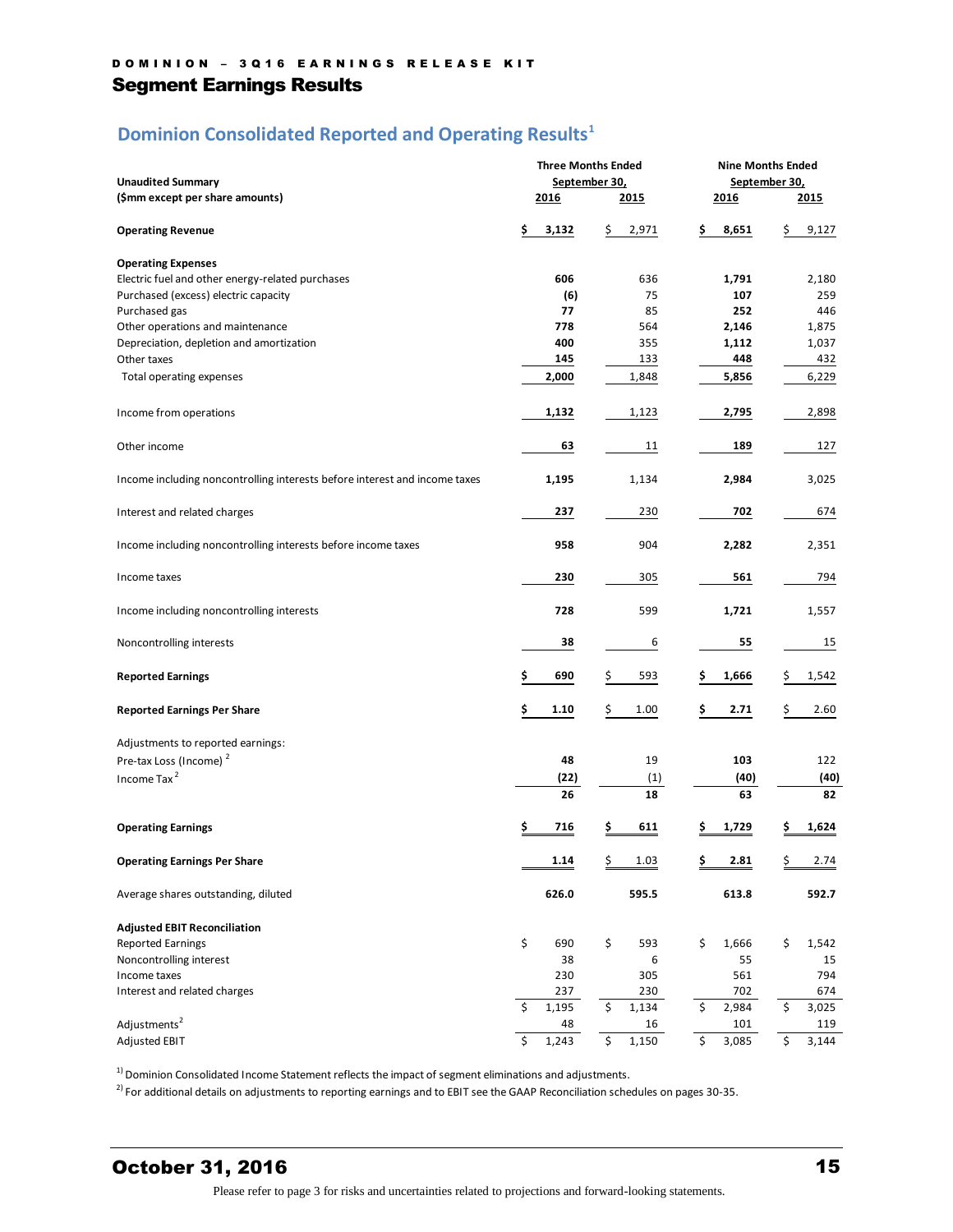# **Dominion Virginia Power Reported and Operating Results**

|                                                                            | <b>Three Months Ended</b> |    | <b>Nine Months Ended</b> |           |               |      |       |  |
|----------------------------------------------------------------------------|---------------------------|----|--------------------------|-----------|---------------|------|-------|--|
| <b>Unaudited Summary</b>                                                   | September 30,             |    |                          |           | September 30, |      |       |  |
| (\$mm except per share amounts)                                            | 2016                      |    | 2015                     | 2016      |               | 2015 |       |  |
| <b>Operating Revenue</b>                                                   | \$<br>620                 | \$ | 543                      | \$        | 1,699         | \$   | 1,617 |  |
| <b>Operating Expenses</b>                                                  |                           |    |                          |           |               |      |       |  |
| Electric fuel and other energy-related purchases                           | $\mathbf{1}$              |    | $\mathbf 1$              |           | 3             |      | 3     |  |
| Purchased electric capacity                                                |                           |    |                          |           |               |      |       |  |
| Purchased gas                                                              |                           |    |                          |           |               |      |       |  |
| Other operations and maintenance                                           | 163                       |    | 127                      |           | 430           |      | 374   |  |
| Depreciation, depletion and amortization                                   | 135                       |    | 126                      |           | 398           |      | 370   |  |
| Other taxes                                                                | 40                        |    | 37                       |           | 119           |      | 112   |  |
| Total operating expenses                                                   | 339                       |    | 291                      |           | 950           |      | 859   |  |
| Income from operations                                                     | 281                       |    | 252                      |           | 749           |      | 758   |  |
| Other income                                                               | 7                         |    | 10                       |           | 24            |      | 36    |  |
| Income including noncontrolling interests before interest and income taxes | 288                       |    | 262                      |           | 773           |      | 794   |  |
| Interest and related charges                                               | 60                        |    | 58                       |           | 180           |      | 172   |  |
| Income including noncontrolling interests before income taxes              | 228                       |    | 204                      |           | 593           |      | 622   |  |
| Income taxes                                                               | 89                        |    | 79                       |           | 230           |      | 240   |  |
| Income including noncontrolling interests                                  | 139                       |    | 125                      |           | 363           |      | 382   |  |
| Noncontrolling interests                                                   |                           |    |                          |           |               |      |       |  |
| <b>Reported and Operating Earnings Contribution</b>                        | \$<br>139                 | \$ | 125                      | \$        | 363           | \$   | 382   |  |
| Reported and Operating Earnings Per Share Contribution                     | 0.22                      | \$ | 0.21                     | <u>\$</u> | 0.59          | \$   | 0.64  |  |
| Average shares outstanding, diluted                                        | 626.0                     |    | 595.5                    |           | 613.8         |      | 592.7 |  |
| <b>Adjusted EBIT and EBITDA Reconciliation</b>                             |                           |    |                          |           |               |      |       |  |
| <b>Reported Earnings</b>                                                   | \$<br>139                 | \$ | 125                      | \$        | 363           | \$   | 382   |  |
| Noncontrolling interest                                                    |                           |    |                          |           |               |      |       |  |
| Income taxes                                                               | 89                        |    | 79                       |           | 230           |      | 240   |  |
| Interest and related charges                                               | 60                        |    | 58                       |           | 180           |      | 172   |  |
| <b>Adjusted EBIT</b>                                                       | \$<br>288                 | \$ | 262                      | \$        | 773           | \$   | 794   |  |
| Depreciation, depletion and amortization                                   | 135                       |    | 126                      |           | 398           |      | 370   |  |
| <b>Adjusted EBITDA</b>                                                     | \$<br>423                 | \$ | 388                      | \$        | 1,171         | \$   | 1,164 |  |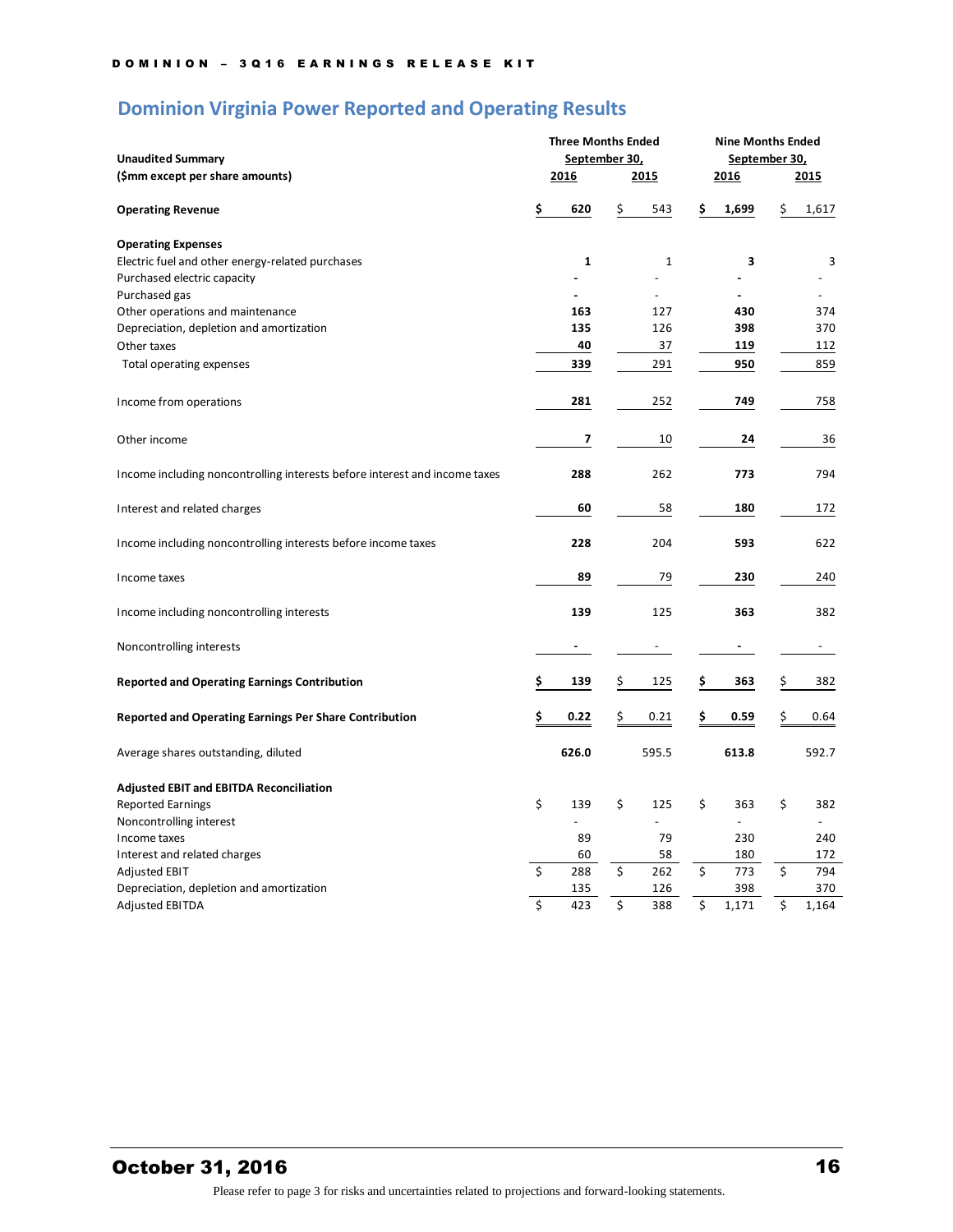# **Dominion Energy Reported and Operating Results 1, 2**

|                                                                            | <b>Three Months Ended</b> |                  |                         |       |    | <b>Nine Months Ended</b> |    |       |  |  |  |  |
|----------------------------------------------------------------------------|---------------------------|------------------|-------------------------|-------|----|--------------------------|----|-------|--|--|--|--|
| <b>Unaudited Summary</b>                                                   | September 30,             |                  |                         |       |    | September 30,            |    |       |  |  |  |  |
| (\$mm except per share amounts)                                            |                           | <b>2016</b>      | <u>2015</u>             |       |    | 2016                     |    | 2015  |  |  |  |  |
| <b>Operating Revenue</b>                                                   | \$                        | 564              | \$                      | 536   | \$ | 1,742                    | \$ | 1,960 |  |  |  |  |
| <b>Operating Expenses</b>                                                  |                           |                  |                         |       |    |                          |    |       |  |  |  |  |
| Electric fuel and other energy-related purchases                           |                           | 4                |                         | 4     |    | 8                        |    | 17    |  |  |  |  |
| Purchased electric capacity                                                |                           |                  |                         |       |    |                          |    |       |  |  |  |  |
| Purchased gas                                                              |                           | 73               |                         | 79    |    | 240                      |    | 424   |  |  |  |  |
| Other operations and maintenance                                           |                           | 166              |                         | 96    |    | 418                      |    | 352   |  |  |  |  |
| Depreciation, depletion and amortization                                   |                           | 77               |                         | 65    |    | 206                      |    | 194   |  |  |  |  |
| Other taxes                                                                |                           | 48               |                         | 44    |    | 155                      |    | 156   |  |  |  |  |
| Total operating expenses                                                   |                           | 368              |                         | 288   |    | 1,027                    |    | 1,143 |  |  |  |  |
| Income from operations                                                     |                           | 196              |                         | 248   |    | 715                      |    | 817   |  |  |  |  |
| Other income                                                               |                           | 37               |                         | 21    |    | 102                      |    | 55    |  |  |  |  |
| Income including noncontrolling interests before interest and income taxes |                           | 233              |                         | 269   |    | 817                      |    | 872   |  |  |  |  |
| Interest and related charges                                               |                           | 6                |                         | 6     |    | 16                       |    | 21    |  |  |  |  |
| Income including noncontrolling interests before income taxes              |                           | 227              |                         | 263   |    | 801                      |    | 851   |  |  |  |  |
| Income taxes                                                               |                           | 84               |                         | 104   |    | 294                      |    | 327   |  |  |  |  |
| Income including noncontrolling interests                                  |                           | 143              |                         | 159   |    | 507                      |    | 524   |  |  |  |  |
| Noncontrolling interests                                                   |                           | 8                |                         | 6     |    | 24                       |    | 15    |  |  |  |  |
| <b>Reported and Operating Earnings Contribution</b>                        | \$                        | 135              | \$                      | 153   | \$ | 483                      | \$ | 509   |  |  |  |  |
| <b>Reported and Operating Earnings Per Share Contribution</b>              | \$                        | 0.21             | Ś                       | 0.26  | \$ | 0.78                     |    | 0.86  |  |  |  |  |
| Average shares outstanding, diluted                                        |                           | 626.0            |                         | 595.5 |    | 613.8                    |    | 592.7 |  |  |  |  |
| <b>Adjusted EBIT and EBITDA Reconciliation</b>                             |                           |                  |                         |       |    |                          |    |       |  |  |  |  |
| <b>Reported Earnings</b>                                                   | \$                        | 135              | \$                      | 153   | \$ | 483                      | \$ | 509   |  |  |  |  |
| Noncontrolling interest                                                    |                           | 8                |                         | 6     |    | 24                       |    | 15    |  |  |  |  |
| Income taxes                                                               |                           | 84               |                         | 104   |    | 294                      |    | 327   |  |  |  |  |
| Interest and related charges                                               |                           | 6                |                         | 6     |    | 16                       |    | 21    |  |  |  |  |
| <b>Adjusted EBIT</b>                                                       | \$                        | $\overline{233}$ | $\overline{\mathsf{S}}$ | 269   | \$ | 817                      | \$ | 872   |  |  |  |  |
| Depreciation, depletion and amortization                                   |                           | 77               |                         | 65    |    | 206                      |    | 194   |  |  |  |  |
| <b>Adjusted EBITDA</b>                                                     | $\overline{\mathsf{S}}$   | 310              | $\overline{\mathsf{S}}$ | 334   | \$ | 1,023                    | \$ | 1,066 |  |  |  |  |

<sup>1)</sup> Includes non-regulated retail energy marketing operations.

<sup>2)</sup> 2016 amounts include Dominion Questar operations for partial month September.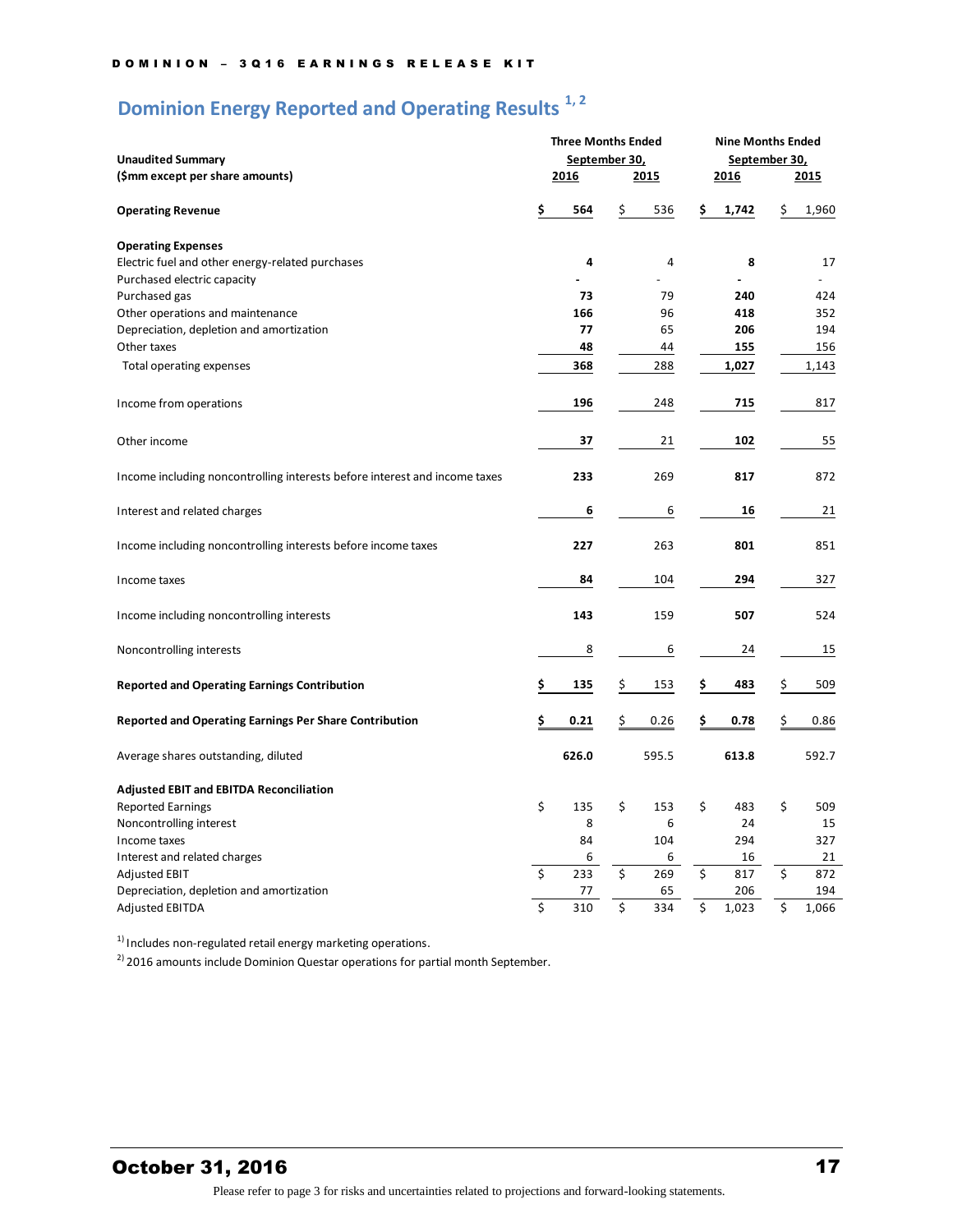# **Dominion Generation Reported and Operational Results<sup>1</sup>**

|                                                                            | <b>Three Months Ended</b> |                  |                          | <b>Nine Months Ended</b> |       |    |                          |  |  |
|----------------------------------------------------------------------------|---------------------------|------------------|--------------------------|--------------------------|-------|----|--------------------------|--|--|
| <b>Unaudited Summary</b>                                                   | September 30,             |                  |                          | September 30,            |       |    |                          |  |  |
| (\$mm except per share amounts)                                            | 2016                      |                  | 2015                     |                          | 2016  |    | 2015                     |  |  |
| <b>Operating Revenue</b>                                                   | \$<br>1,949               | \$               | 1,894                    | \$                       | 5,211 | \$ | 5,544                    |  |  |
| <b>Operating Expenses</b>                                                  |                           |                  |                          |                          |       |    |                          |  |  |
| Electric fuel and other energy-related purchases                           | 598                       |                  | 630                      |                          | 1,771 |    | 2,054                    |  |  |
| Purchased (excess) electric capacity                                       | (6)                       |                  | 75                       |                          | 107   |    | 259                      |  |  |
| Purchased gas                                                              |                           |                  |                          |                          |       |    |                          |  |  |
| Other operations and maintenance                                           | 390                       |                  | 354                      |                          | 1,192 |    | 1,135                    |  |  |
| Depreciation, depletion and amortization                                   | 177                       |                  | 154                      |                          | 488   |    | 444                      |  |  |
| Other taxes                                                                | 51                        |                  | 46                       |                          | 148   |    | 142                      |  |  |
| Total operating expenses                                                   | 1,210                     |                  | 1,259                    |                          | 3,706 |    | 4,034                    |  |  |
| Income from operations                                                     | 739                       |                  | 635                      |                          | 1,505 |    | 1,510                    |  |  |
| Other income                                                               | 5                         |                  | $\overline{5}$           |                          | 47    |    | 28                       |  |  |
| Income including noncontrolling interests before interest and income taxes | 744                       |                  | 640                      |                          | 1,552 |    | 1,538                    |  |  |
| Interest and related charges                                               | 77                        |                  | 69                       |                          | 214   |    | 198                      |  |  |
| Income including noncontrolling interests before income taxes              | 667                       |                  | 571                      |                          | 1,338 |    | 1,340                    |  |  |
| Income taxes                                                               | (13)                      |                  | 181                      |                          | 241   |    | 438                      |  |  |
| Income including noncontrolling interests                                  | 680                       |                  | 390                      |                          | 1,097 |    | 902                      |  |  |
| Noncontrolling interests                                                   | 30                        |                  | $\overline{\phantom{a}}$ |                          | 31    |    | $\overline{\phantom{a}}$ |  |  |
| <b>Reported and Operating Earnings Contribution</b>                        | \$<br>650                 | \$               | 390                      | \$                       | 1,066 | \$ | 902                      |  |  |
| <b>Reported and Operating Earnings Per Share Contribution</b>              | \$<br>1.04                | \$               | 0.66                     | \$                       | 1.74  | \$ | 1.52                     |  |  |
| Average shares outstanding, diluted                                        | 626.0                     |                  | 595.5                    |                          | 613.8 |    | 592.7                    |  |  |
| <b>Adjusted EBIT Reconciliation</b>                                        |                           |                  |                          |                          |       |    |                          |  |  |
| <b>Reported Earnings</b>                                                   | \$<br>650                 | \$               | 390                      | \$                       | 1,066 | \$ | 902                      |  |  |
| Noncontrolling interest                                                    | 30                        |                  |                          |                          | 31    |    |                          |  |  |
| Income taxes                                                               | (13)                      |                  | 181                      |                          | 241   |    | 438                      |  |  |
| Interest and related charges                                               | 77                        |                  | 69                       |                          | 214   |    | 198                      |  |  |
| <b>Adjusted EBIT</b>                                                       | \$<br>744                 | $\overline{\xi}$ | 640                      | \$                       | 1,552 | \$ | 1,538                    |  |  |
| Depreciation, depletion and amortization                                   | 177                       |                  | 154                      |                          | 488   |    | 444                      |  |  |
| <b>Adjusted EBITDA</b>                                                     | \$<br>921                 | \$               | 794                      | \$                       | 2,040 | \$ | 1,982                    |  |  |

4 1 1 1 1 1 5 6 Pallusted EBITDA<br><sup>1)</sup> Excludes non-regulated retail energy marketing operations, which are reported in Dominion Energy.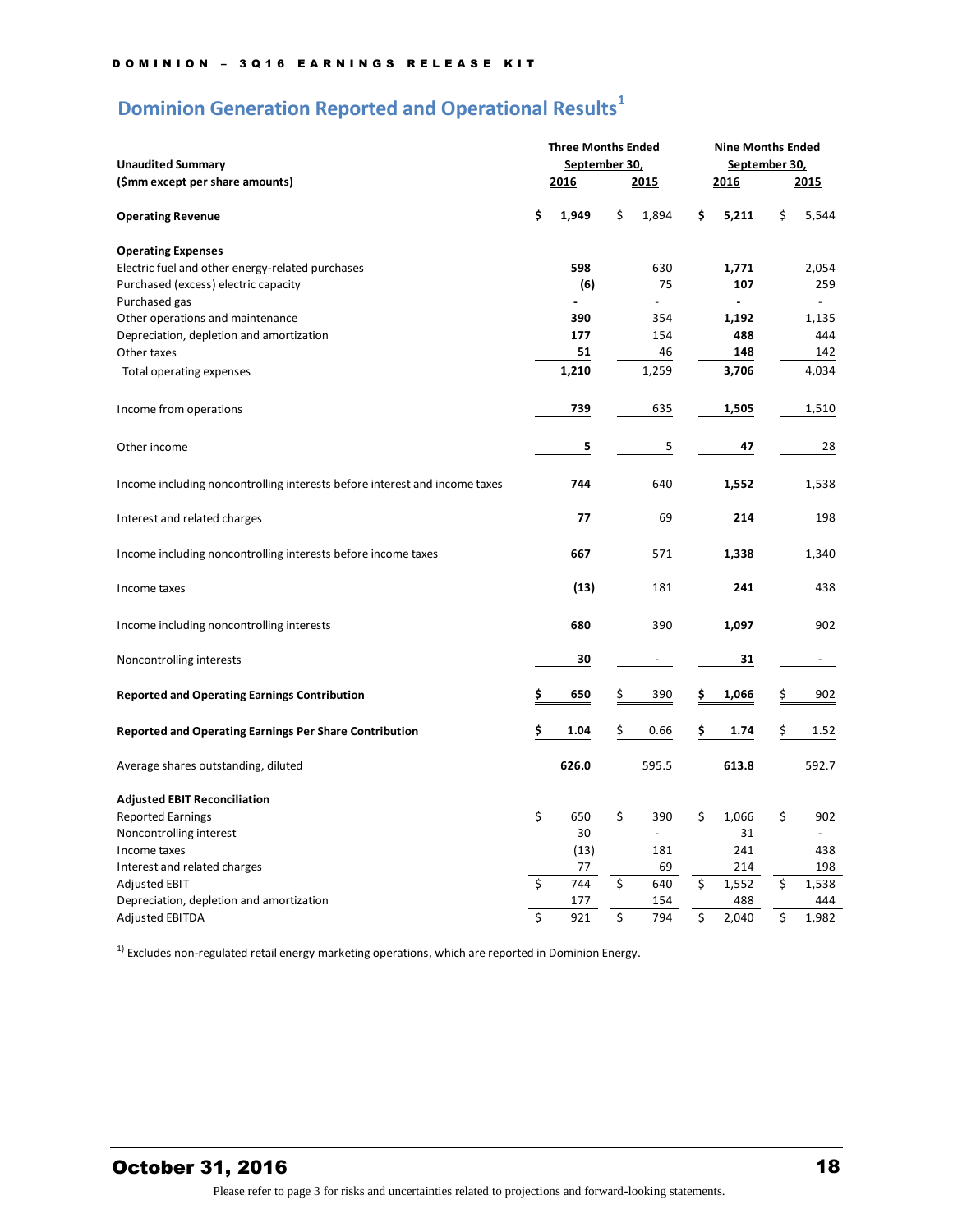# **Corporate and Other Reported and Operating Results**

| <b>Unaudited Summary</b>                                                     | <b>Three Months Ended</b><br>September 30, |                 | <b>Nine Months Ended</b><br>September 30, |              |    |              |  |  |
|------------------------------------------------------------------------------|--------------------------------------------|-----------------|-------------------------------------------|--------------|----|--------------|--|--|
| (\$mm except per share amounts)                                              | 2016                                       | 2015            |                                           | 2016         |    | 2015         |  |  |
| <b>Operating Revenue</b>                                                     | \$<br>146                                  | \$<br>128       | \$                                        | 477          | \$ | 405          |  |  |
| <b>Operating Expenses</b>                                                    |                                            |                 |                                           |              |    |              |  |  |
| Electric fuel and other energy-related purchases                             |                                            |                 |                                           |              |    | 85           |  |  |
| Purchased electric capacity                                                  |                                            |                 |                                           |              |    |              |  |  |
| Purchased gas                                                                | $\mathbf{1}$                               | 2<br>123        |                                           | 2            |    | 3            |  |  |
| Other operations and maintenance<br>Depreciation, depletion and amortization | 212<br>11                                  | 10              |                                           | 603<br>20    |    | 454<br>29    |  |  |
| Other taxes                                                                  | 6                                          | 6               |                                           | 26           |    | 22           |  |  |
| Total operating expenses                                                     | 230                                        | 141             |                                           | 651          |    | 593          |  |  |
| Income from operations                                                       | (84)                                       | (13)            |                                           | (174)        |    | (188)        |  |  |
| Other income                                                                 | 33                                         | (12)            |                                           | 70           |    | 38           |  |  |
| Income including noncontrolling interests before interest and income taxes   | (51)                                       | (25)            |                                           | (104)        |    | (150)        |  |  |
| Interest and related charges                                                 | 113                                        | 109             |                                           | 346          |    | 312          |  |  |
| Income including noncontrolling interests before income taxes                | (164)                                      | (134)           |                                           | (450)        |    | (462)        |  |  |
| Income taxes                                                                 | 70                                         | (59)            |                                           | (204)        |    | (211)        |  |  |
| Income including noncontrolling interests                                    | (234)                                      | (75)            |                                           | (246)        |    | (251)        |  |  |
| Noncontrolling interests                                                     |                                            |                 |                                           |              |    |              |  |  |
| <b>Reported Earnings (Loss) Contribution</b>                                 | \$<br>(234)                                | \$<br>(75)      | \$                                        | (246)        |    | (251)        |  |  |
| Reported Earnings (Loss) Per Share Contribution                              | \$<br>(0.37)                               | \$<br>(0.13)    | \$                                        | (0.40)       | \$ | (0.42)       |  |  |
| Adjustments to reported earnings:                                            |                                            |                 |                                           |              |    |              |  |  |
| Pre-tax Loss (Income) <sup>1</sup>                                           | 48                                         | 19              |                                           | 103          |    | 122          |  |  |
| Income Tax <sup>1</sup>                                                      | (22)                                       | (1)             |                                           | (40)         |    | (40)         |  |  |
|                                                                              | 26                                         | 18              |                                           | 63           |    | 82           |  |  |
| <b>Operating Earnings (Loss) Contribution</b>                                | \$<br>(208)                                | \$<br>(57)      | \$                                        | (183)        | \$ | (169)        |  |  |
| <b>Operating Earnings (Loss) Share Contribution</b>                          | (0.33)                                     | \$<br>(0.10)    | \$                                        | (0.30)       | \$ | (0.28)       |  |  |
| Average shares outstanding, diluted                                          | 626.0                                      | 595.5           |                                           | 613.8        |    | 592.7        |  |  |
| <b>Adjusted EBIT Reconciliation</b>                                          |                                            |                 |                                           |              |    |              |  |  |
| <b>Reported Earnings</b>                                                     | \$<br>(234)                                | \$<br>(75)      | \$                                        | (246)        | \$ | (251)        |  |  |
| Noncontrolling interest                                                      |                                            |                 |                                           |              |    |              |  |  |
| Income taxes                                                                 | 70                                         | (59)            |                                           | (204)        |    | (211)        |  |  |
| Interest and related charges                                                 | 113                                        | 109             |                                           | 346          |    | 312          |  |  |
| Adjustments <sup>1</sup>                                                     | \$<br>(51)<br>48                           | \$<br>(25)<br>5 | \$                                        | (104)<br>101 | \$ | (150)<br>119 |  |  |
| <b>Adjusted EBIT</b>                                                         | \$<br>(3)                                  | \$<br>(20)      | \$                                        | (3)          | \$ | (31)         |  |  |

<sup>1)</sup> For additional details on adjustments to reporting earnings and to EBIT see the GAAP Reconciliation schedules on pages 30-35.

# October 31, 2016

Please refer to page 3 for risks and uncertainties related to projections and forward-looking statements.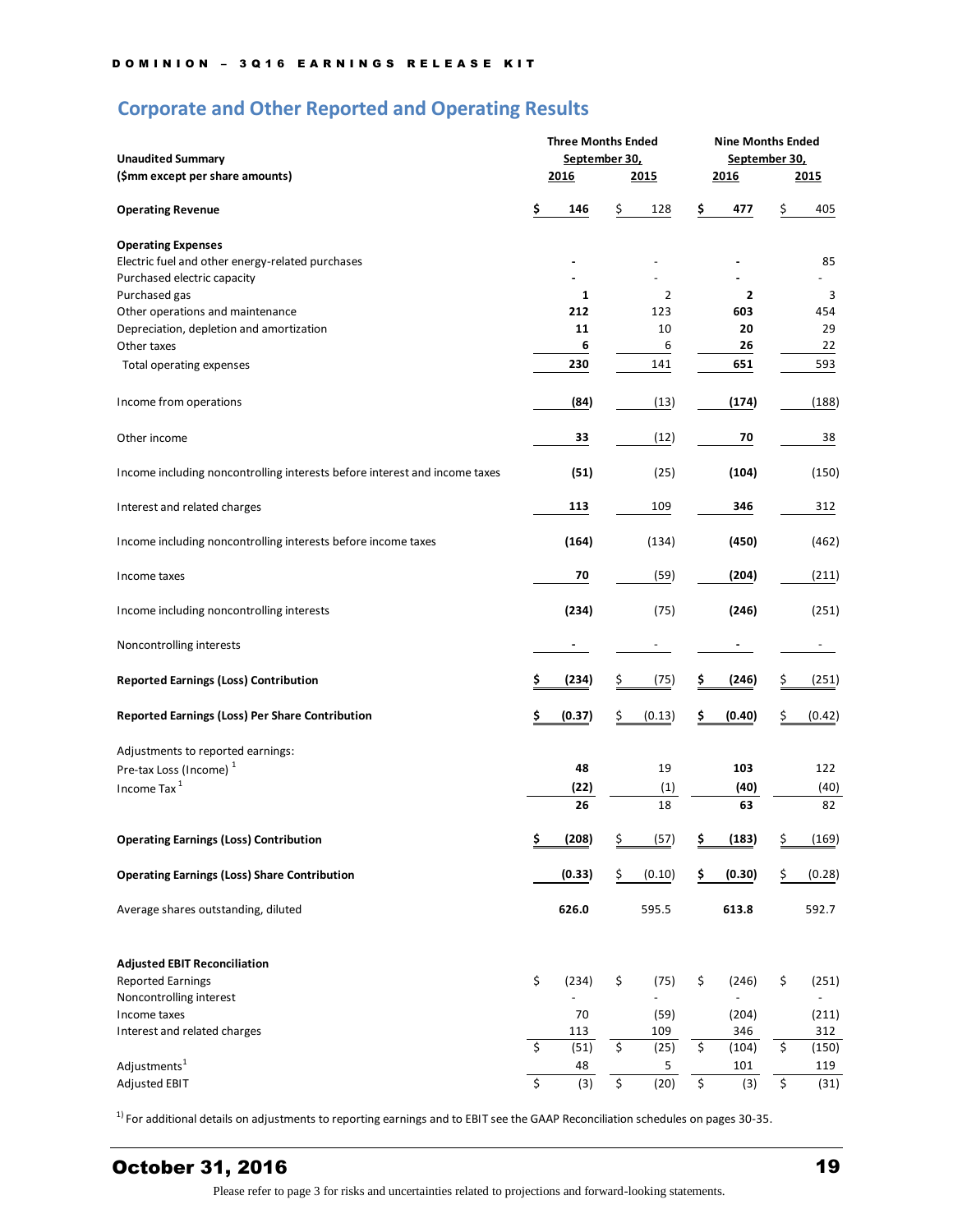# <span id="page-19-0"></span>Operating Statistics

|                                                    |             | <b>Three Months Ended</b><br>September 30, | <b>Nine Months Ended</b><br>September 30, |             |  |  |
|----------------------------------------------------|-------------|--------------------------------------------|-------------------------------------------|-------------|--|--|
| <b>Dominion Consolidated</b>                       | 2016        | 2015                                       | 2016                                      | 2015        |  |  |
| Regulated Electric Sales Revenue (\$mm)            |             |                                            |                                           |             |  |  |
| Residential                                        | \$<br>1,063 | \$<br>959                                  | \$<br>2,656                               | \$<br>2,753 |  |  |
| Commercial                                         | 667         | 651                                        | 1,843                                     | 1,873       |  |  |
| Industrial <sup>1</sup>                            | 137         | 141                                        | 387                                       | 413         |  |  |
| Governmental and other <sup>1</sup>                | 221         | 207                                        | 607                                       | 637         |  |  |
| Regulated retail revenue                           | 2,087       | 1,958                                      | 5,493                                     | 5,676       |  |  |
| Wholesale - sales for resale                       | 29          | 38                                         | 85                                        | 121         |  |  |
| Other revenue                                      | 30          | 24                                         | 129                                       | 114         |  |  |
| Total                                              | 2,147<br>\$ | \$<br>2,020                                | \$<br>5,707                               | \$<br>5,911 |  |  |
| <b>Dominion Virginia Power</b>                     |             |                                            |                                           |             |  |  |
| Degree Days (Electric service area)                |             |                                            |                                           |             |  |  |
| Cooling                                            |             |                                            |                                           |             |  |  |
| Actual                                             | 1,326       | 1,174                                      | 1,755                                     | 1,819       |  |  |
| Normal                                             | 1,081       | 1,080                                      | 1,570                                     | 1,558       |  |  |
| <b>Heating</b>                                     |             |                                            |                                           |             |  |  |
| Actual                                             |             |                                            | 2,247                                     | 2,578       |  |  |
| Normal                                             | 9           | 10                                         | 2,334                                     | 2,296       |  |  |
| <b>Electric Delivery Customers (at period end)</b> |             |                                            |                                           |             |  |  |
| Residential                                        | 2,280,083   | 2,255,881                                  | 2,280,083                                 | 2,255,881   |  |  |
| Commercial                                         | 241,084     | 240,055                                    | 241,084                                   | 240,055     |  |  |
| Industrial                                         | 652         | 660                                        | 652                                       | 660         |  |  |
| Governmental                                       | 33,054      | 32,758                                     | 33,054                                    | 32,758      |  |  |
| <b>Total Retail</b>                                | 2,554,873   | 2,529,354                                  | 2,554,873                                 | 2,529,354   |  |  |
| Wholesale - sales for resale                       | 5           | 5                                          | 5                                         | 5           |  |  |
| Total                                              | 2,554,878   | 2,529,359                                  | 2,554,878                                 | 2,529,359   |  |  |
| <b>Electricity Delivered (GWh)</b>                 |             |                                            |                                           |             |  |  |
| Residential                                        | 9,186       | 8,349                                      | 23,508                                    | 24,908      |  |  |
| Commercial                                         | 8,838       | 8,242                                      | 23,762                                    | 23,336      |  |  |
| Industrial <sup>1</sup>                            | 2,294       | 2,317                                      | 6,439                                     | 6,650       |  |  |
| Governmental and other <sup>1</sup>                | 2,988       | 2,835                                      | 8,189                                     | 8,140       |  |  |
| <b>Total Retail</b>                                | 23,307      | 21,743                                     | 61,898                                    | 63,033      |  |  |
| Wholesale - sales for resale                       | 758         | 891                                        | 2,253                                     | 2,567       |  |  |
| Total                                              | 24,065      | 22,634                                     | 64,151                                    | 65,600      |  |  |
| <b>Dominion Generation</b>                         |             |                                            |                                           |             |  |  |
| <b>Merchant Generation</b>                         |             |                                            |                                           |             |  |  |
| <b>Total Electric Sales (GWh)</b>                  |             |                                            |                                           |             |  |  |
| NEPOOL Merchant Fleet <sup>2</sup>                 | 4,908       | 5,072                                      | 13,148                                    | 14,604      |  |  |
| PJM Merchant Fleet <sup>3</sup>                    | 2,415       | 2,113                                      | 6,427                                     | 4,733       |  |  |

 $1)$  Reflects customer reclassification based on ruling by VA SCC in 2015 Biennial Review.

 $2)$  Comprised of Millstone and Manchester generating stations.

<sup>3)</sup> Comprised of Fairless generating station.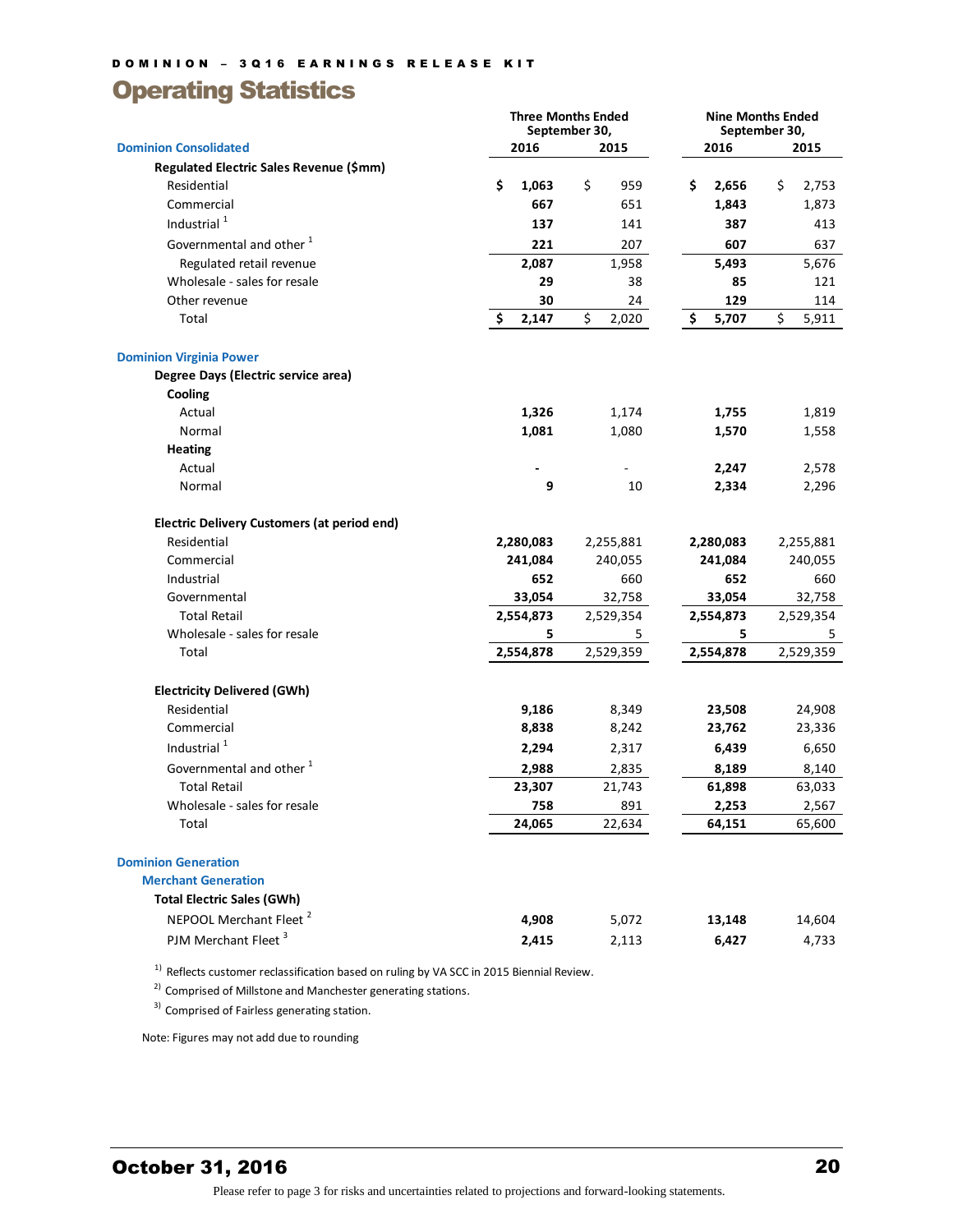|                                                         | <b>Three Months Ended</b><br>September 30, |         |    |           |    | <b>Nine Months Ended</b><br>September 30, |                         |           |  |  |  |  |
|---------------------------------------------------------|--------------------------------------------|---------|----|-----------|----|-------------------------------------------|-------------------------|-----------|--|--|--|--|
| <b>Dominion Energy</b>                                  | 2016                                       |         |    | 2015      |    | 2016                                      |                         | 2015      |  |  |  |  |
| <b>Gas Distribution</b>                                 |                                            |         |    |           |    |                                           |                         |           |  |  |  |  |
| Regulated Gas Revenue (\$mm)                            |                                            |         |    |           |    |                                           |                         |           |  |  |  |  |
| Gas sales revenue                                       |                                            |         |    |           |    |                                           |                         |           |  |  |  |  |
| Residential                                             | \$                                         | 16      | \$ | 18        | \$ | 91                                        | \$                      | 132       |  |  |  |  |
| Commercial                                              |                                            | 2       |    | 3         |    | 17                                        |                         | 25        |  |  |  |  |
| Industrial                                              |                                            | 0       |    |           |    | $\mathbf{1}$                              |                         | 1         |  |  |  |  |
| Other                                                   |                                            |         |    |           |    | 1                                         |                         | 3         |  |  |  |  |
| Total                                                   | \$                                         | 18      | \$ | 21        | \$ | 110                                       | $\overline{\mathsf{S}}$ | 161       |  |  |  |  |
| Regulated Gas Transportation and Storage Revenue (\$mm) |                                            |         |    |           |    |                                           |                         |           |  |  |  |  |
| Gas transportation revenue                              |                                            |         |    |           |    |                                           |                         |           |  |  |  |  |
| Residential                                             | \$                                         | 83      | \$ | 78        | \$ | 259                                       | \$                      | 273       |  |  |  |  |
| Commercial                                              |                                            | 15      |    | 14        |    | 70                                        |                         | 88        |  |  |  |  |
| Industrial                                              |                                            | 14      |    | 12        |    | 45                                        |                         | 46        |  |  |  |  |
| Other                                                   |                                            | 10      |    | 9         |    | 30                                        |                         | 25        |  |  |  |  |
| Total transportation revenue                            |                                            | 122     |    | 113       |    | 404                                       |                         | 432       |  |  |  |  |
| Storage revenue                                         |                                            | 6       |    | 5         |    | 14                                        |                         | 12        |  |  |  |  |
| Total                                                   | \$                                         | 128     | \$ | 118       | \$ | 418                                       | \$                      | 444       |  |  |  |  |
| <b>Degree Days</b>                                      |                                            |         |    |           |    |                                           |                         |           |  |  |  |  |
| Heating                                                 |                                            |         |    |           |    |                                           |                         |           |  |  |  |  |
| Actual                                                  |                                            | 22      |    | 48        |    | 3,435                                     |                         | 4,191     |  |  |  |  |
| Normal                                                  |                                            | 90      |    | 89        |    | 3,617                                     |                         | 3,558     |  |  |  |  |
| LDC Natural Gas Customers (Average)                     |                                            |         |    |           |    |                                           |                         |           |  |  |  |  |
| Total LDC natural gas customers                         |                                            |         |    |           |    |                                           |                         |           |  |  |  |  |
| Residential                                             | 1,197,366                                  |         |    | 1,191,295 |    | 1,206,554                                 |                         | 1,203,245 |  |  |  |  |
| Commercial                                              |                                            | 91,540  |    | 90,925    |    | 92,726                                    |                         | 92,319    |  |  |  |  |
| Industrial                                              |                                            | 1,491   |    | 1,481     |    | 1,497                                     |                         | 1,497     |  |  |  |  |
| Other                                                   |                                            | 22      |    | 23        |    | 22                                        |                         | 23        |  |  |  |  |
| Total                                                   | 1,290,419                                  |         |    | 1,283,724 |    | 1,300,799                                 |                         | 1,297,084 |  |  |  |  |
| LDC Natural Gas Delivery (mmcf)                         |                                            |         |    |           |    |                                           |                         |           |  |  |  |  |
| Total LDC natural gas throughput                        |                                            |         |    |           |    |                                           |                         |           |  |  |  |  |
| Residential                                             |                                            | 5,589   |    | 6,153     |    | 74,263                                    |                         | 88,127    |  |  |  |  |
| Commercial                                              |                                            | 4,848   |    | 5,125     |    | 40,542                                    |                         | 47,052    |  |  |  |  |
| Industrial                                              |                                            | 34,153  |    | 28,974    |    | 102,241                                   |                         | 96,507    |  |  |  |  |
| Other                                                   |                                            | 62,581  |    | 49,765    |    | 164,313                                   |                         | 130,152   |  |  |  |  |
| Total                                                   |                                            | 107,171 |    | 90,017    |    | 381,359                                   |                         | 361,838   |  |  |  |  |
| <b>Gas Transmission</b>                                 |                                            |         |    |           |    |                                           |                         |           |  |  |  |  |
| Natural Gas Liquids sales (million gallons)             |                                            | 22.8    |    | 30.8      |    | 66.5                                      |                         | 88.9      |  |  |  |  |
| Average Realized NGL Price with Hedging (\$/gal)        |                                            | \$0.45  |    | \$0.48    |    | \$0.52                                    |                         | \$0.56    |  |  |  |  |
| <b>Dominion Retail</b>                                  |                                            |         |    |           |    |                                           |                         |           |  |  |  |  |
| Unregulated Energy Customer Accounts (Average)          |                                            |         |    |           |    |                                           |                         |           |  |  |  |  |
| <b>Natural Gas</b>                                      |                                            | 327,600 |    | 315,205   |    | 326,179                                   |                         | 299,057   |  |  |  |  |
| <b>Products and Services</b>                            | 1,049,275                                  |         |    | 1,003,529 |    | 1,041,347                                 |                         | 985,700   |  |  |  |  |
| Total                                                   | 1,376,876                                  |         |    | 1,318,735 |    | 1,367,526                                 |                         | 1,284,757 |  |  |  |  |
| <b>Volumes Sold</b>                                     |                                            |         |    |           |    |                                           |                         |           |  |  |  |  |
| Natural Gas (mmcf)                                      |                                            | 7,206   |    | 7,867     |    | 43,543                                    |                         | 48,150    |  |  |  |  |

Note: Figures may not add due to rounding. Does not include Dominion Questar operating statistics due to transaction close on September 16, 2016.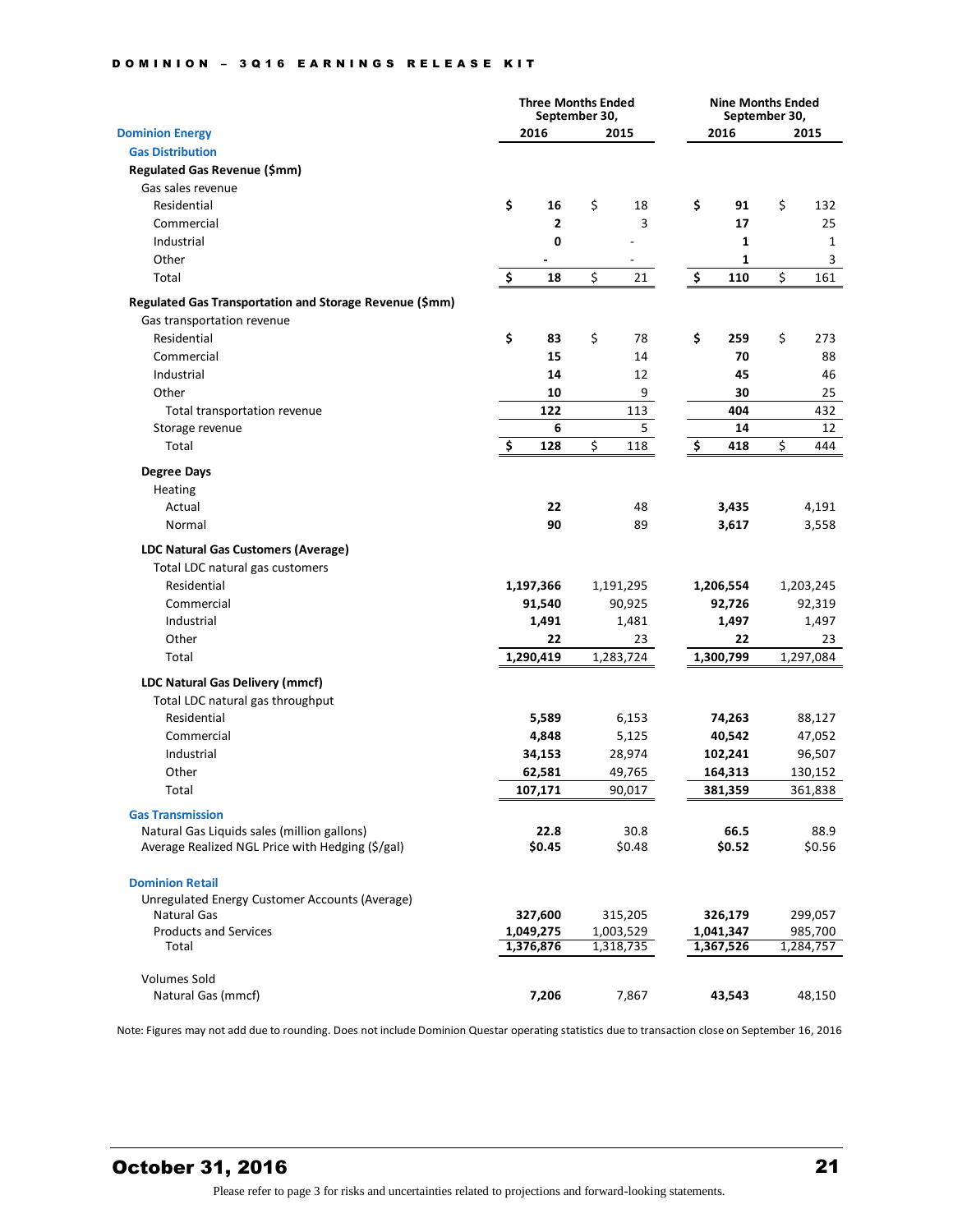## <span id="page-21-0"></span>2016 Weather Variance

**Dominion - Effect of weather compared to normal <sup>1</sup>**

| Pre-tax Impact (\$millions)               |             |             |      |                          |               |  |  |  |  |  |
|-------------------------------------------|-------------|-------------|------|--------------------------|---------------|--|--|--|--|--|
| <b>Description</b>                        | <b>1Q16</b> | <b>2Q16</b> | 3Q16 | 4Q16                     | <b>FY2016</b> |  |  |  |  |  |
| Gas Distribution <sup>2</sup>             | (\$3)       | \$1         | (51) | $\overline{\phantom{a}}$ | (\$3)         |  |  |  |  |  |
| <b>Electric Distribution</b> <sup>3</sup> | (8)         | (14)        | 18   | ۰                        | (4)           |  |  |  |  |  |
| <b>Electric Transmission</b> <sup>3</sup> | (0)         | (0)         | 0    | $\overline{\phantom{0}}$ | 0             |  |  |  |  |  |
| Utility Generation <sup>4</sup>           | ี่ 17)      | (29)        | 48   | ۰                        |               |  |  |  |  |  |
| Earnings Impact (pre-tax)                 | (\$29)      | (\$42)      | \$65 |                          | (\$6)         |  |  |  |  |  |

| After-tax Impact (\$millions)             |             |             |      |                          |               |  |  |  |  |  |
|-------------------------------------------|-------------|-------------|------|--------------------------|---------------|--|--|--|--|--|
| <b>Description</b>                        | <b>1Q16</b> | <b>2Q16</b> | 3Q16 | 4Q16                     | <b>FY2016</b> |  |  |  |  |  |
| Gas Distribution <sup>2</sup>             | (\$2)       | \$1         | (51) | $\overline{\phantom{0}}$ | (52)          |  |  |  |  |  |
| <b>Electric Distribution</b> <sup>3</sup> | (5)         | (8)         | 11   | -                        | (2)           |  |  |  |  |  |
| <b>Electric Transmission</b> <sup>3</sup> | (0)         | (0)         |      | $\overline{\phantom{0}}$ |               |  |  |  |  |  |
| Utility Generation <sup>4</sup>           | (11)        | (18)        | 29   | $\overline{\phantom{a}}$ |               |  |  |  |  |  |
| Earnings Impact (after-tax)               | (\$18)      | (\$26)      | \$40 | -                        | (\$3)         |  |  |  |  |  |

**Dominion - Effect of weather compared to prior period <sup>1</sup>**

| Pre-tax Impact (\$millions)               |             |             |             |                          |             |  |  |  |  |  |
|-------------------------------------------|-------------|-------------|-------------|--------------------------|-------------|--|--|--|--|--|
| <b>Description</b>                        | 1Q16 v. '15 | 2016 v. '15 | 3Q16 v. '15 | 4016 v. '15              | FY16 v. '15 |  |  |  |  |  |
| Gas Distribution <sup>2</sup>             | (513)       | \$2         | (\$0)       | -                        | (511)       |  |  |  |  |  |
| <b>Electric Distribution</b> <sup>3</sup> | (24)        | (18)        | 20          | ۰                        | (22)        |  |  |  |  |  |
| <b>Electric Transmission 3</b>            | (0)         | (0)         | 0           | ۰                        | (0)         |  |  |  |  |  |
| Utility Generation <sup>4</sup>           | (50)        | (38)        | 53          | $\overline{\phantom{0}}$ | (36)        |  |  |  |  |  |
| Earnings Impact (pre-tax)                 | (\$87)      | (\$55)      | \$73        |                          | (569)       |  |  |  |  |  |

| After-tax Impact (\$millions)             |             |             |             |                          |             |  |  |  |  |  |
|-------------------------------------------|-------------|-------------|-------------|--------------------------|-------------|--|--|--|--|--|
| <b>Description</b>                        | 1016 v. '15 | 2016 v. '15 | 3016 v. '15 | 4016 v. '15              | FY16 v. '15 |  |  |  |  |  |
| Gas Distribution <sup>2</sup>             | (\$8)       | \$1         | (\$0)       | $\overline{\phantom{0}}$ | (\$7)       |  |  |  |  |  |
| <b>Electric Distribution</b> <sup>3</sup> | (15)        | (11)        | 12          |                          | (13)        |  |  |  |  |  |
| <b>Electric Transmission 3</b>            | (0)         | (0)         | 0           | $\overline{\phantom{0}}$ | (0)         |  |  |  |  |  |
| Utility Generation <sup>4</sup>           | (31)        | (23)        | 32          |                          | (22)        |  |  |  |  |  |
| <b>Earnings Impact (after-tax)</b>        | (\$53)      | (\$33)      | \$44        |                          | (542)       |  |  |  |  |  |

1) The effects on earnings from differences in weather compared to normal and compared to prior periods are measured using base rate revenue. This schedule does not reflect the O&M expenditures for restoring service associated with outages caused by major storms.

2) Reported in the Dominion Energy segment. Comprised of Dominion East Ohio Gas Company and Hope Gas, Inc.

3) Reported in the Dominion Virginia Power segment.

4) Reported in the Dominion Generation segment.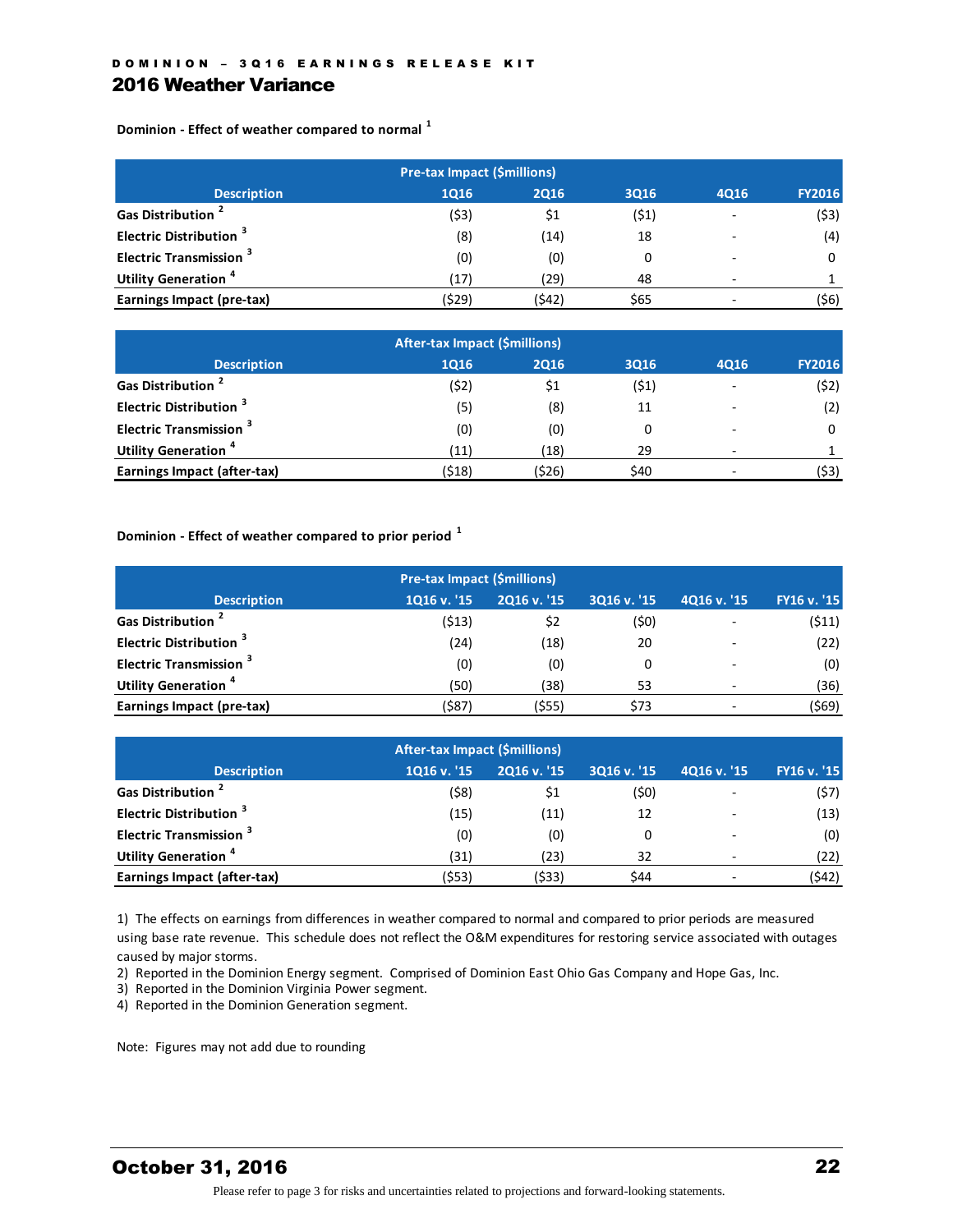# <span id="page-22-0"></span>Finance & Liquidity

# <span id="page-22-1"></span>Schedule of Long-Term Debt

## **Preliminary & Unaudited (\$ in millions)**

|                                                                               |    | AL 9/30<br>2015 |    | 2015                         |    | 2016     |     | ALLZ/31 ALU3/31 ALU0/30 ALU9/30<br>2016 |    | 2016     |
|-------------------------------------------------------------------------------|----|-----------------|----|------------------------------|----|----------|-----|-----------------------------------------|----|----------|
| Dominion Resources, Inc.                                                      |    |                 |    |                              |    |          |     |                                         |    |          |
| Term Loan, variable rate, due 2017                                            | \$ |                 | \$ |                              | \$ |          | \$  |                                         | \$ | 1,200    |
| <b>Unsecured Senior Notes:</b>                                                |    |                 |    |                              |    |          |     |                                         |    |          |
| Variable rates, due 2015 and 2016 <sup>1</sup>                                | \$ | 400             | \$ | 600                          | \$ | 500      | \$  |                                         | \$ |          |
| 1.25% to 6.4%, due 2016 to 2019                                               | \$ | 3,400           | \$ | 3,400                        | \$ | 3,900    | \$  | 3,900                                   | \$ | 4,250    |
| 2.0% to 7.0%, due 2021 to 2044                                                | \$ | 5,099           |    | \$5,099                      |    | \$5,099  |     | \$5,099                                 | \$ | 5,899    |
| Unsecured Debentures and Senior Notes (previously issued by CNG):             |    |                 |    |                              |    |          |     |                                         |    |          |
| 6.8% and 6.875%, due 2026 and 2027                                            | \$ | 89              | \$ | 89                           | \$ | 89       | \$  | 89                                      | \$ | 89       |
| Tax-Exempt Financing, variable rate, due 2041                                 | \$ | 75              | Ś. | 75                           | Ŝ. | 75       | Ŝ.  | 75                                      | Ŝ. | 75       |
| Unsecured Junior Subordinated Notes:                                          |    |                 |    |                              |    |          |     |                                         |    |          |
| 2.962% and 4.104%, due 2019 and 2021 <sup>2</sup>                             | \$ |                 | \$ | $\overline{a}$               | \$ | 550      | \$  | 1,100                                   | \$ | 1,100    |
| Payable to Affiliated Trust, 8.4% due 2031                                    | \$ | 10              | \$ | 10                           | \$ | 10       | \$  | 10                                      | \$ | 10       |
| <b>Enhanced Junior Subordinated Notes:</b>                                    |    |                 |    |                              |    |          |     |                                         |    |          |
| 5.25% to 7.5%, due 2054 and 2076 <sup>3</sup>                                 | \$ | 982             | \$ | 971                          | \$ | 933      | \$. | 685                                     | \$ | 1,485    |
| Variable rates, due 2066 34                                                   | \$ | 379             | \$ | 377                          | \$ | 373      | \$  | 621                                     | \$ | 422      |
| Remarketable Subordinated Notes, 1.07% to 2.0%, due 2019 to 2024 <sup>2</sup> | \$ | 2,100           |    | \$2,100                      |    | \$1,550  |     | \$1,000                                 | \$ | 2,400    |
| <b>Virginia Electric and Power Company</b>                                    |    |                 |    |                              |    |          |     |                                         |    |          |
| <b>Unsecured Senior Notes:</b>                                                |    |                 |    |                              |    |          |     |                                         |    |          |
| 1.2% to 8.625%, due 2015 to 2019                                              | \$ | 2,465           |    | \$2,261                      | \$ | 1,810    | \$  | 1,807                                   | Ş  | 1,807    |
| 2.75% to 8.875%, due 2022 to 2045                                             | \$ | 6,292           |    | $$6,292$$ $$7,042$$ $$7,042$ |    |          |     |                                         | \$ | 7,040    |
| Tax-Exempt Financings:                                                        |    |                 |    |                              |    |          |     |                                         |    |          |
| Variable rates, due 2016 to 2027                                              | \$ | 194             | \$ | 194                          | \$ | 194      | \$  | 194                                     | \$ | 175      |
| .70% to 5.6%, due 2023 to 2041                                                | \$ | 678             | Ŝ. | 678                          | Ŝ. | 678      | -Ś  | 678                                     | -Ś | 678      |
| <b>Dominion Gas Holdings, LLC</b>                                             |    |                 |    |                              |    |          |     |                                         |    |          |
| <b>Unsecured Senior Notes:</b>                                                |    |                 |    |                              |    |          |     |                                         |    |          |
| 1.05% to 2.8%, due 2016 to 2020                                               | \$ | 850             |    | $$1,550 \$1,550 \$1,550$     |    |          |     |                                         |    | \$1,550  |
| 2.875% to 4.8%, due 2023 to 2044 <sup>5</sup>                                 | Ś. | 1,750           |    | $$1,750 \t$ 1,750 \t$ 2,428$ |    |          |     |                                         |    | \$2,431  |
| <b>Dominion Questar Corporation</b>                                           |    |                 |    |                              |    |          |     |                                         |    |          |
| Term Loan, variable rate, due 2017 <sup>6</sup>                               | \$ |                 | \$ |                              | \$ |          | \$  |                                         | \$ | 250      |
| Unsecured Senior Notes: 6                                                     |    |                 |    |                              |    |          |     |                                         |    |          |
| 5.31% to 6.85%, due 2017 and 2018                                             | \$ |                 | \$ |                              | \$ |          | \$  |                                         | \$ | 390      |
| 2.98% to 7.2%, due 2024 to 2048                                               | Ś  |                 | \$ |                              | \$ |          | Ś   |                                         | Ś  | 580      |
| Dominion Energy, Inc.                                                         |    |                 |    |                              |    |          |     |                                         |    |          |
| Tax-Exempt Financing, 2.375%, due 2033                                        | \$ | 27              | \$ | 27                           | \$ | 27       | \$  | 27                                      | \$ | 27       |
| <b>Total Principal Amount</b>                                                 |    | \$24,790        |    | \$25,473                     |    | \$26,130 |     | \$26,305                                |    | \$31,858 |
| Fair Value Hedge Valuation                                                    |    | 19              |    | 7                            |    | 19       |     | 21                                      |    | 14       |
| Amounts Due Within One Year '                                                 |    | (1,527)         |    | (1,825)                      |    | (1,774)  |     | (1, 348)                                |    | (3,278)  |
| Unamortized Discount, Premium and Debt Issuance Costs, net <sup>7</sup>       |    | (184)           |    | (187)                        |    | (189)    |     | (191)                                   |    | (234)    |
| Total Long-Term Debt <sup>7</sup>                                             |    | \$23,098        |    | \$23,468                     |    | \$24,186 |     | \$ 24,787                               |    | \$28,360 |

**At 9/30 At 12/31 At 03/31 At 06/30 At 09/30**

*1) \$100 million of the variable rate short-term notes due May 2016 were purchased and cancelled in the first quarter of 2016.* 

*2) In March 2016 and May 2016, the 2013 Series A Remarketable Subordinated Notes due 2021 and the 2013 Series B Remarketable Subordinated Notes due 2019 were remarketed, respectively, as Junior Subordinated Notes pursuant to the terms of the related equity units. In connection with the each remarketing, the interest rate was reset and Dominion ceased to have the ability to redeem the notes at its option or defer interest payments.* 

*3) \$11 million, 38 million and \$125 million of the 2006 Series A Enhanced Junior Subordinated Notes due 2066 were purchased and cancelled in the fourth quarter of 2015 and the first and third quarters of 2016, respectively Also beginning June 30, 2016, the Notes bear interest at the three-month LIBOR plus 2.825%, reset quarterly.* 

*4) \$2 million, \$4 million and \$74 million of the 2006 Series B Enhanced Junior Subordinated Notes due 2066 were purchased and cancelled in the fourth quarter of 2015 and the first and third quarters of 2016, respectively.*

*5) Beginning June 30, 2016, amount includes foreign currency remeasurement adjustments.* 

*6) Represents debt assumed by Dominion in September 2016 from the Dominion Questar Combination.* 

*7) Effective January 2016, deferred debt issuance costs were recorded as a reduction in long-term debt in the Consolidated Balance Sheets. As a result, the 2015 balances have been recast to reflect this change.*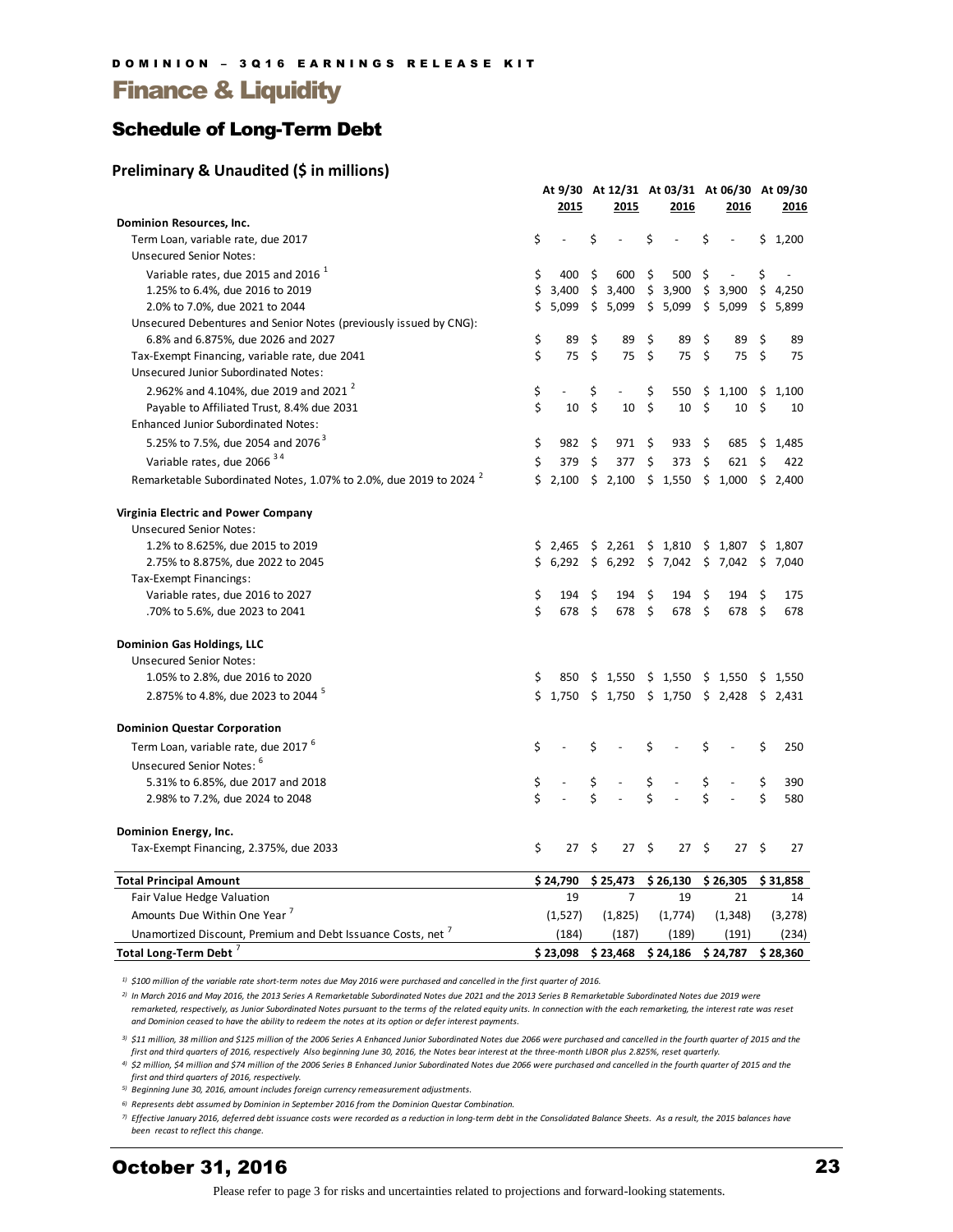# <span id="page-23-0"></span>Schedule of Debt Maturities

**As of September 30, 2016 (in \$ millions)**

|                                                       | Due Date     | <b>DRI</b>               | <b>VEPCO</b>             | DGH                      | DQC                      | Total                                                 |
|-------------------------------------------------------|--------------|--------------------------|--------------------------|--------------------------|--------------------------|-------------------------------------------------------|
| 2016                                                  |              |                          |                          |                          |                          |                                                       |
| 7.25% Mecklenburg Senior Bonds                        | 10/17/16     |                          | 3.0                      |                          |                          | 3.0                                                   |
| 1.05% 2013 Series A Senior Notes                      | 11/01/16     |                          | $\frac{1}{2}$            | 400.0                    |                          | 400.0                                                 |
| 7.25% Ft Story, Ft Eustis and Ft Lee Promissory Notes | multiple     |                          | 0.1                      | $\sim$                   |                          | 0.1                                                   |
| 2016 Total                                            |              |                          | 3.1                      | 400.0                    |                          | 403.1                                                 |
| 2017                                                  |              |                          |                          |                          |                          |                                                       |
| 2016 Private Placement Term Loan (variable)           | 02/23/17     |                          |                          |                          | 250.0                    | 250.0                                                 |
| 1.25% 2014 Series A Senior Notes                      | 03/15/17     | 400.0                    |                          |                          |                          | 400.0                                                 |
| 2011 Series A EDA Chesterfield County (variable)      | 06/01/17     | $\overline{\phantom{a}}$ | 75.0                     |                          |                          | 75.0                                                  |
| 1.4% 2012 Series A Senior Notes                       | 09/15/17     | 350.0                    | $\overline{\phantom{a}}$ |                          |                          | 350.0                                                 |
| 5.95% 2007 Series B Senior Notes                      | 09/15/17     |                          | 600.0                    |                          | $\blacksquare$           | 600.0                                                 |
| 2016 Private Placement Term Loan (variable)           | 09/15/17     | 1,200.0                  |                          |                          | $\blacksquare$           | 1,200.0                                               |
| 6.85% Series C Medium-term Notes                      | 10/10/17     |                          | $\overline{\phantom{a}}$ | ٠                        | 14.5                     | 14.5                                                  |
| 7.25% Mecklenburg Senior Bonds                        | multiple     |                          | 3.4                      |                          | ÷                        | 3.4                                                   |
| 7.25% Ft Story, Ft Eustis and Ft Lee Promissory Notes | multiple     | $\overline{\phantom{a}}$ | 0.2                      | $\overline{\phantom{m}}$ | $\overline{\phantom{a}}$ | 0.2                                                   |
| 2017 Total                                            |              | 1,950.0                  | 678.6                    | $\overline{a}$           | 264.5                    | 2,893.1                                               |
| 2018                                                  |              |                          |                          |                          |                          |                                                       |
| 1.2% 2013 Series A Senior Notes                       | 01/15/18     |                          | 250.0                    |                          |                          | 250.0                                                 |
| 5.83% Senior Notes                                    | 02/01/18     | $\overline{\phantom{a}}$ |                          |                          | 250.0                    | 250.0                                                 |
| 2.125% 2016 Series A Private Placement Senior Notes   | 02/15/18     | 500.0                    | $\overline{\phantom{a}}$ | ٠                        | $\blacksquare$           | 500.0                                                 |
| 5.31% Series E Medium-term Notes                      | 03/15/18     | $\overline{\phantom{a}}$ | $\overline{\phantom{a}}$ | ÷,                       | 70.0                     | 70.0                                                  |
| 6.30% Senior Notes                                    | 04/01/18     |                          | ÷,                       |                          | 50.0                     | 50.0                                                  |
| 5.4% 2008 Series A Senior Notes                       | 04/30/18     | $\overline{\phantom{a}}$ | 600.0                    |                          | ÷,                       | 600.0                                                 |
| 6.4% 2008 Series A Senior Notes                       | 06/15/18     | 500.0                    |                          |                          |                          | 500.0                                                 |
| 1.9% 2015 Series A Senior Notes                       | 06/15/18     | 500.0                    |                          | ٠                        | ٠                        | 500.0                                                 |
| 1.5% 2016 Series E Private Placement Senior Notes     | 09/30/18     | 300.0                    |                          |                          |                          | 300.0                                                 |
| 6.48% Series A Medium-term Notes                      | 12/11/18     |                          |                          |                          | 5.0                      | 5.0                                                   |
| 7.25% Ft Story, Ft Eustis and Ft Lee Promissory Notes | multiple     | $\overline{\phantom{a}}$ | 0.2                      | $\overline{\phantom{m}}$ |                          | 0.2                                                   |
| 2018 Total                                            |              | 1,800.0                  | 850.2                    |                          | 375.0                    | 3,025.2                                               |
| 2019                                                  |              |                          |                          |                          |                          |                                                       |
| 5.0% 2009 Series A Senior Notes                       | 06/30/19     |                          | 350.0                    |                          |                          | 350.0                                                 |
| 2.962% Junior Subordinated Notes                      | 07/01/19     | 550.0                    |                          |                          |                          | 550.0                                                 |
| 5.2% 2009 Series A Senior Notes                       | 08/15/19     | 500.0                    |                          |                          |                          | 500.0                                                 |
| 1.6% 2016 Series B Senior Notes                       | 08/15/19     | 500.0                    | $\overline{\phantom{a}}$ |                          |                          | 500.0                                                 |
| 2.5% 2014 Series B Senior Notes                       | 12/01/19     | 700.0                    |                          | $\overline{\phantom{0}}$ |                          | 700.0                                                 |
| 2.5% 2014 Series A Senior Notes                       | 12/15/19     |                          |                          | 450.0                    |                          | 450.0                                                 |
| 7.25% Ft Story, Ft Eustis and Ft Lee Promissory Notes | multiple     |                          | 0.2                      |                          |                          | 0.2                                                   |
| 2019 Total                                            |              | 2,250.0                  | 350.2                    | 450.0                    |                          | 3,050.2                                               |
| 2020                                                  |              |                          |                          |                          |                          |                                                       |
| 1.5% 2014 Series A Remarketable Subordinated Notes    | 07/01/20     |                          |                          |                          |                          |                                                       |
|                                                       |              | 1,000.0                  |                          |                          |                          | 1,000.0                                               |
| 2.8% 2015 Series A Senior Notes                       | 11/15/20     |                          |                          | 700.0                    |                          | 700.0                                                 |
| 7.25% Ft Story, Ft Eustis and Ft Lee Promissory Notes | multiple     | $\overline{\phantom{a}}$ | 0.3                      | $\sim$                   |                          | 0.3                                                   |
| 2020 Total                                            |              | 1,000.0                  | 0.3                      | 700.0                    |                          | 1,700.3                                               |
|                                                       | <b>Total</b> |                          |                          |                          |                          | $$7,000.0$ $$1,882.4$ $$1,550.0$ $$639.5$ $$11,071.9$ |
| 1) Dominion Gas Holdings, LLC (DGH)                   |              |                          |                          |                          |                          |                                                       |

*2) Dominion Questar Corporation (DQC)*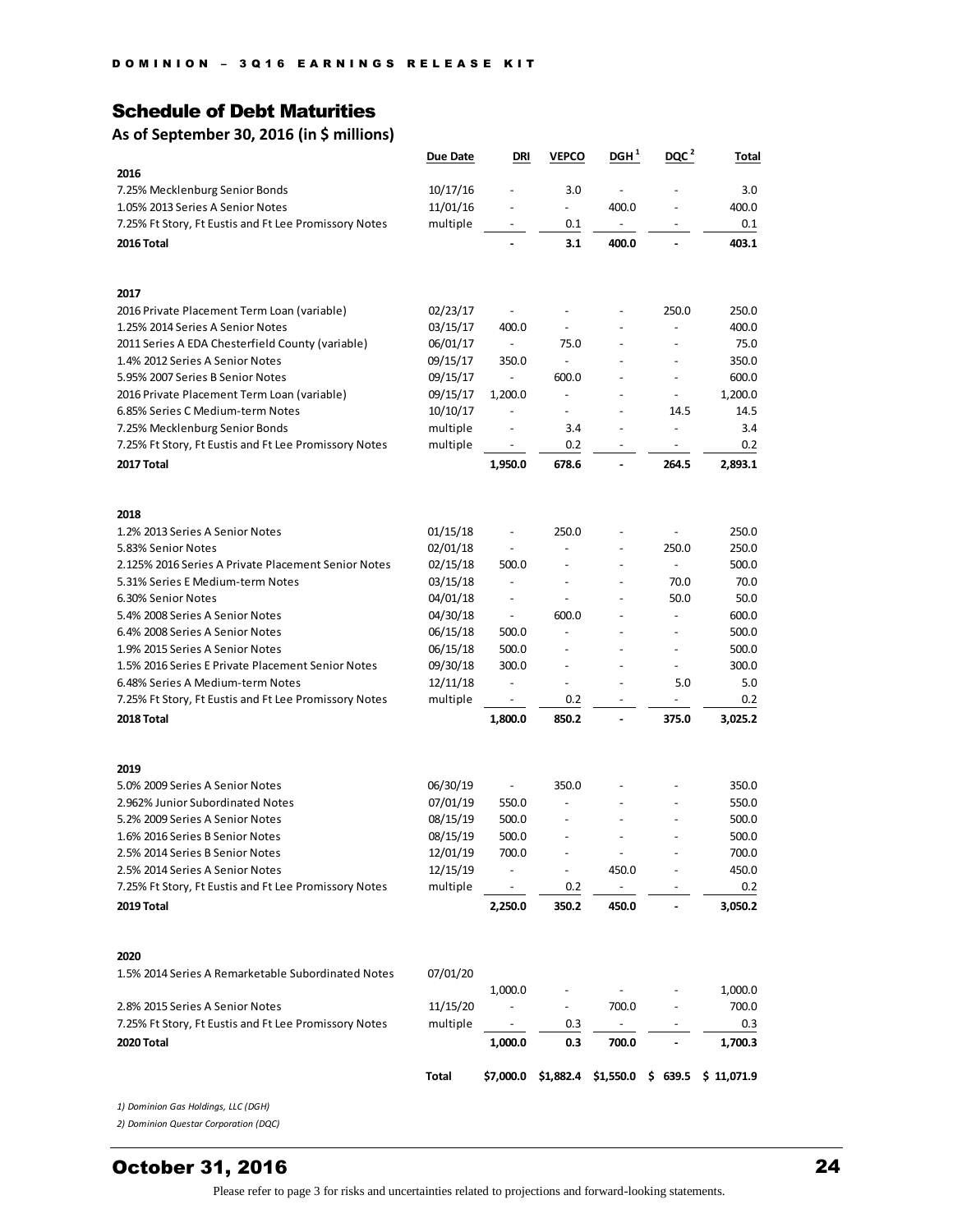## DOMINION - 3Q16 EARNINGS RELEASE KIT

## <span id="page-24-0"></span>Schedule of Liquidity Position

**As of September 30, 2016 (in \$ millions)**

| <b>Total Liquidity Available</b> <sup>1</sup> | 2.549       |
|-----------------------------------------------|-------------|
| Cash & Short-Term Investments On Hand*        | \$<br>182   |
| <b>Total Available Capacity</b>               | \$<br>2,367 |
| <b>Funded Loans</b>                           |             |
| Letters of Credit Issued                      | 60          |
| <b>Commercial Paper Outstanding1</b>          | \$<br>3,073 |
| Less:                                         |             |
| Total Committed Bank Lines <sup>1</sup>       | \$<br>5,500 |

\*Represents aggregate collected cash balances; not ledger balances per financial statements, which totaled \$251 million at 9/30/2016.

 $1$  Excludes Dominion Questar credit facilities and Commercial Paper Outstanding totaling \$750 million and \$24 million, respectively. Effective October 11, 2016, these facilities were terminated. The \$24 million Commercial Paper balance was paid off prior to termination.

## *Totals may not add due to rounding*

## **Committed bank lines consist of the following:**

A \$4.0 billion revolving credit facility entered into by Dominion Resources, Inc. ("DRI"), Virginia Electric and Power Company ("VEPCO"), and Dominion Gas Holdings, LLC ("DGH") on May 19, 2014. On January 19, 2016, this facility was increased to \$5.0 billion. On May 19, 2016, the maturity of the facility was extended from April 2019 to April 2020.

A \$500 million revolving credit facility entered into by DRI, VEPCO, and DGH on May 30, 2014. On May 19, 2016, the maturity of the facility was extended from April 2019 to April 2020.

Additionally, VEPCO maintains a \$120 million revolving credit facility (not reflected in table above) that was amended and restated on May 19, 2016 in order to extend the maturity date of the facility to April 2020. This facility is dedicated to certain tax-exempt bond issuances by VEPCO. On October 4, 2016, this facility was reduced from \$120 million to \$100 million.

Two Dominion Questar facilities totaling \$750 million are not included in the above calculation. These facilities expired upon a change of control with the Dominion Questar Combination on September 16, 2016. However, Questar amended the facilities to allow for the continuation of the facilities for 30 days after the completion of the combination. Effective October 11, 2016, these facilities were terminated.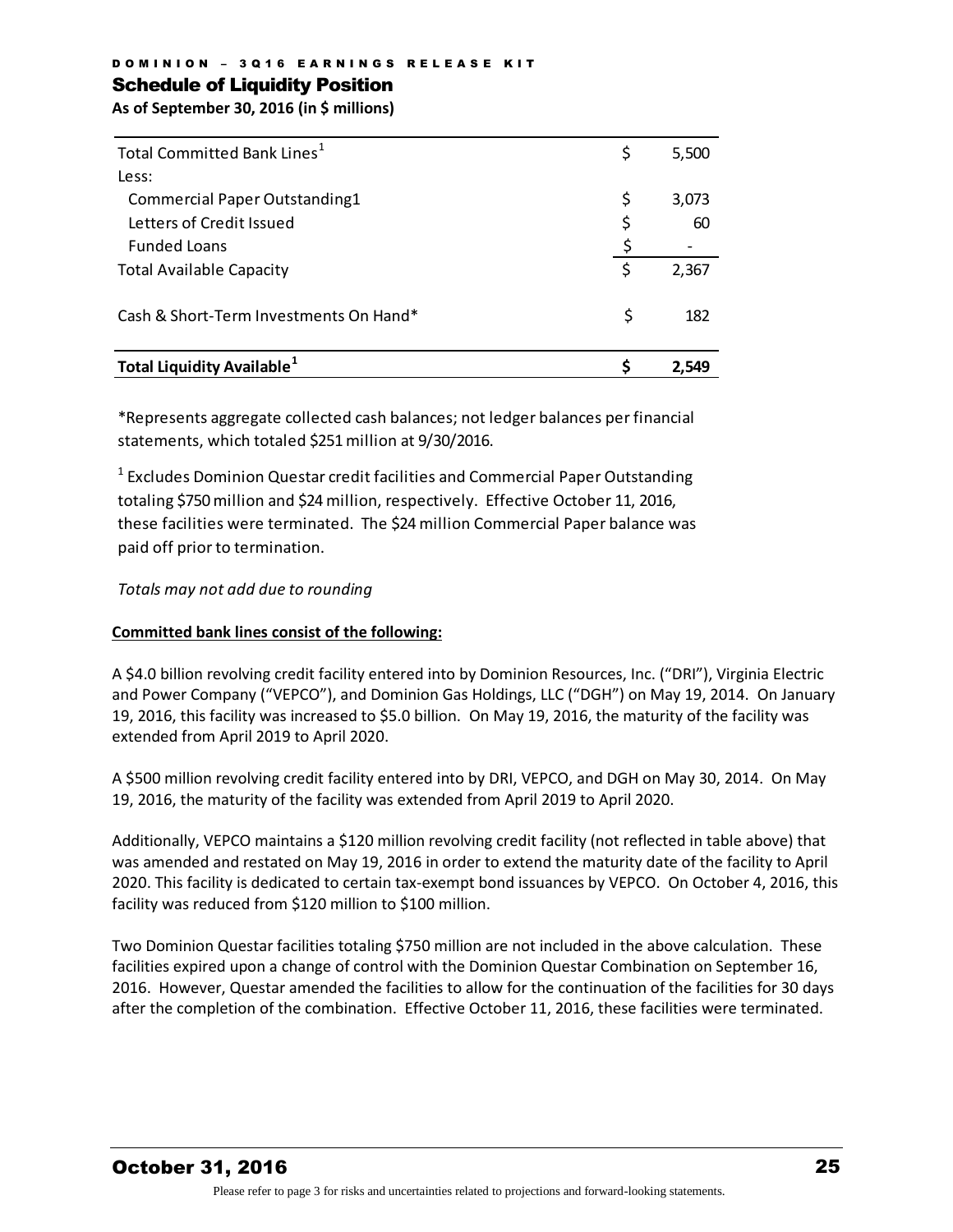## D O M I N I O N - 3 Q 1 6 E A R N I N G S R E L E A S E K I T

## <span id="page-25-0"></span>Schedule of Change in Capitalization

**From December 31, 2015 to September 30, 2016 (in \$ millions)**

**Change in Debt (Long-Term Debt plus Securities Due Within One Year)**

| Balance as of December 31, 2015                                                   |      |                        | $25,293$ <sup>1</sup><br>\$ |
|-----------------------------------------------------------------------------------|------|------------------------|-----------------------------|
| Issuances:                                                                        |      |                        |                             |
| DRI 2016 Private Placement (variable) Term Loan due 2017                          |      | 1,200                  |                             |
| DRI 2016 Series A 2.125% Private Placement Senior Notes due 2018                  |      | 500                    |                             |
| DRI 2016 Series A 5.25% Enhanced Jr Subordinated Notes due 2076                   |      | 800                    |                             |
| DRI 2016 Series A-1 2.0% Remarketable Subordinated Notes due 2021                 |      | 700                    |                             |
| DRI 2016 Series A-2 2.0% Remarketable Subordinated Notes due 2024                 |      | 700                    |                             |
| DRI 2016 Series B 1.6% Senior Notes Due 2019                                      |      | 500                    |                             |
| DRI 2016 Series C 2.0% Senior Notes Due 2021                                      |      | 400                    |                             |
| DRI 2016 Series D 2.85% Senior Notes Due 2026                                     |      | 400                    |                             |
| DRI 2016 Series E 1.5% Private Placement Senior Notes Due 2018                    |      | 300                    |                             |
| VEPCO 2016 Series A 3.15% Senior Notes due 2026                                   |      | 750                    |                             |
| DGH 2016 Series A 3.8% Private Placement Senior Notes due 2031                    |      | 150                    |                             |
| DGH 2016 Series B 1.45% €250 Private Placement Senior Notes due 2026              |      | $281^{2}$              |                             |
| DGH 2016 Series C 2.875% Private Placement Senior Notes due 2023                  |      | 250                    |                             |
| Maturities:                                                                       |      | $6,931$ <sup>3</sup>   |                             |
| DRI 2015 Private Placement (variable) Short-term Notes due 2016                   |      | (600)                  |                             |
| DRI 2011 Series D 1.95% Senior Notes due 2016                                     |      | (450)                  |                             |
| DRI 2006 Series A (variable) Enhanced Jr Subordinated Notes due 2066 <sup>4</sup> |      | (163)                  |                             |
| DRI 2006 Series B (variable) Enhanced Jr Subordinated Notes due 2066 <sup>5</sup> |      | (78)                   |                             |
| VEPCO 2006 Series A 5.4% Senior Notes due 2016                                    |      | (450)                  |                             |
| VEPCO 1986 Series IDA of Prince William (variable) Money Market Municipals        |      | (11)                   |                             |
| VEPCO 1986 Series Grant County (variable) Money Market Municipals                 |      | (8)                    |                             |
| Other                                                                             |      | (6)                    |                             |
|                                                                                   |      | $(1,766)$ <sup>3</sup> |                             |
| Other:                                                                            |      |                        |                             |
| DQC 2016 Private Placement (variable) Term Loan due 2017 <sup>6</sup>             |      | 250                    |                             |
| DQC Senior and Medium-term Notes, 2.98% to 7.2%, due 2017 to 2048                 |      | 970                    |                             |
| Change in Fair Value Hedges, Net Discount/Premium and Debt Issuance Costs         |      | (40)                   |                             |
|                                                                                   |      | 1,180                  |                             |
| Balance as of September 30, 2016                                                  |      | \$                     | 31,638                      |
| <b>Change in Shareholders' Equity</b>                                             |      |                        |                             |
| Balance as of December 31, 2015                                                   |      | \$                     | 13,602                      |
| Issuance of Common Stock, Net                                                     |      | 1,912                  |                             |
| Changes in AOCI:                                                                  |      |                        |                             |
| Net Other Comprehensive Gain (Loss) associated with effective portion of          |      |                        |                             |
| changes in fair value of derivatives designated as cash flow hedges,              |      |                        |                             |
| net of taxes and amounts reclassified to earnings:                                |      |                        |                             |
| <b>Interest Rate</b>                                                              | (53) |                        |                             |
| Electricity                                                                       | (32) |                        |                             |
| Gas                                                                               | 5    |                        |                             |
| NGL and Other                                                                     | (7)  |                        |                             |
| Foreign currency                                                                  | 2    |                        |                             |
|                                                                                   | (85) |                        |                             |
| Other changes in Net Other Comprehensive Income <sup>7</sup>                      | 88   |                        |                             |
| Net change in AOCI                                                                |      | 3                      |                             |
| Change in Retained Earnings                                                       |      | 379                    |                             |
| Net change in Common Shareholder's Equity                                         |      |                        | 2,294                       |
| Noncontrolling Interests <sup>8</sup>                                             |      |                        | 296                         |
| Net change in Equity                                                              |      |                        | 2,590                       |
| Balance as of September 30, 2016                                                  |      |                        | 16,192<br>\$                |
|                                                                                   |      |                        |                             |

<sup>1)</sup> Effective January 2016, deferred debt issuance costs were recorded as a reduction in long-term debt in the Consolidated Balance Sheets. As a

*2) U.S. dollar amount at September 30, 2016 after foreign currency remeasurement adjustment.* 

*3) Excludes the \$550 million 2013 Series A and the \$550 million 2013 Series B Remarketable Subordinated Notes that were remarketed as Junior* 

*4) \$163 million of the 2006 Series A Enhanced Junior Subordinated Notes due 2066 were purchased and cancelled in 2016.*

*5) \$78 million of the 2006 Series B Enhanced Junior Subordinated Notes due 2066 were purchased and cancelled in 2016.*

*6) Represents debt assumed by Dominion in September 2016 from the Dominion Questar Combination.*

*7) Primarily reflects a net increase in unrealized gains on investments held in nuclear decommissioning trusts, and changes related to pension and* 

*8) Primarily reflects the sale of interest in merchant solar projects and contributions from SunEdison to Four Brothers Holding, LLC and Three Cedars.* 

# October 31, 2016

Please refer to page 3 for risks and uncertainties related to projections and forward-looking statements.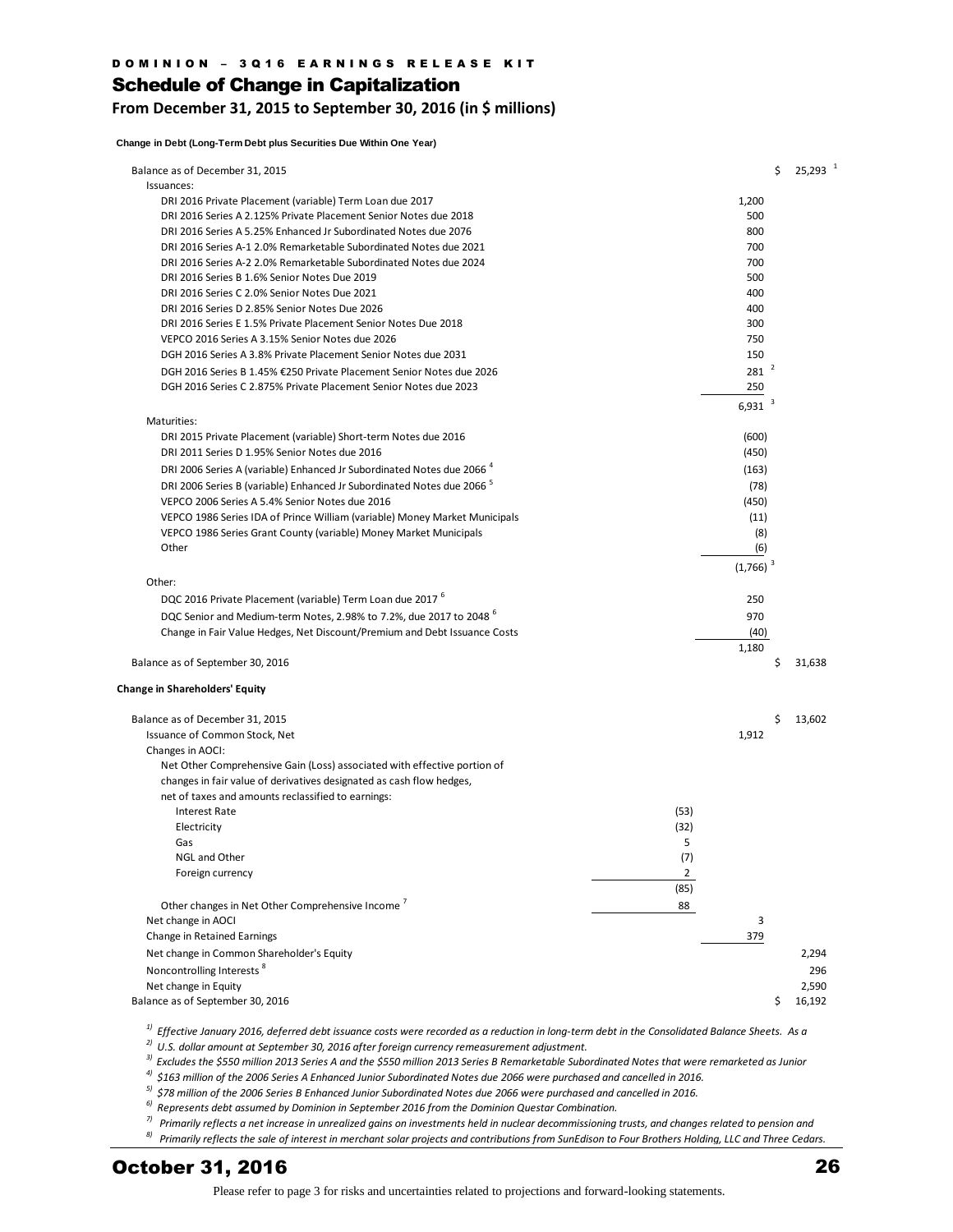# <span id="page-26-0"></span>**Hedging**

# **Power, Capacity and NGL Hedge Positions As of October 18th, 2016**

|                                                              | <b>Net Summer</b> |            |            |
|--------------------------------------------------------------|-------------------|------------|------------|
| <b>Merchant Generation Power &amp; Fuel</b>                  | Capacity (MW)     | 2016       | 2017       |
| Hedge Positions <sup>1</sup>                                 |                   |            |            |
| Millstone                                                    | 2,001             | 97%        | 8%         |
| Manchester                                                   | 461               | 85%        | 33%        |
| <b>Fairless</b>                                              | 1,196             | 86%        | 13%        |
| <b>Total Merchant Generation</b>                             | 3,658             | 92%        | 13%        |
| <b>Power Pricing</b>                                         |                   |            |            |
| NEPOOL Baseload - Average Hedge Price (\$/MWh) <sup>3</sup>  |                   | \$51.51    | \$25.64    |
| <b>Merchant Generation Capacity (EFOR Adjusted)</b>          |                   | 2016       | 2017       |
| Millstone & Manchester (MW)                                  |                   | 2,469      | 2,467      |
| Average Capacity Hedge Price (\$/KW - month)                 |                   | \$3.08     | \$5.29     |
|                                                              |                   |            |            |
| Fairless (MW)                                                |                   | 1,191      | 1,193      |
| Average Capacity Hedge Price (\$/KW - month)                 |                   | \$4.46     | \$4.39     |
| <b>NGL</b>                                                   |                   | 2016       | 2017       |
| Estimated annual NGL sales (in million gallons) <sup>4</sup> |                   | $90 - 110$ | $90 - 110$ |
| Amount hedged (in million gallons)                           |                   | 79.1       | 15.8       |
|                                                              |                   |            |            |
| Average hedge price per gallon <sup>5</sup>                  |                   | \$0.67     | \$0.67     |

1) Hedge percentages are calculated based on the weighted-average of: 1) actual results which are considered to be 100% hedged, and 2) balance of year hedge percentages. Capacity shown is net summer capacity. Assume capacity remains constant in all periods shown.

- 
- 2) Annual percentage calculations are capacity-weighted. Excludes renewable assets.<br>
2) NEPOOL Baseload Average Hedge Price in 2016 includes all on-peak, off-peak, arou<br>
2) and seasonal hedges for Millstone Power Station. 3) NEPOOL Baseload Average Hedge Price in 2016 includes all on-peak, off-peak, around-the-clock,<br>
and seasonal hedges for Millstone Power Station. For 2017, we have hedged only off-peak Millsto<br>
capacity at a NEPOOL Baselo and seasonal hedges for Millstone Power Station. For 2017, we have hedged only off-peak Millstone capacity at a NEPOOL Baseload Average Hedge Price of \$25.64.
- 
- normal butane (17%), iso-butane (10%) and natural gasoline (21%).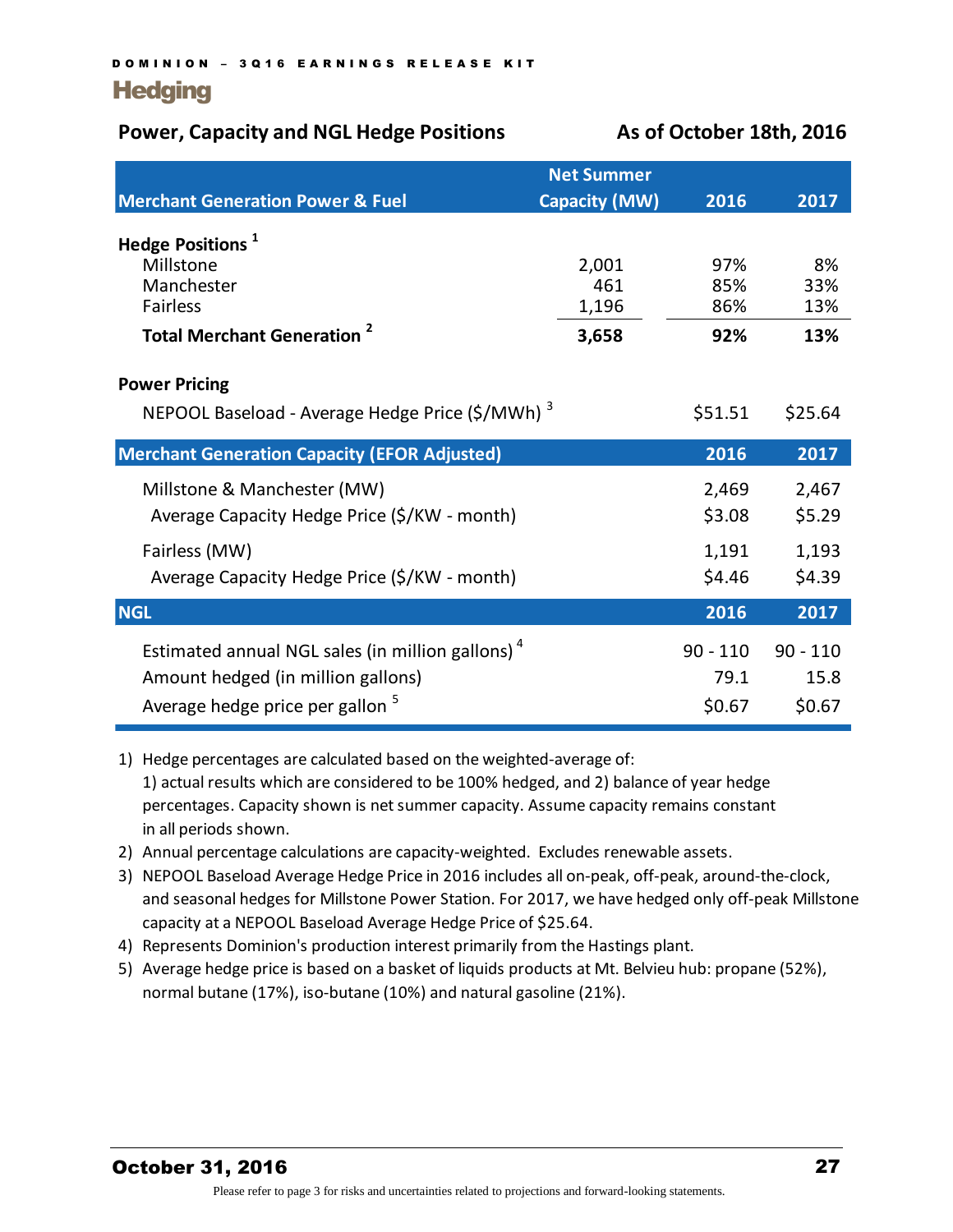D O M I N I O N - 3 Q 1 6 E A R N I N G S R E L E A S E K I T

# <span id="page-27-0"></span>Reconciliation of Forecast and Outlook

# <span id="page-27-1"></span>Reconciliation of Operating Earnings Guidance

# **3Q16 Operating Earnings Summary**

*(millions, except per share amounts)*

|                                                  | 3Q15          | Range of 3Q16 | 3Q16    |         |
|--------------------------------------------------|---------------|---------------|---------|---------|
| <b>Description</b>                               | <b>Actual</b> | Low           | High    | Actual  |
| <b>Dominion Virginia Power EBITDA</b>            | \$388         | \$395         | \$430   | \$423   |
| Depreciation, Depletion and Amortization         | 126           | 130           | 130     | 135     |
| Dominion Virginia Power EBIT                     | 262           | 265           | 300     | 288     |
| Dominion Energy EBITDA <sup>1</sup>              | \$334         | \$275         | \$295   | \$310   |
| Depreciation, Depletion and Amortization         | 65            | 70            | 70      | 77      |
| <b>Dominion Energy EBIT</b>                      | 269           | 205           | 225     | 233     |
| Dominion Generation EBITDA <sup>1</sup>          | \$794         | \$840         | \$905   | \$921   |
| Depreciation, Depletion and Amortization         | 154           | 175           | 175     | 177     |
| <b>Dominion Generation EBIT</b>                  | 640           | 665           | 730     | 744     |
| Corporate and Other & Eliminations Adjusted EBIT | (21)          | (15)          | (10)    | (22)    |
| <b>Total Adjusted EBIT</b>                       | \$1,150       | \$1,120       | \$1,245 | \$1,243 |
| <b>Consolidated Interest</b>                     | 227           | 235           | 225     | 237     |
| <b>Consolidated Income Taxes</b>                 | 306           | 230           | 245     | 252     |
| <b>Noncontrolling Interests</b>                  | 6             | 80            | 75      | 38      |
| <b>Operating Earnings</b>                        | \$611         | \$575         | \$700   | \$716   |
| Average Diluted Shares Outstanding               | 595.5         | 627           | 625     | 626.0   |
| <b>Operating EPS Range</b>                       | \$1.03        | \$0.92        | \$1.12  | \$1.14  |

**3Q16 Operating EPS Guidance Range**

**\$0.95 \$1.10**

**3Q16 Operating EPS Actual >>> \$1.14**

 $1)$  Amounts have been recast to reflect non-regulated retail marketing operations in Dominion Energy. **Notes:**

For additional detail on items excluded from operating earnings see the GAAP Reconciliation schedules on pages 34-36.

For additional detail on Adjusted EBIT and Adjusted EBITDA see Segment Results on pages 15-19 Adjusted EBITDA is defined as Reported Earnings excluding any adjustments to reported earnings (Operating Earnings) before interest and related charges, income taxes, noncontrolling interests and depreciation, depletion and amortization.

Adjusted EBIT is defined as Reported Earnings excluding any adjustments to reported earnings (Operating Earnings) before interest and related charges, income taxes, and noncontrolling interests.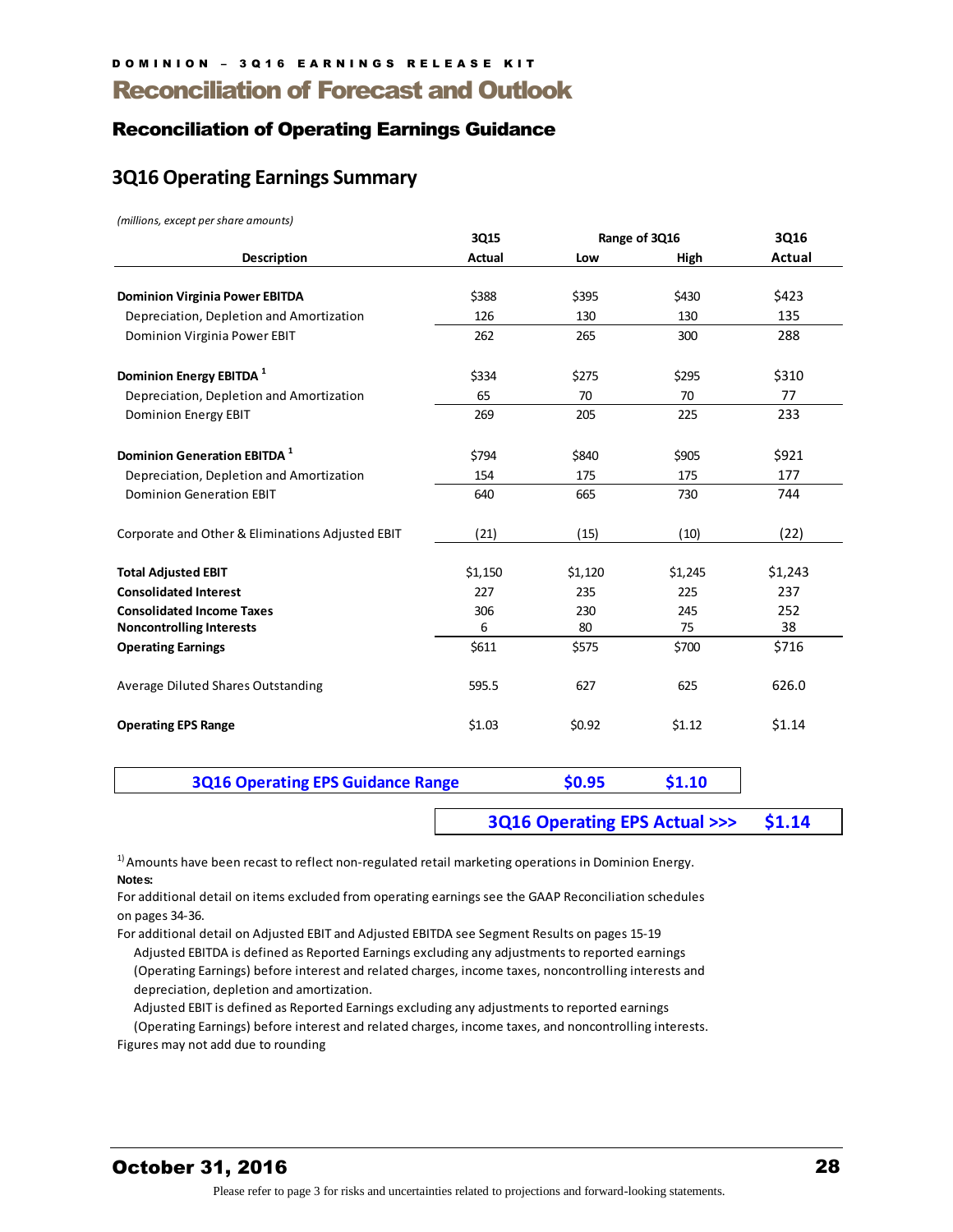# D O M I N I O N - 3 Q 1 6 E A R N I N G S R E L E A S E K I T **4Q16 Operating Earnings Guidance**

*(millions, except per share amounts)*

|                                                  | 4Q15          | Range of 4Q16 |         |  |
|--------------------------------------------------|---------------|---------------|---------|--|
| <b>Description</b>                               | <b>Actual</b> | Low           | High    |  |
| <b>Dominion Virginia Power EBITDA</b>            | \$361         | \$390         | \$425   |  |
| Depreciation, Depletion and Amortization         | 128           | 130           | 140     |  |
| Dominion Virginia Power EBIT                     | 233           | 260           | 285     |  |
| Dominion Energy EBITDA <sup>1</sup>              | \$350         | \$535         | \$565   |  |
| Depreciation, Depletion and Amortization         | 68            | 125           | 125     |  |
| <b>Dominion Energy EBIT</b>                      | 282           | 410           | 440     |  |
| <b>Dominion Generation EBITDA</b>                | \$456         | \$595         | \$665   |  |
| Depreciation, Depletion and Amortization         | 147           | 170           | 175     |  |
| <b>Dominion Generation EBIT</b>                  | 309           | 425           | 490     |  |
| Corporate and Other & Eliminations Adjusted EBIT | (22)          | (20)          | (15)    |  |
| <b>Total Adjusted EBIT</b>                       | \$802         | \$1,075       | \$1,200 |  |
| <b>Consolidated Interest</b>                     | 227           | 295           | 285     |  |
| <b>Consolidated Income Taxes</b>                 | 150           | 205           | 220     |  |
| <b>Noncontrolling Interests</b>                  | 9             | 30            | 20      |  |
| <b>Operating Earnings</b>                        | \$416         | \$545         | \$675   |  |
| Average Diluted Shares Outstanding               | 596.7         | 628           | 626     |  |
| <b>Operating EPS Range</b>                       | \$0.70        | \$0.87        | \$1.08  |  |
| <b>4Q16 Operating EPS Guidance Range</b>         |               | \$0.90        | \$1.05  |  |

 $1)$  2016 amounts include Dominion Questar operations.

## **Notes:**

For additional detail on items excluded from operating earnings see the GAAP Reconciliation schedules on pages 34-36.

For additional detail on Adjusted EBIT and Adjusted EBITDA see Segment Results on pages 15-19 Adjusted EBITDA is defined as Reported Earnings excluding any adjustments to reported earnings (Operating Earnings) before interest and related charges, income taxes, noncontrolling interests and depreciation, depletion and amortization.

Adjusted EBIT is defined as Reported Earnings excluding any adjustments to reported earnings (Operating Earnings) before interest and related charges, income taxes, and noncontrolling interests. Figures may not add due to rounding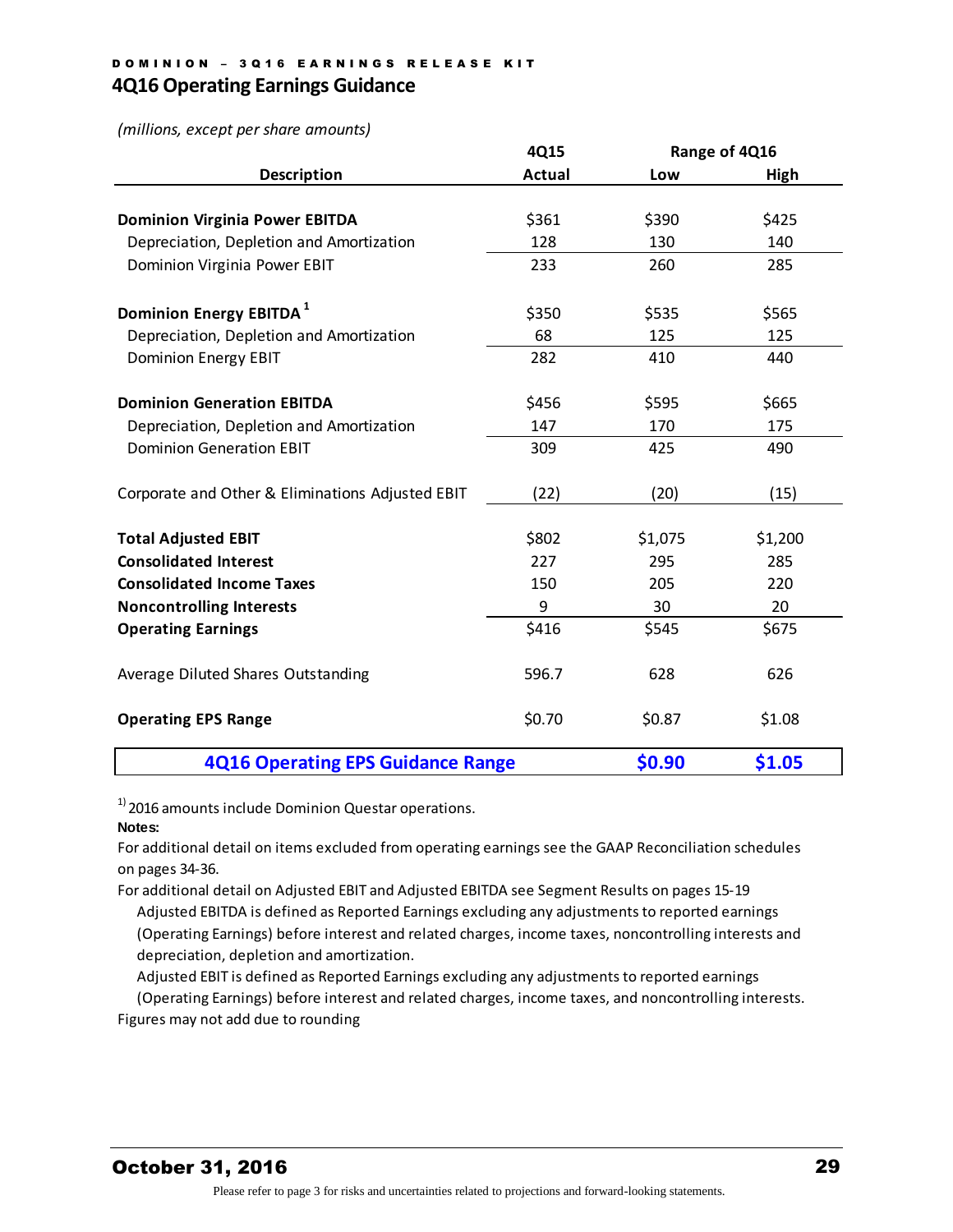# <span id="page-29-0"></span>GAAP Reconciliation

# <span id="page-29-1"></span>Reconciliation of 2016 Consolidated Reported Earnings to Operating Earnings

**Unaudited Income Statements (millions, except per share amounts)**

|                                                                  | <b>Three Months Ended</b><br>September 30, 2016 |                                |                 |            | <b>Nine Months Ended</b><br>September 30, 2016 |                          |                       |             |
|------------------------------------------------------------------|-------------------------------------------------|--------------------------------|-----------------|------------|------------------------------------------------|--------------------------|-----------------------|-------------|
|                                                                  | GAAP                                            | Adjustments                    |                 | Operating  | GAAP                                           | Adjustments              |                       | Operating   |
| <b>Operating Revenue</b>                                         | \$<br>3,132                                     | \$<br>$\overline{\phantom{a}}$ |                 | \$3,132    | \$<br>8,651                                    | \$<br>$\blacksquare$     |                       | \$<br>8,651 |
| <b>Operating Expenses</b>                                        |                                                 |                                |                 |            |                                                |                          |                       |             |
| Electric fuel and other energy-related purchases                 | 606                                             |                                |                 | 606        | 1,791                                          |                          |                       | 1,791       |
| Purchased (excess) electric capacity                             | (6)                                             |                                |                 | (6)        | 107                                            |                          |                       | 107         |
| Purchased gas                                                    | 77                                              |                                |                 | 77         | 252                                            |                          |                       | 252         |
| Other operations and maintenance                                 | 778                                             |                                | $(65)$ (b), (e) | 713        | 2,146                                          |                          | $(135)$ (a), (b), (e) | 2,011       |
| Depreciation, depletion and amortization                         | 400                                             |                                |                 | 400        | 1,112                                          | 9                        | (b)                   | 1,121       |
| Other taxes                                                      | 145                                             | $\overline{\phantom{a}}$       |                 | 145        | 448                                            | (5)                      | (a), (b)              | 443         |
| Total operating expenses                                         | 2,000                                           | (65)                           |                 | 1,935      | 5,856                                          | (131)                    |                       | 5,725       |
| Income from operations                                           | 1,132                                           | 65                             |                 | 1,197      | 2,795                                          | 131                      |                       | 2,926       |
| Other income (loss)                                              | 63                                              | (17)                           | (d)             | 46         | 189                                            | (30)                     | (d)                   | 159         |
| Income including noncontrolling interests before                 |                                                 |                                |                 |            |                                                |                          |                       |             |
| interest and income taxes                                        | 1,195                                           | 48                             |                 | 1,243      | 2,984                                          | 101                      |                       | 3,085       |
| Interest and related charges                                     | 237                                             | $\overline{\phantom{a}}$       |                 | 237        | 702                                            |                          | $(2)$ (b)             | 700         |
| Income including noncontrolling interests before<br>income taxes | 958                                             | 48                             |                 | 1,006      | 2,282                                          | 103                      |                       | 2,385       |
| Income taxes                                                     | 230                                             | 22                             | (c)             | 252        | 561                                            | 40                       | (c)                   | 601         |
| Income from continuing operations including                      | 728                                             | 26                             |                 | 754        | 1,721                                          | 63                       |                       | 1,784       |
| Income (loss) from discontinued operations, net of<br>tax        |                                                 |                                |                 |            |                                                |                          |                       |             |
| Noncontrolling interests                                         | 38                                              |                                |                 | 38         | 55                                             | $\overline{\phantom{a}}$ |                       | 55          |
| <b>Earnings</b>                                                  | 690                                             | Ş<br>26                        |                 | \$<br>716  | 1,666<br>Ş                                     | Ş<br>63                  |                       | 1,729       |
| <b>Earnings Per Share - Diluted</b>                              | 1.10<br>\$                                      | \$<br>0.04                     |                 | \$<br>1.14 | 2.71                                           | \$<br>0.10               |                       | 2.81        |
| Average shares outstanding, diluted                              | 626.0                                           |                                |                 | 626.0      | 613.8                                          |                          |                       | 613.8       |

**Adjustments to Reported Earnings**

(a) Items associated with the organizational design initiative.

(b) Other miscellaneous items.

(c) Income tax provisions associated with adjustments to reported earnings.

(d) Net gain/loss of our investment in nuclear decommissioning trust funds.

(e) Transaction and transition costs associated with Dominion Questar combination.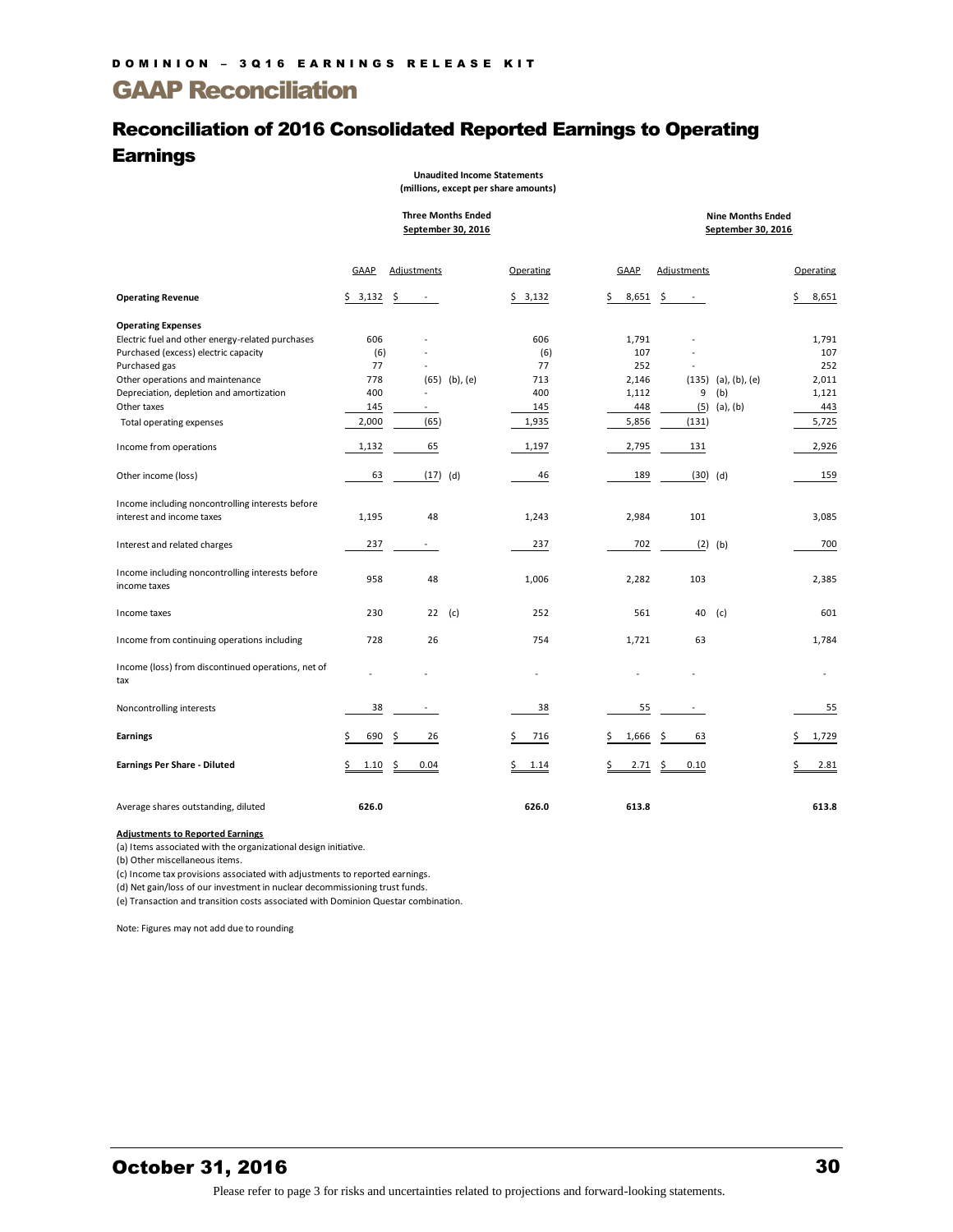# <span id="page-30-0"></span>Reconciliation of 2015 Consolidated Reported Earnings to Operating Earnings

**Unaudited Income Statements (millions, except per share amounts)**

|                                                                                                                                                                                                                                                          |                                               |                       | <b>Three Months Ended</b><br>September 30, 2015 |                                               |                                                       |                                                      | <b>Nine Months Ended</b><br>September 30, 2015 |                                                       |
|----------------------------------------------------------------------------------------------------------------------------------------------------------------------------------------------------------------------------------------------------------|-----------------------------------------------|-----------------------|-------------------------------------------------|-----------------------------------------------|-------------------------------------------------------|------------------------------------------------------|------------------------------------------------|-------------------------------------------------------|
|                                                                                                                                                                                                                                                          | GAAP                                          | Adjustments           |                                                 | Operating                                     | GAAP                                                  | Adjustments                                          |                                                | Operating                                             |
| <b>Operating Revenue</b>                                                                                                                                                                                                                                 | \$<br>2,971                                   | \$<br>5               | (f)                                             | \$2,976                                       | \$<br>9,127                                           | \$<br>23                                             | $(a)$ , $(f)$                                  | 9,150<br>\$                                           |
| <b>Operating Expenses</b><br>Electric fuel and other energy-related purchases<br>Purchased electric capacity<br>Purchased gas<br>Other operations and maintenance<br>Depreciation, depletion and amortization<br>Other taxes<br>Total operating expenses | 636<br>75<br>85<br>564<br>355<br>133<br>1,848 | $\blacksquare$<br>(3) | $(2)$ $(f)$<br>$(1)$ $(f)$                      | 636<br>75<br>85<br>562<br>354<br>133<br>1,845 | 2,180<br>259<br>446<br>1,875<br>1,037<br>432<br>6,229 | $(85)$ (b)<br>$(1)$ $(f)$<br>$\blacksquare$<br>(133) | $(47)$ (e), (f)                                | 2,095<br>259<br>446<br>1,828<br>1,036<br>432<br>6,096 |
| Income from operations                                                                                                                                                                                                                                   | 1,123                                         | 8                     |                                                 | 1,131                                         | 2,898                                                 | 156                                                  |                                                | 3,054                                                 |
| Other income (loss)                                                                                                                                                                                                                                      | 11                                            | 8                     | $(c)$ , $(f)$                                   | 19                                            | 127                                                   | (37)                                                 | $(c)$ , $(f)$                                  | 90                                                    |
| Income including noncontrolling interests before<br>interest and income taxes<br>Interest and related charges                                                                                                                                            | 1,134<br>230                                  | 16                    | $(3)$ (f)                                       | 1,150<br>227                                  | 3,025<br>674                                          | 119<br>$(3)$ (f)                                     |                                                | 3,144<br>671                                          |
| Income including noncontrolling interests before<br>income taxes                                                                                                                                                                                         | 904                                           | 19                    |                                                 | 923                                           | 2,351                                                 | 122                                                  |                                                | 2,473                                                 |
| Income taxes                                                                                                                                                                                                                                             | 305                                           | $\mathbf{1}$          | $(d)$ , $(g)$                                   | 306                                           | 794                                                   | 40                                                   | $(d)$ , $(g)$                                  | 834                                                   |
| Income from continuing operations including<br>noncontrolling interests                                                                                                                                                                                  | 599                                           | 18                    |                                                 | 617                                           | 1,557                                                 | 82                                                   |                                                | 1,639                                                 |
| Noncontrolling interests                                                                                                                                                                                                                                 | 6                                             | $\sim$                |                                                 | 6                                             | 15                                                    | $\sim$                                               |                                                | 15                                                    |
| <b>Earnings</b>                                                                                                                                                                                                                                          | 593                                           | \$<br>18              |                                                 | Ś<br>611                                      | 1,542                                                 | 82<br>Ś                                              |                                                | 1,624                                                 |
| <b>Earnings Per Share - Diluted</b>                                                                                                                                                                                                                      | 1.00                                          | \$<br>0.03            |                                                 | Ś<br>1.03                                     | 2.60                                                  | 0.14<br>S                                            |                                                | 2.74                                                  |

Average shares outstanding, diluted **595.5 595.5 592.7 592.7**

**Adjustments to Reported Earnings**

(a) Items associated with PJM prior-year billing adjustment.

(b) Write-off of prior-period deferred fuel costs associated with Virginia legislation.

(c) Net gain/loss of our investment in nuclear decommissioning trust funds.

(d) Income tax provisions associated with adjustments to reported earnings.

(e) Items associated with future ash pond and landfill closure costs at certain utility power stations.

(f) Items associated with rate adjustment clauses.

(g) Item associated with North Carolina Public Utility Commission order.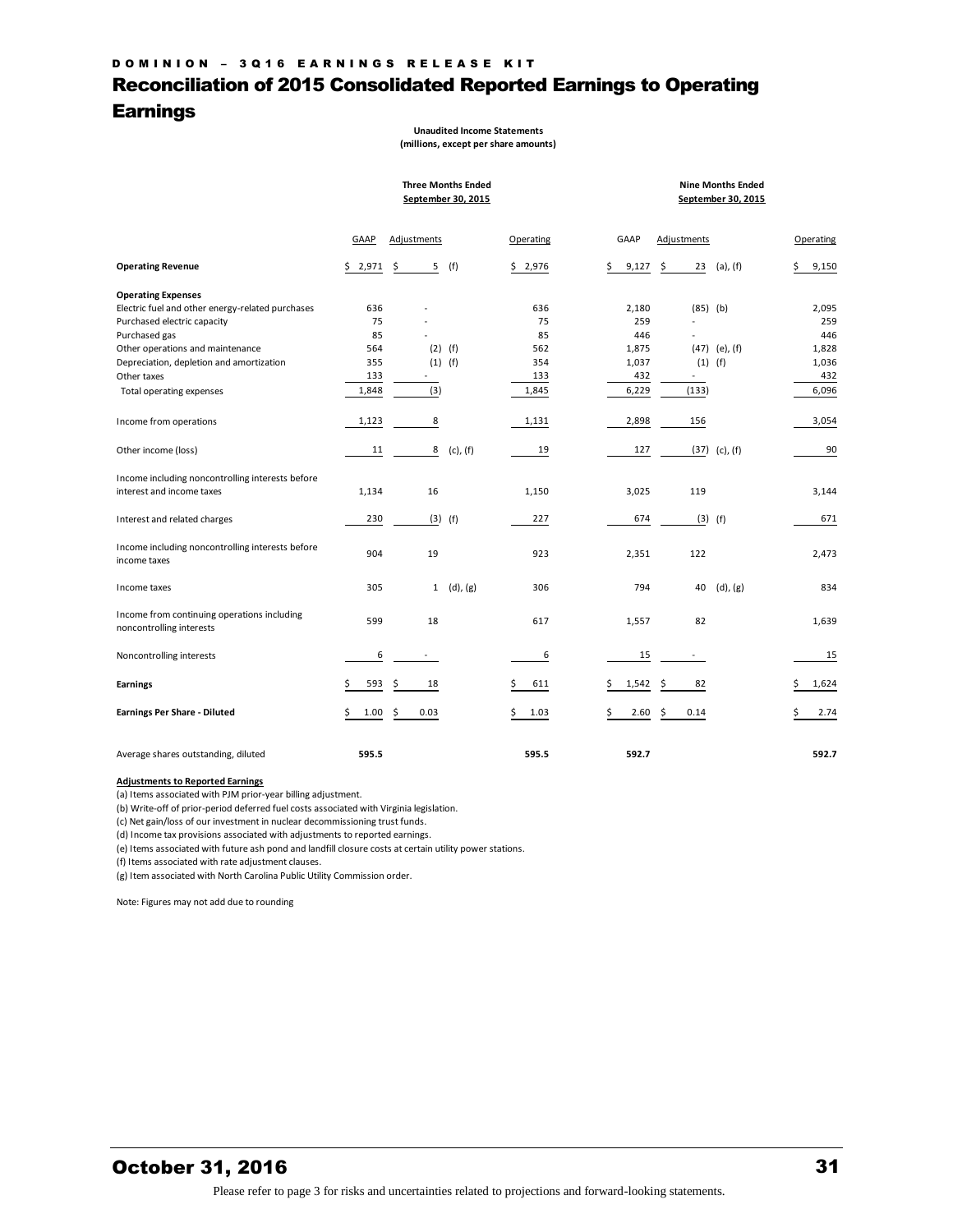# <span id="page-31-0"></span>Reconciliation of 2016 Corporate and Other Reported Earnings to Operating Earnings

**Unaudited Income Statements (millions, except per share amounts)**

**Three Months Ended September 30, 2016**

**Nine Months Ended September 30, 2016**

|                                                                         | GAAP         | Adjustments  |                      | Operating                | GAAP           | Adjustments  |                       | Operating      |
|-------------------------------------------------------------------------|--------------|--------------|----------------------|--------------------------|----------------|--------------|-----------------------|----------------|
| <b>Operating Revenue</b>                                                | \$<br>146    | \$<br>$\sim$ |                      | \$<br>146                | \$<br>477      | \$<br>$\sim$ |                       | Ś.<br>477      |
| <b>Operating Expenses</b>                                               |              |              |                      |                          |                |              |                       |                |
| Electric fuel and other energy-related purchases                        |              |              |                      |                          |                |              |                       |                |
| Purchased electric capacity                                             |              |              |                      |                          |                |              |                       |                |
| Purchased gas                                                           | $\mathbf{1}$ |              |                      | $\mathbf{1}$             | $\overline{2}$ |              |                       | $\overline{2}$ |
| Other operations and maintenance                                        | 212          |              | $(65)$ $(b)$ , $(e)$ | 147                      | 603            |              | $(135)$ (a), (b), (e) | 468            |
| Depreciation, depletion and amortization                                | 11           |              |                      | 11                       | 20             | 9            | (b)                   | 29             |
| Other taxes                                                             | 6            | $\sim$       |                      | 6                        | 26             | (5)          | $(a)$ , $(b)$         | 21             |
| Total operating expenses                                                | 230          | (65)         |                      | 165                      | 651            | (131)        |                       | 520            |
| Income from operations                                                  | (84)         | 65           |                      | (19)                     | (174)          | 131          |                       | (43)           |
| Other income (loss)                                                     | 33           | (17)         | (d)                  | 16                       | 70             | (30)         | (d)                   | 40             |
| Income including noncontrolling interests before                        |              |              |                      |                          |                |              |                       |                |
| interest and income taxes                                               | (51)         | 48           |                      | (3)                      | (104)          | 101          |                       | (3)            |
| Interest and related charges                                            | 113          |              |                      | 113                      | 346            | (2)          | (b)                   | 344            |
| Income including noncontrolling interests before<br>income taxes        | (164)        | 48           |                      | (116)                    | (450)          | 103          |                       | (347)          |
| Income taxes                                                            | 70           | 22           | (c)                  | 92                       | (204)          | 40           | (c)                   | (164)          |
| Income from continuing operations including<br>noncontrolling interests | (234)        | 26           |                      | (208)                    | (246)          | 63           |                       | (183)          |
| Noncontrolling interests                                                |              |              |                      | $\overline{\phantom{a}}$ |                |              |                       | $\sim$         |
| <b>Earnings (Loss) Contribution</b>                                     | (234)        | 26<br>\$     |                      | (208)<br>Ś               | Ś<br>(246)     | \$<br>63     |                       | (183)          |
| <b>Earnings Per Share</b>                                               | (0.37)<br>Ś  | \$<br>0.04   |                      | Ś<br>(0.33)              | Ś<br>(0.40)    | \$<br>0.10   |                       | (0.30)         |
| Average shares outstanding, diluted                                     | 626.0        |              |                      | 626.0                    | 613.8          |              |                       | 613.8          |

**Adjustments to Reported Earnings**

(a) Items associated with the organizational design initiative.

(b) Other miscellaneous items.

(c) Income tax provisions associated with adjustments to reported earnings.

(d) Net gain/loss of our investment in nuclear decommissioning trust funds.

(e) Transaction and transition costs associated with Dominion Questar combination.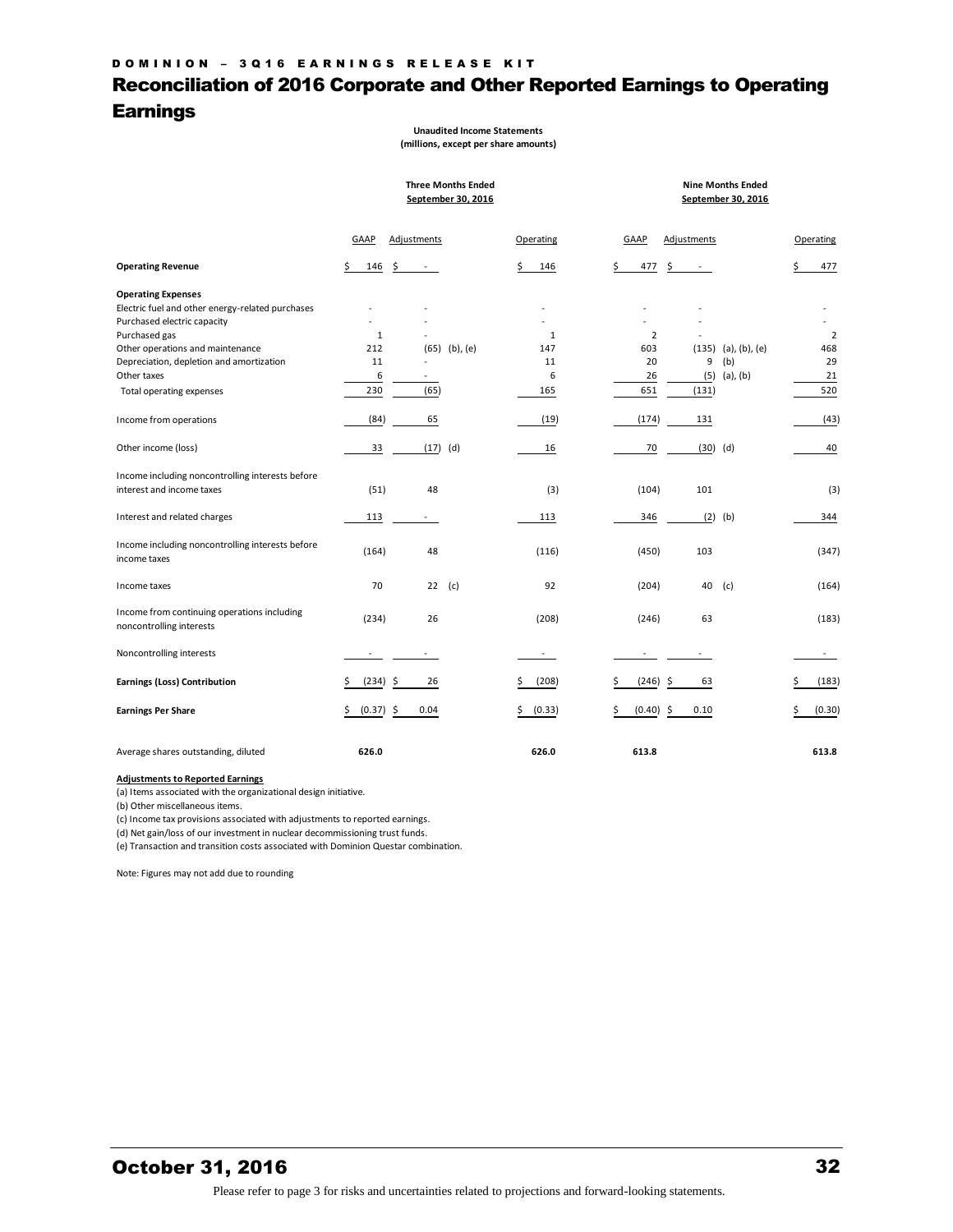# <span id="page-32-0"></span>Reconciliation of 2015 Corporate and Other Reported Earnings to Operating Earnings

**Unaudited Income Statements (millions, except per share amounts)**

|                                                                                                                                                                                                                              |                                  | <b>Three Months Ended</b><br>September 30, 2015 |               |                                 |                            | <b>Nine Months Ended</b><br>September 30, 2015         |                      |
|------------------------------------------------------------------------------------------------------------------------------------------------------------------------------------------------------------------------------|----------------------------------|-------------------------------------------------|---------------|---------------------------------|----------------------------|--------------------------------------------------------|----------------------|
|                                                                                                                                                                                                                              | GAAP                             | Adjustments                                     |               | Operating                       | GAAP                       | Adjustments                                            | Operating            |
| <b>Operating Revenue</b>                                                                                                                                                                                                     | \$<br>128                        | \$<br>5                                         | (f)           | \$<br>133                       | 405<br>\$                  | \$<br>23<br>$(a)$ , $(f)$                              | 428<br>Ś             |
| <b>Operating Expenses</b><br>Electric fuel and other energy-related purchases<br>Purchased electric capacity<br>Purchased gas<br>Other operations and maintenance<br>Depreciation, depletion and amortization<br>Other taxes | $\overline{2}$<br>123<br>10<br>6 | $(2)$ $(f)$<br>$(1)$ $(f)$<br>$\sim$            |               | $\overline{2}$<br>121<br>9<br>6 | 85<br>3<br>454<br>29<br>22 | $(85)$ (b)<br>$(47)$ (e), (f)<br>$(1)$ $(f)$<br>$\sim$ | 3<br>407<br>28<br>22 |
| Total operating expenses<br>Income from operations                                                                                                                                                                           | 141<br>(13)                      | (3)<br>8                                        |               | 138<br>(5)                      | 593<br>(188)               | (133)<br>156                                           | 460<br>(32)          |
| Other income (loss)                                                                                                                                                                                                          | (12)                             | 8                                               | $(c)$ , $(f)$ | (4)                             | 38                         | (37)<br>$(c)$ , $(f)$                                  | $\mathbf{1}$         |
| Income including noncontrolling interests before<br>interest and income taxes                                                                                                                                                | (25)                             | 16                                              |               | (9)                             | (150)                      | 119                                                    | (31)                 |
| Interest and related charges                                                                                                                                                                                                 | 109                              | (3)                                             | (f)           | 106                             | 312                        | $(3)$ (f)                                              | 309                  |
| Income including noncontrolling interests before<br>income taxes                                                                                                                                                             | (134)                            | 19                                              |               | (115)                           | (462)                      | 122                                                    | (340)                |
| Income taxes                                                                                                                                                                                                                 | (59)                             | $\mathbf{1}$                                    | $(d)$ , $(g)$ | (58)                            | (211)                      | $(d)$ , $(g)$<br>40                                    | (171)                |
| Income from continuing operations including<br>noncontrolling interests                                                                                                                                                      | (75)                             | 18                                              |               | (57)                            | (251)                      | 82                                                     | (169)                |
| Noncontrolling interests                                                                                                                                                                                                     |                                  |                                                 |               |                                 |                            |                                                        |                      |
| <b>Earnings (Loss) Contribution</b>                                                                                                                                                                                          | (75)                             | \$<br>18                                        |               | \$<br>(57)                      | $(251)$ \$                 | 82                                                     | (169)                |
| <b>Earnings Per Share</b>                                                                                                                                                                                                    | (0.13)<br>\$                     | \$<br>0.03                                      |               | \$<br>(0.10)                    | (0.42)                     | \$,<br>0.14                                            | (0.28)               |
| Average shares outstanding, diluted                                                                                                                                                                                          | 595.5                            |                                                 |               | 595.5                           | 592.7                      |                                                        | 592.7                |

**Adjustments to Reported Earnings**

(a) Items associated with PJM prior-year billing adjustment.

(b) Write-off of prior-period deferred fuel costs associated with Virginia legislation.

(c) Net gain/loss of our investment in nuclear decommissioning trust funds.

(d) Income tax provisions associated with adjustments to reported earnings.

(e) Items associated with future ash pond and landfill closure costs at certain utility power stations.

(f) Items associated with rate adjustment clauses.

(g) Item associated with North Carolina Public Utility Commission order.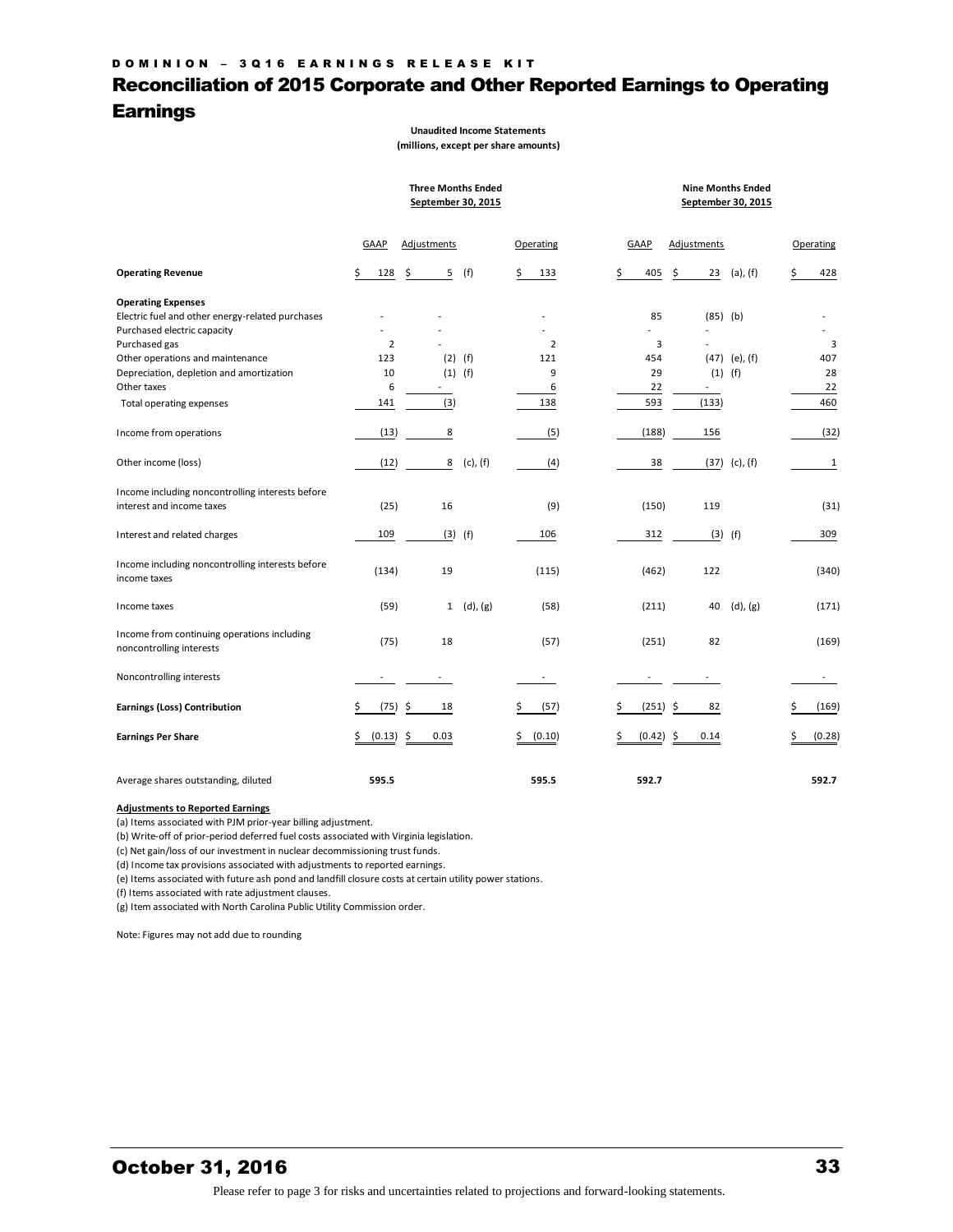# <span id="page-33-0"></span>Reconciliation of 3Q16 Reported Earnings to 3Q16 Operating Earnings

## **Unaudited, Operating Segments**

*(millions, except per share amounts)*

|                                                             | 3Q16     |                     | 3Q16             |
|-------------------------------------------------------------|----------|---------------------|------------------|
| Description                                                 | Reported | <b>Adjustments</b>  | <b>Operating</b> |
| <b>Dominion Virginia Power Adjusted EBITDA</b>              | \$423    |                     | \$423            |
| DD&A                                                        | 135      |                     | 135              |
| Dominion Virginia Power Adjusted EBIT                       | 288      |                     | 288              |
| <b>Dominion Energy Adjusted EBITDA</b>                      | 310      |                     | 310              |
| DD&A                                                        | 77       |                     | 77               |
| Dominion Energy Adjusted EBIT                               | 233      |                     | 233              |
| <b>Dominion Generation Adjusted EBITDA</b>                  | 921      |                     | 921              |
| DD&A                                                        | 177      |                     | 177              |
| Dominion Generation Adjusted EBIT                           | 744      |                     | 744              |
| <b>Corporate and Other &amp; Eliminations Adjusted EBIT</b> | (70)     | 48<br>(a), (b), (c) | (22)             |
| <b>Total Adjusted EBIT</b>                                  | \$1,195  | \$48                | \$1,243          |
| <b>Consolidated Interest</b>                                | 237      | 0                   | 237              |
| <b>Consolidated Income Taxes</b>                            | 230      | (d)<br>22           | 252              |
| <b>Noncontrolling Interests</b>                             | 38       |                     | 38               |
| <b>Earnings</b>                                             | \$690    | \$26                | \$716            |
| Average Diluted Shares Outstanding                          | 626.0    | 626.0               | 626.0            |
| <b>Reported EPS</b>                                         | 1.10     | $---$               | ---              |
| <b>Adjustments to reported earnings</b>                     | ---      | 0.04                | ---              |
| <b>Operating EPS</b>                                        | $---$    | $---$               | 1.14             |

#### **Note: Totals may not add due to rounding**

## **Adjustments to Reported Earnings**

(a) Net gain/loss of our investment in nuclear decommissioning trust funds.

(b) Transaction and transition costs associated with Dominion Questar combination.

(c) Other miscellaneous items.

(d) Income tax provisions associated with adjustments to reported earnings.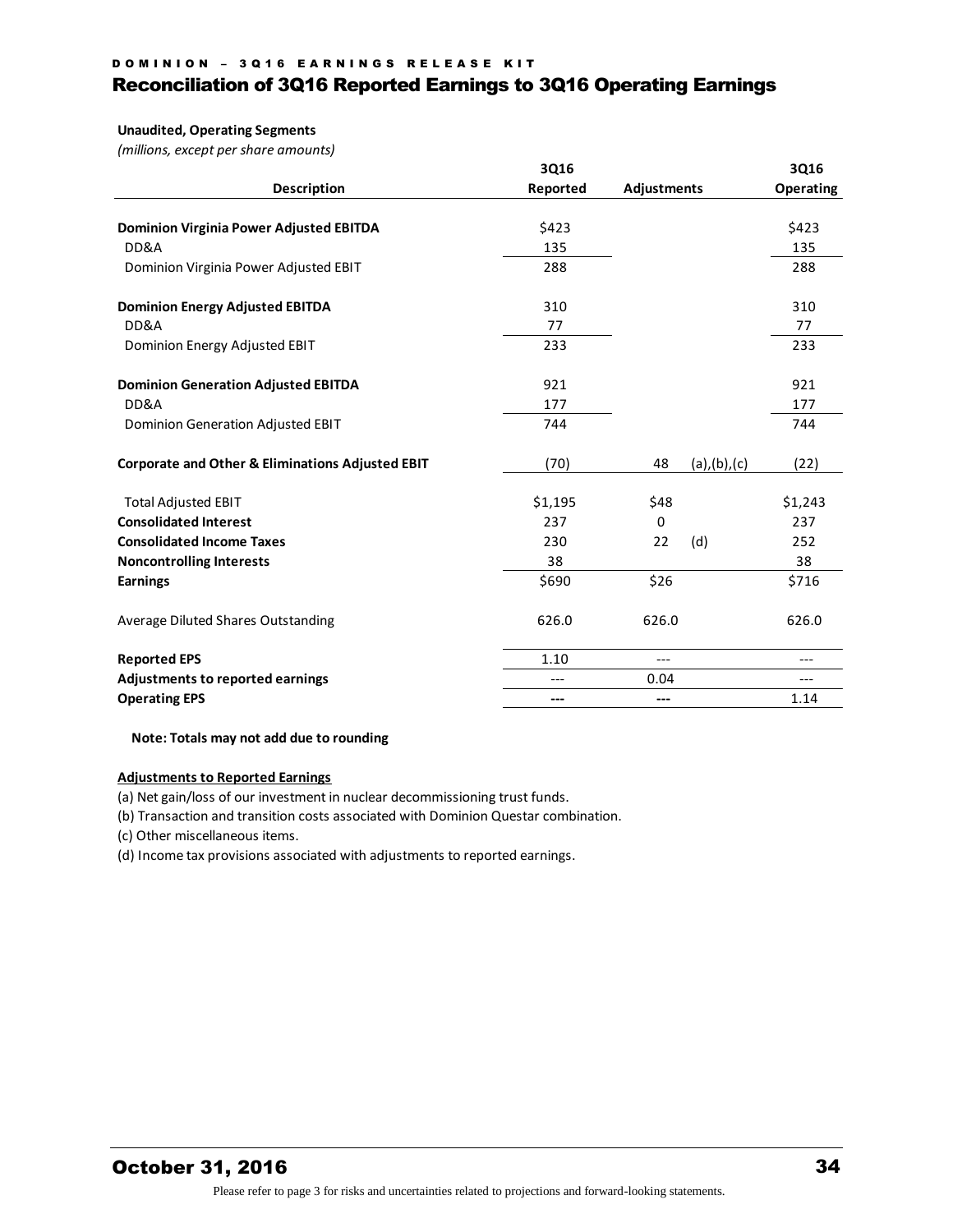# <span id="page-34-0"></span>Reconciliation of 3Q15 Reported Earnings to 3Q15 Operating Earnings

#### **Unaudited, Operating Segments**

*(millions, except per share amounts)*

|                                                             | 3Q15     |                    | 3Q15             |
|-------------------------------------------------------------|----------|--------------------|------------------|
| <b>Description</b>                                          | Reported | <b>Adjustments</b> | <b>Operating</b> |
|                                                             |          |                    |                  |
| <b>Dominion Virginia Power Adjusted EBITDA</b>              | \$388    |                    | \$388            |
| DD&A                                                        | 126      |                    | 126              |
| Dominion Virginia Power Adjusted EBIT                       | 262      |                    | 262              |
| <b>Dominion Energy Adjusted EBITDA</b>                      | 334      |                    | 334              |
| DD&A                                                        | 65       |                    | 65               |
| Dominion Energy Adjusted EBIT                               | 269      |                    | 269              |
| <b>Dominion Generation Adjusted EBITDA</b>                  | 794      |                    | 794              |
| DD&A                                                        | 154      |                    | 154              |
| Dominion Generation Adjusted EBIT                           | 640      |                    | 640              |
| <b>Corporate and Other &amp; Eliminations Adjusted EBIT</b> | (37)     | 16<br>(a), (b)     | (21)             |
| <b>Total Adjusted EBIT</b>                                  | \$1,134  | \$16               | \$1,150          |
| <b>Consolidated Interest</b>                                | 230      | (3)<br>(b)         | 227              |
| <b>Consolidated Income Taxes</b>                            | 305      | $(c)$ , $(d)$<br>1 | 306              |
| <b>Noncontrolling Interests</b>                             | 6        |                    | 6                |
| <b>Earnings</b>                                             | \$593    | \$18               | \$611            |
| Average Diluted Shares Outstanding                          | 595.5    | 595.5              | 595.5            |
| <b>Reported EPS</b>                                         | 1.00     | $---$              |                  |
| Adjustments to reported earnings                            | $---$    | 0.03               | ---              |
| <b>Operating EPS</b>                                        | $---$    | $---$              | 1.03             |
|                                                             |          |                    |                  |

**Note: Totals may not add due to rounding**

## **Adjustments to Reported Earnings**

(a) Net gain/loss of our investment in nuclear decommissioning trust funds.

(b) Items associated with rate adjustment clauses.

(c) Item associated with North Carolina Public Utility Commission order.

(d) Income tax provisions associated with adjustments to reported earnings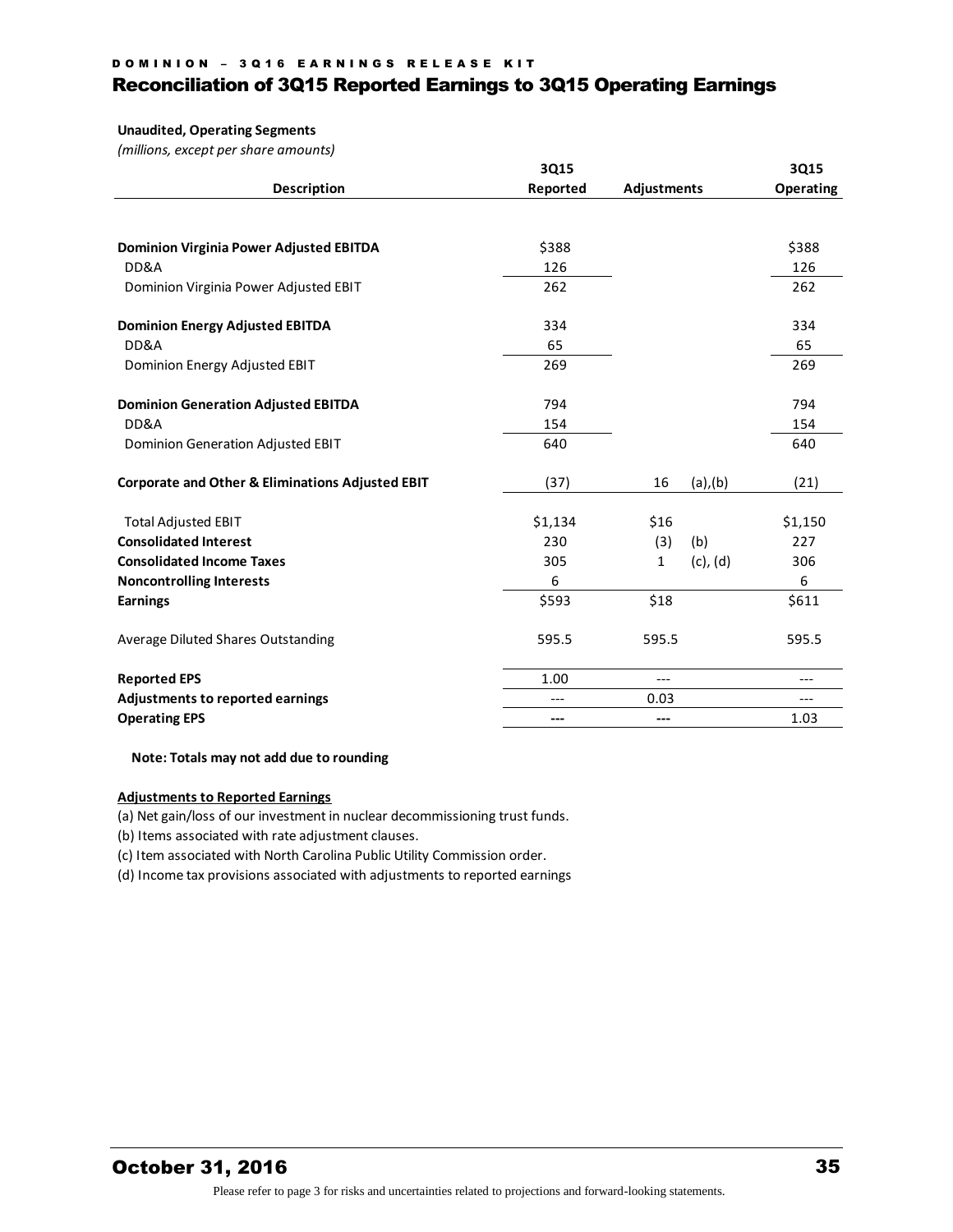## DOMINION - 3Q16 EARNINGS RELEASE KIT

# <span id="page-35-0"></span>Reconciliation of 4Q15 Reported Earnings to 4Q15 Operating Earnings

## **Unaudited, Operating Segments**

*(millions, except per share amounts)*

|                                                             | 4Q15     |             |                    | 4Q15             |
|-------------------------------------------------------------|----------|-------------|--------------------|------------------|
| <b>Description</b>                                          | Reported | Adjustments |                    | <b>Operating</b> |
|                                                             |          |             |                    |                  |
| <b>Dominion Virginia Power Adjusted EBITDA</b>              | \$361    |             |                    | \$361            |
| DD&A                                                        | 128      |             |                    | 128              |
| Dominion Virginia Power Adjusted EBIT                       | 233      |             |                    | 233              |
| <b>Dominion Energy Adjusted EBITDA</b>                      | 350      |             |                    | 350              |
| DD&A                                                        | 68       |             |                    | 68               |
| Dominion Energy Adjusted EBIT                               | 282      |             |                    | 282              |
| <b>Dominion Generation Adjusted EBITDA</b>                  | 456      |             |                    | 456              |
| DD&A                                                        | 147      |             |                    | 147              |
| Dominion Generation Adjusted EBIT                           | 309      |             |                    | 309              |
| <b>Corporate and Other &amp; Eliminations Adjusted EBIT</b> | (117)    | 95          | (a), (b), (c), (d) | (22)             |
| <b>Total Adjusted EBIT</b>                                  | \$707    | \$95        |                    | \$802            |
| <b>Consolidated Interest</b>                                | 230      | (3)         | (b), (d)           | 227              |
| <b>Consolidated Income Taxes</b>                            | 111      | 39          | (e)                | 150              |
| <b>Noncontrolling Interests</b>                             | 9        |             |                    | 9                |
| <b>Earnings</b>                                             | \$357    | \$59        |                    | \$416            |
| Average Diluted Shares Outstanding                          | 596.7    | 596.7       |                    | 596.7            |
| <b>Reported EPS</b>                                         | 0.60     | $---$       |                    | $---$            |
| Adjustments to reported earnings                            | $---$    | 0.10        |                    | $---$            |
| <b>Operating EPS</b>                                        | $---$    | ---         |                    | 0.70             |

#### **Note: Totals may not add due to rounding**

## **Adjustments to Reported Earnings**

(a) Net gain/loss of our investment in nuclear decommissioning trust funds.

(b) Items in connection with Virginia Power's 2015 biennial review.

(c) Items associated with future ash pond and landfill closure costs at certain utility power stations.

(d) Other miscellaneous items.

(e) Income tax provisions associated with adjustments to reported earnings